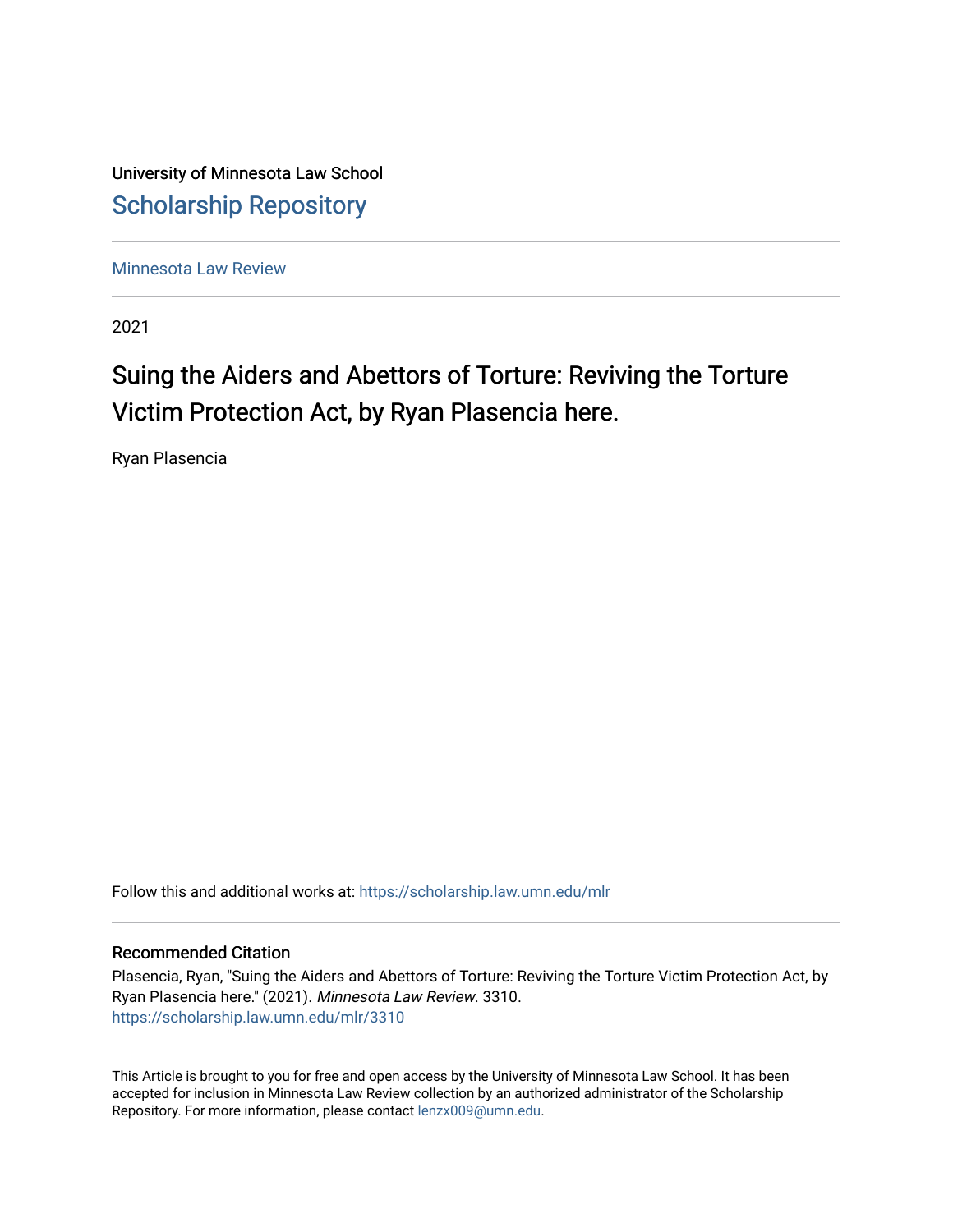# **Note**

# **Suing the Aiders and Abettors of Torture: Reviving the Torture Victim Protection Act**

#### *Ryan Plasencia*\*

### INTRODUCTION

Despite the practice's widespread and unambiguous international condemnation, Amnesty International estimates that at least eighty-one states currently utilize torture.<sup>1</sup> State governments perpetrate these regimes of violence and terror, using a culture of fear to establish some strategic advantage or achieve some desired end.<sup>2</sup> In a large number of cases, however, an outside entity-a political party, multinational corporation, or other organization—is benefiting from or even helping to facilitate the government's horrific acts.<sup>3</sup> This Note

2. See Torture, AMNESTY INT'L, https://www.amnesty.org/en/what-we-do/ torture [https://perma.cc/36QQ-6AT6].

3. *See, e.g.*, Doe v. Drummond Co., 782 F.3d 576, 580 (11th Cir. 2015) ("Plaintiffs allege that the AUC, acting at the behest and on behalf of [Drummond Company], committed a series of international law violations, including extrajudicial killings, war crimes, and crimes against humanity, against Plaintiffs' family members in Colombia."); Bowoto v. Chevron Corp., 621 F.3d 1116, 1121-22 (9th Cir. 2010) (alleging that Chevron had facilitated the Nigerian military's violent crackdown on oil platform protestors); Mujica v. Occidental Petrol. Corp., 381 F. Supp. 2d 1164, 1168 (C.D. Cal. 2005) (alleging that defendant corporations provided assistance to the Colombian government's bombing of civilians); Sinaltrainal v. Coca-Cola Co., 256 F. Supp. 2d 1345, 1349 (S.D. Fla. 2003) (alleging that Coca-Cola had facilitated the murder of a union organizer by a paramilitary group at their Colombian bottling plant); Beanal v. Freeport-

2055

<sup>\*</sup> J.D. Candidate, 2021, University of Minnesota Law School. Special thanks to Professor Maria Ponomarenko and the *MLR* Note and Comment Department for their consistently excellent feedback on iterations of this Note. Thank you to Steve, Theresa, and Alex, as well as Bunch and Robbie, for their unending support. Finally, thank you to Maddie for her incredible patience. Copyright © 2021 by Ryan Plasencia.

<sup>1.</sup> *Torture*, CTR. FOR JUST. & ACCOUNTABILITY, https://cja.org/human-rights -issues/torture [https://perma.cc/NL88-QHYH] ("Despite the clear prohibitions against torture, Amnesty International estimates that at least 81 countries currently practice torture." (citing Amnesty International)); see Torture, HUM. RTS. WATCH (2012), https://www.hrw.org/topic/torture [https://perma.cc/XFF4-JT4L] ("The prohibition against torture is a bedrock principle of international law. Torture  $\dots$  is banned at all times, in all places, including in times of war. No national emergency, however dire, ever justifies its use.").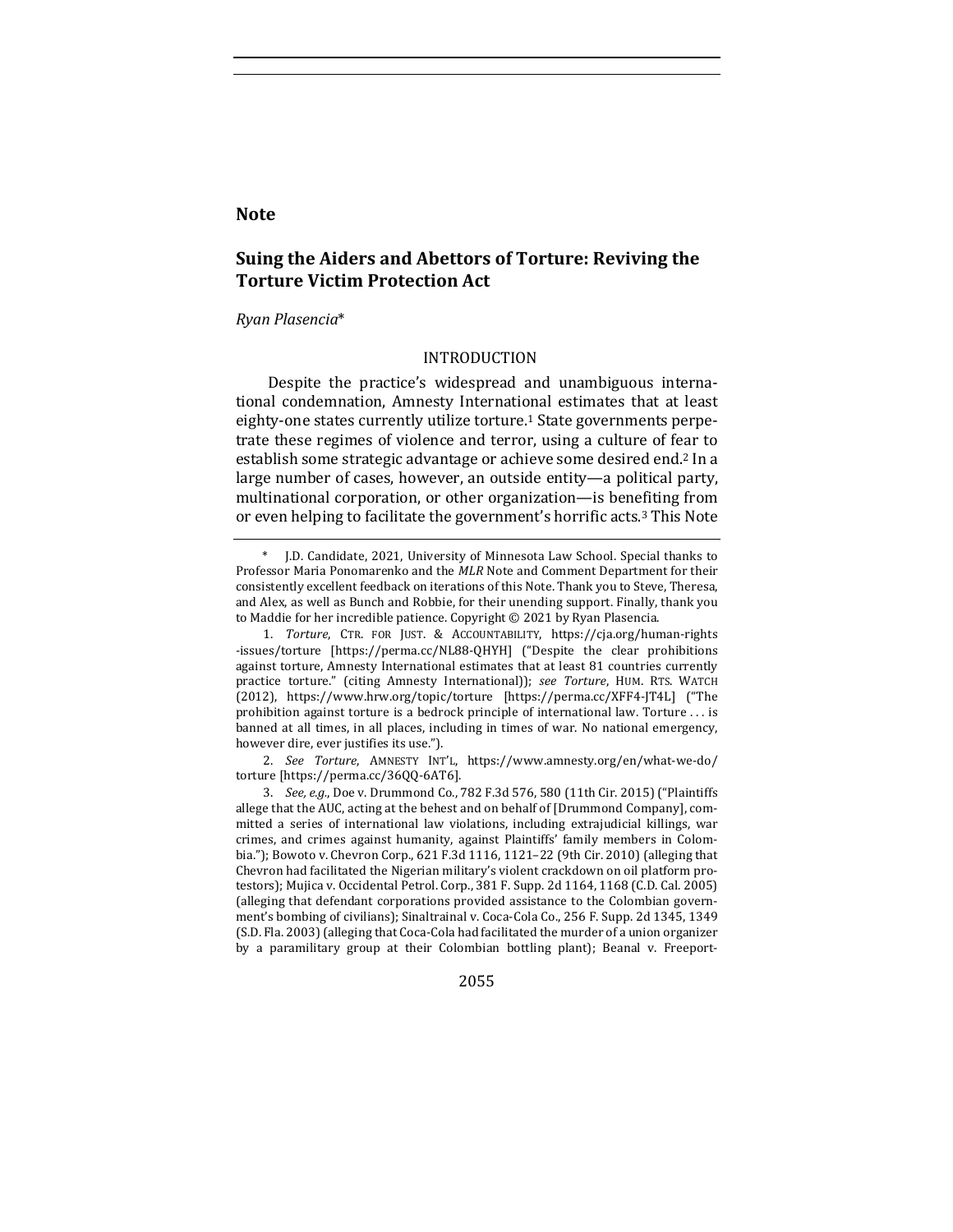seeks to ensure such facilitation is subject to proper civil accountability. 

Victims of this cruelty rarely achieve justice through their domestic court systems.<sup>4</sup> States that sink to the level of torture are seldom states that provide honest and expedient judicial institutions its victims can access.<sup>5</sup> Indeed, "[a] state that practices torture and summary execution is not one that adheres to the rule of law."<sup>6</sup> Accordingly, a victim of torture is often forced to look beyond the borders of their oppressor if they wish to find some fashion of redress.<sup>7</sup>

Some victims of torture have turned to the United States in their search for justice. To facilitate this search, in 1992 President George H.W. Bush signed the Torture Victim Protection Act (TVPA or Act), creating a private cause of action for victims of torture, as well as extrajudicial execution,<sup>8</sup> committed abroad.<sup>9</sup> As its title suggests, the broad purpose of the TVPA was to combat the scourge of state-sponsored torture around the globe—an act considered a violation of *jus cogens* norms in international law.<sup>10</sup> In signing the TVPA, President Bush

- 5. *See* S. REP. No. 102-249, at 3 (1991).
- 6. *Id.*

7. See, e.g., Litigation, CTR. FOR JUST. & ACCOUNTABILITY, https://cja.org/what-we -do/litigation [https://perma.cc/2LKK-MCYP] ("CJA exposes the world's fugitive war criminals and human rights abusers and holds them accountable for the suffering they have inflicted upon those in society who seek justice.").

8. This Note uses the phrases "extrajudicial execution," "extrajudicial killing," "summary execution," and "summary killing" interchangeably. See generally Summary *Execution*, CTR. FOR JUST. & ACCOUNTABILITY, https://cja.org/human-rights-issues/ summary-execution [https://perma.cc/8TMN-ZY4U] ("Summary execution or extrajudicial killing is a tactic used to terrorize a population and enforce compliance. In nearly all jurisdictions, summary execution is illegal as an arbitrary deprivation of the right to life.").

9. Torture Victim Protection Act, Pub. L. No. 102-256, 106 Stat. 73 (1992) (codified at 28 U.S.C. § 1350).

10. "*Jus cogens* ... is a latin [sic] phrase that literally means 'compelling law.' It designates norms from which no derogation is permitted." Anne Lagerwall, Jus Cogens, OXFORD BIBLIOGRAPHIES, https://www.oxfordbibliographies.com/view/document/obo

McMoRan, Inc., 969 F. Supp. 362, 369 (E.D. La. 1997) (alleging that Indonesian mining company committed human rights abuses against indigenous population in the course of its business).

<sup>4.</sup> *See, e.g., No Justice for Torture Victims in Kazakhstan, AMNESTY INT'L (Mar. 3,* 2016, 12:49 PM), https://www.amnesty.org/en/latest/news/2016/03/kazakhstan -torture-impunity [https://perma.cc/MX3Q-Q9CL] ("The Kazakh system for investigating police abuses is so riddled with loop-holes and the protection of vested interests that torturers are able to act with virtual impunity. As long as this continues, the torture will not be effectively tackled, and countless victims will continue to suffer each year.").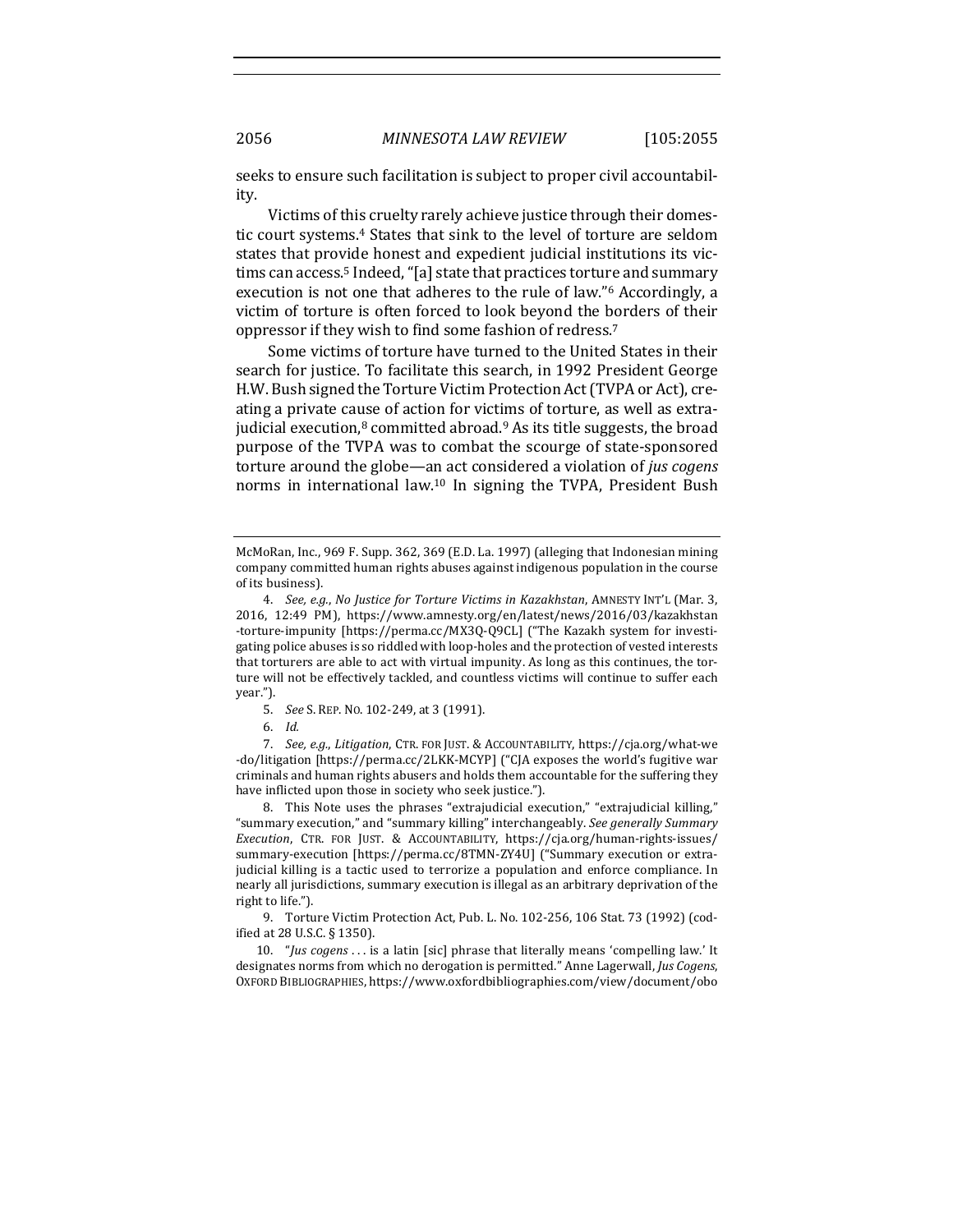affirmed this purpose, saying, "The United States must continue its vigorous efforts to bring the practice of torture and other gross abuses of human rights to an end wherever they occur."<sup>11</sup>

But today, the TVPA is a shell of its former ambition. While the TVPA's legislative history was always clear as to sovereign immunity under the Act, $12$  in 2012 the Supreme Court held that non-sovereign organizations, such as corporations, could also not be held liable under the Act.<sup>13</sup> The Court held that the Act's references to "individuals" referred solely to "natural persons."<sup>14</sup>

While this decision was problematic for TVPA plaintiffs for a number of reasons, this Note will comment on two specific problems it caused. First, the Supreme Court's interpretation of the TVPA caused what this Note will call the "practical problem."<sup>15</sup> The practical problem is simple: if only "natural persons" can face liability under the TVPA, plaintiffs can only bring suits alleging direct liability against those who actually committed their torture, rather than an entity for which they were working.<sup>16</sup> But, by the nature of the act, torturers are almost always anonymous, untraceable, low-level personnel within a government.<sup>17</sup> Thus, the practical problem is one of identification.

12. *See* S. REP. No. 102-249, at 7 (1991) ("The legislation uses the term 'individual' to make crystal clear that foreign states or their entities cannot be sued under this bill under any circumstances.").

14. *Id.* at 453–54 ("The ordinary meaning of ['individual'], fortified by its statutory context, persuades us that the Act authorizes suit against natural persons alone.").

<sup>-9780199796953/</sup>obo-9780199796953-0124.xml [https://perma.cc/EE7H-VR2K] (Nov. 7, 2017).

<sup>11.</sup> George Bush, *Statement on Signing the Torture Victim Protection Act of 1991*, in 1 PUBLIC PAPERS OF THE PRESIDENTS OF THE UNITED STATES: GEORGE BUSH 437, 437 (1993). Of course, sadly, the United States has had its own reckoning with state-sponsored torture. See Torture, CTR. FOR JUST. & ACCOUNTABILITY, supra note 1 ("The United States has been widely condemned for torture committed at Abu Ghraib and Guantánamo after 9/11, including acts of waterboarding, rectal feeding, and mock executions."); see also Camille Squires, *Torture, Rape, and Kidnapping at the Border: A New Report Lays Bare the Horror of Trump's Asylum Plan, MOTHER JONES (Jan. 23, 2020),* https://www.motherjones.com/politics/2020/01/migrant-protection-protocols -remain-in-mexico-trump [https://perma.cc/8HKK-W9AM]. These appalling abuses, and efforts to rectify them, are beyond the scope of this Note, however.

<sup>13.</sup> *See* Mohamad v. Palestinian Auth., 566 U.S. 449, 451-52 (2012).

<sup>15.</sup> *See infra Part II.A.* 

<sup>16.</sup> *See Mohamad*, 566 U.S. at 456-60.

<sup>17.</sup> *See* Brief of Dr. Juan Romagoza Arce et al. as Amici Curiae Supporting Petitioners, *Mohamad*, 566 U.S. 449 (No. 10-1491) [hereinafter Romagoza Arce Brief].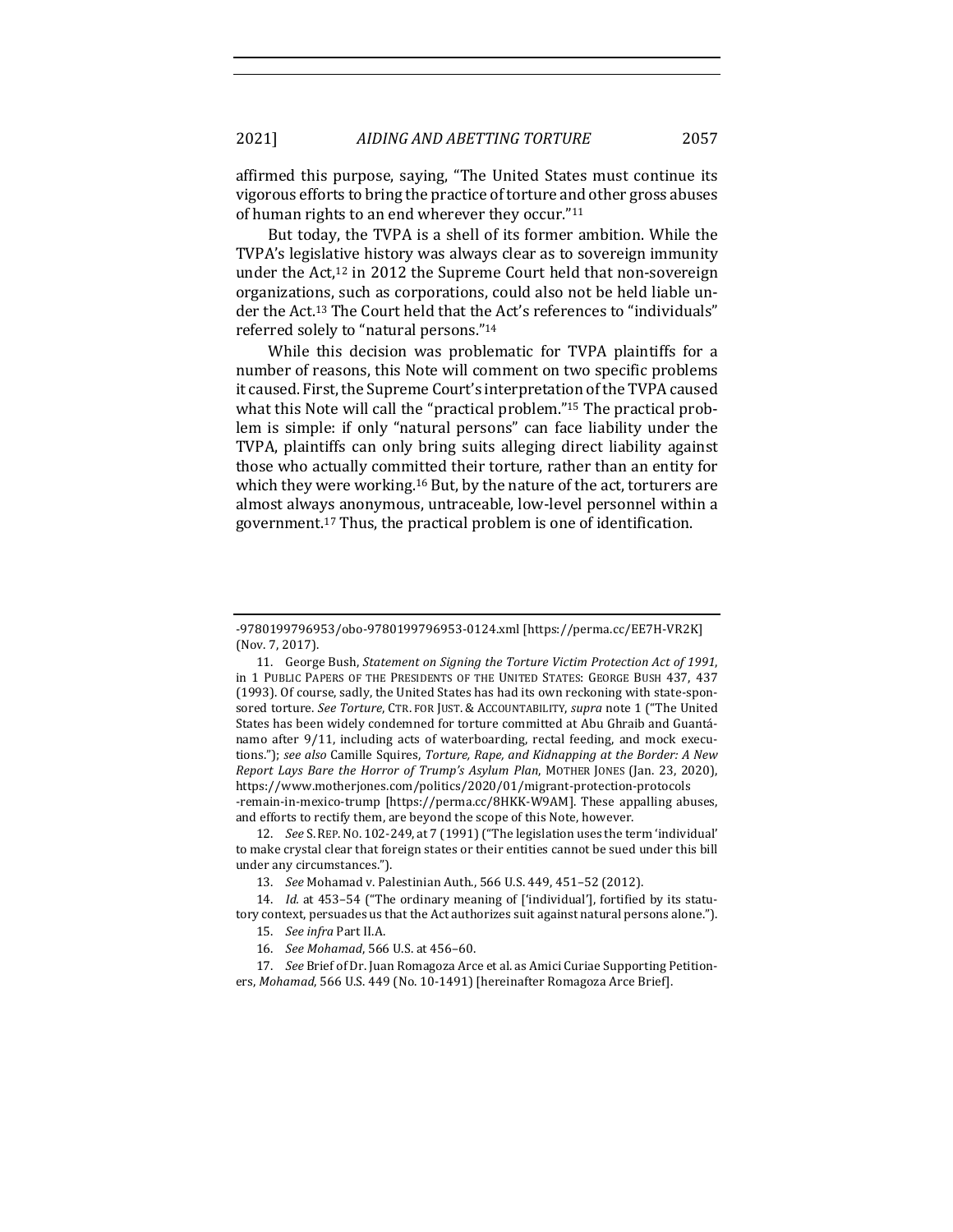That said, even if a plaintiff is able to identify their torturer, they then face what this Note will call the "jurisdictional problem."<sup>18</sup> While the TVPA provides plaintiffs a cause of action and U.S. federal courts have subject matter jurisdiction via the federal question doctrine, constitutional due process and the Federal Rules of Civil Procedure still dictate the requirements for establishing personal jurisdiction over a defendant.<sup>19</sup> Gaining personal jurisdiction over a foreign torturer is often a pipe dream. The chance of serving a low-level torturer traveling to the United States is slim to none, and in the vast majority of cases, no sufficient contacts will exist to establish personal jurisdiction either.<sup>20</sup> Thus, even the identifiable torturer will often never be subject to a TVPA suit.

This Note argues that these limitations have left the TVPA toothless to serve its original purpose: to create a *viable* action for civil redress against those who subjected a victim to heinous human rights abuses.<sup>21</sup> Part I of this Note will describe the TVPA and document its rise and fall as a means to combat human rights abuses abroad over the last thirty years. It will finish by addressing the state of the TVPA after the 2012 Mohamad v. Palestinian Authority Supreme Court decision.<sup>22</sup> Part II will further flesh out two challenges faced by potential TVPA plaintiffs after *Mohamad*, the practical and jurisdictional problems. And finally, Part III will identify a judicial solution that aims to respect the Supreme Court's interpretation while restoring *some* value to the Act. This Note will suggest that courts should allow for a robust use of aiding and abetting claims, specifically against corporate actors—executives, employees, and agents—in order to address the dichotomy between the TVPA's stated goals and the current state of its ability to achieve redress for plaintiffs. Allowing broad recourse to plaintiffs to assert aiding and abetting claims against those who order, direct, facilitate, conspire to commit, and benefit from torture or summary execution would help breathe new life into the TVPA.

<sup>18.</sup> *See infra Part II.B; see also Michael J. Stephan, Note, Persecution Restitution: Removing the Jurisdictional Roadblocks to Torture Victim Protection Act Claims, 84* BROOK. L. REV. 1355, 1357 (2019).

<sup>19.</sup> *See* FED. R. CIV. P. 4. 

<sup>20.</sup> *See, e.g.*, Stephan, *supra* note 18, at 1373-75 (giving an example of the jurisdictional problem).

<sup>21.</sup> *See* S. REP. No. 102-249, at 3 (1991).

<sup>22.</sup> *Mohamad*, 566 U.S. 449.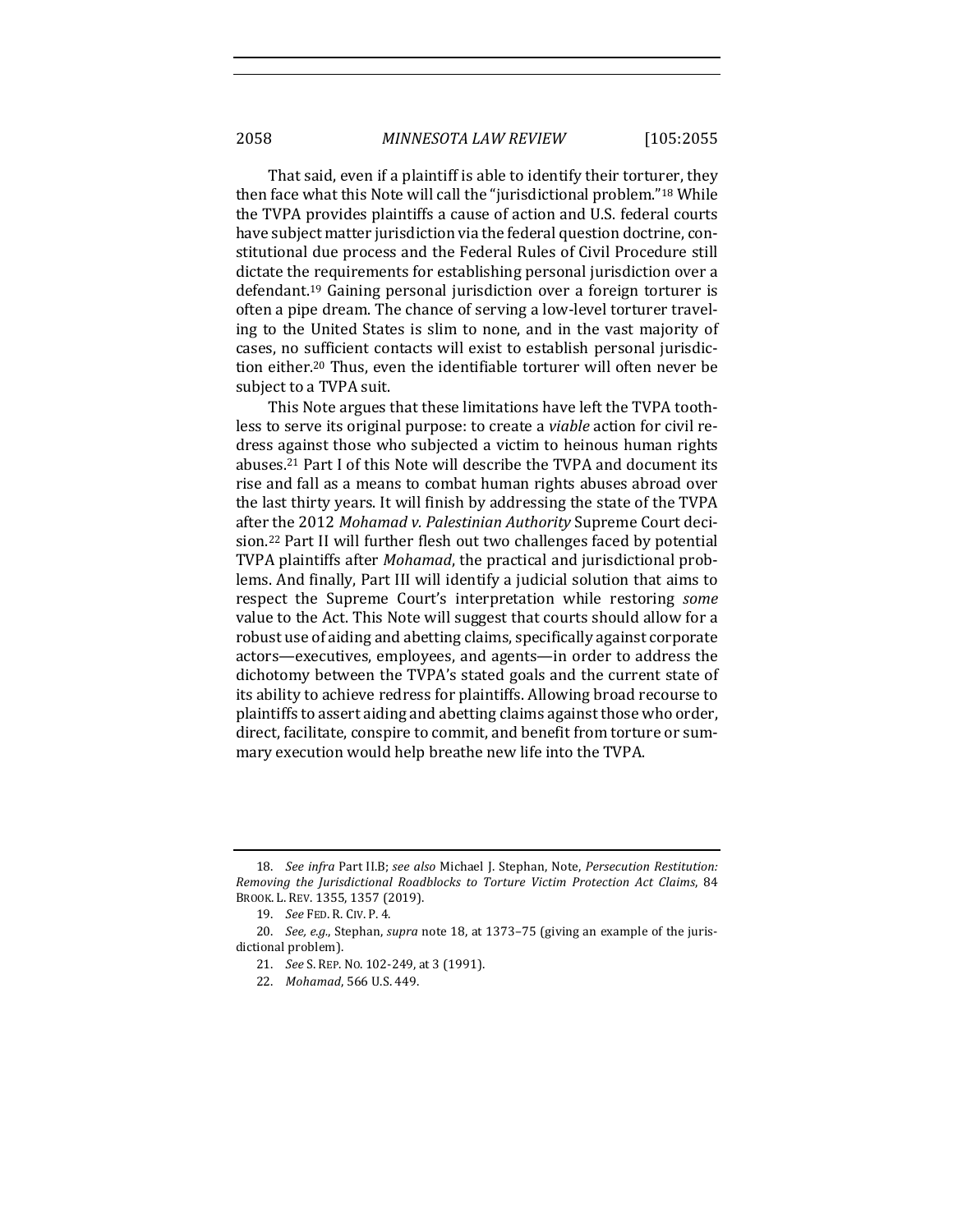## I. THE HISTORY AND PURPOSE OF THE TORTURE VICTIM PROTECTION ACT

This Part documents the TVPA's evolving status in U.S. law over the past thirty years. Section A discusses early human rights litigation in the United States, which helps contextualize the eventual enactment of the TVPA. Then, Sections B and C detail the legislative history and text of the TVPA, respectively. Finally, Section D introduces the initial judicial interpretations and the seminal Supreme Court case regarding the TVPA, Mohamad v. Palestinian Authority.<sup>23</sup>

A. HUMAN RIGHTS LITIGATION IN THE UNITED STATES: A LEAD-UP TO THE TVPA

In the United States, the twentieth century's burgeoning focus on human rights litigation was highlighted by the "revitaliz[ation]" of the Alien Tort Statute (ATS) as an avenue for civil redress for victims of human rights violations around the world.<sup>24</sup> Vague in language, this founding-era statute<sup>25</sup> simply reads, "The district courts shall have original jurisdiction of any civil action by an alien for a tort only, *committed in violation of the law of nations or a treaty of the United States.*"<sup>26</sup> The statute sat dormant for nearly two centuries before being invoked by plaintiffs in the 1980 case *Filartiga v. Peña-Irala*.<sup>27</sup>

### 1. *Filartiga*: A Novel Use of the ATS

*Filartiga* involved the kidnapping, torture, and death of a seventeen-year-old Paraguayan, Joel Filartiga, the son of a political opponent to Paraguay's president, Alfredo Stroessner.<sup>28</sup> The Filartiga family alleged that their son had been subject to these brutal acts by the inspector general of the Asunción police, Americo Peña-Irala.<sup>29</sup> When Peña-Irala moved to the United States in 1978, the Filartiga family brought suit against him in the Eastern District of New York, claiming

<sup>23.</sup> *Id.*

<sup>24.</sup> *See* 28 U.S.C. § 1350; STEPHEN P. MULLIGAN, CONG. RSCH. SERV., LSB10147, THE RISE AND DECLINE OF THE ALIEN TORT STATUTE 2 (2018).

<sup>25.</sup> The ATS was enacted as a part of the Judiciary Act of 1789. Rachael E. Schwartz, "And Tomorrow?" The Torture Victim Protection Act, 11 ARIZ. J. INT'L & COMPAR. L. 271, 276 (1994).

<sup>26. 28</sup> U.S.C. § 1350 (emphasis added).

<sup>27.</sup> Filartiga v. Peña-Irala, 630 F.2d 876 (2d Cir. 1980).

<sup>28.</sup> Schwartz, *supra* note 25.

<sup>29.</sup> *Filartiga*, 630 F.2d at 878-80.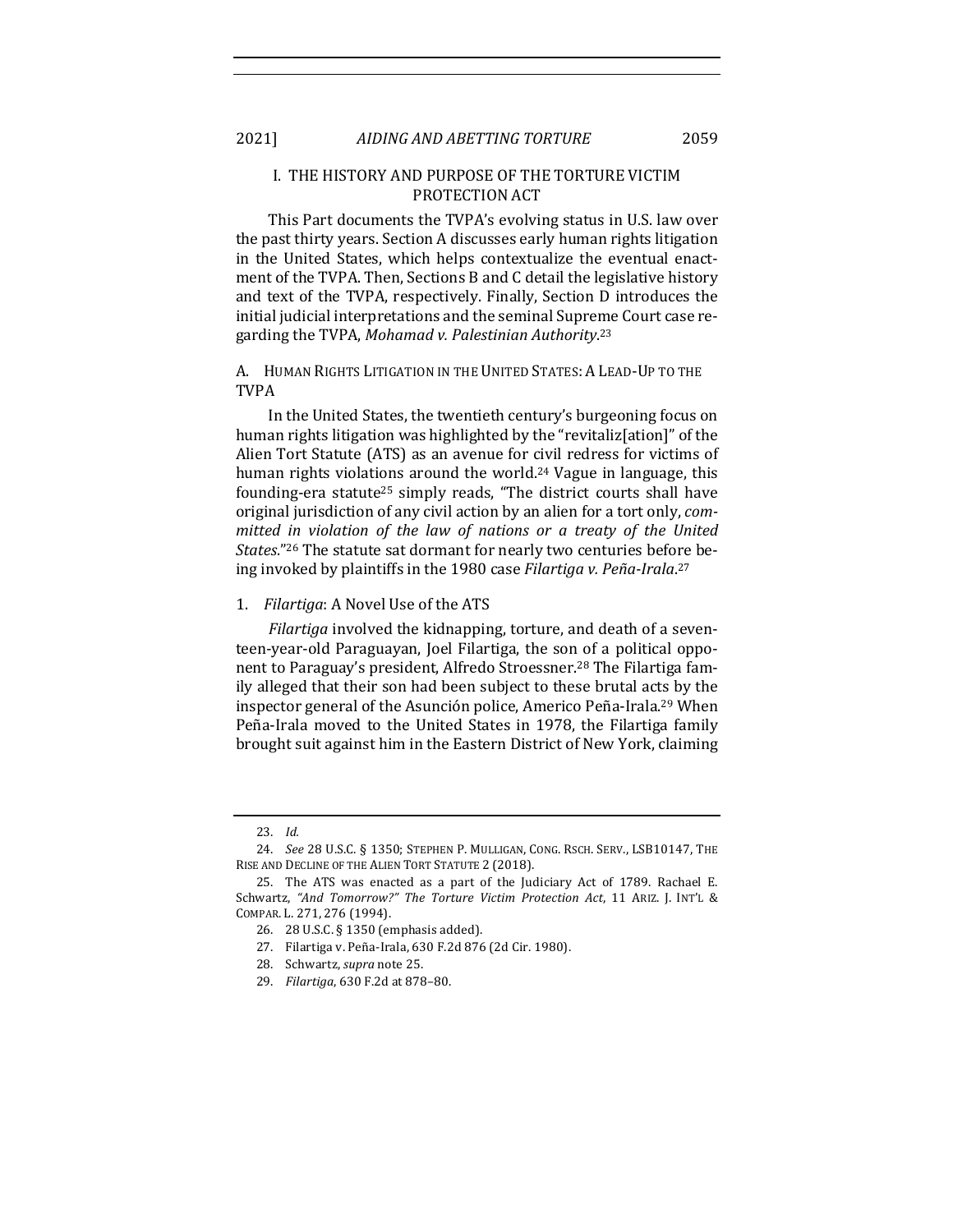that the ATS gave U.S. courts jurisdiction over tort claims that violate "the law of nations."<sup>30</sup>

In a relative surprise, $31$  the Second Circuit approved this novel use of the ATS, saying that Congress could constitutionally pass statutes that "vest the federal courts with jurisdiction over suits which allege that the law of nations has been violated because the law of nations 'became a part of the common law of the United States upon the adoption of the Constitution." $32$  On remand, the Filartigas were awarded over \$10 million.<sup>33</sup> The decision of the Second Circuit marked the birth of the modern ATS.

## 2. *Filartiga's* Reception and Rebuke: Tel-Oren v. Libyan Arab *Republic*

However, not all U.S. courts and judges viewed the ATS in the same manner as the Second Circuit. Just four years later, in *Tel-Oren v.* Libyan Arab Republic,<sup>34</sup> the D.C. Circuit cast doubt on the viability of the ATS to revolutionize human rights litigation in the United States. In *Tel-Oren* the court threw out a suit brought under the ATS by victims and the survivors of those killed in a 1978 civilian bus attack in Israel, blamed on the Palestinian Liberation Organization and its

<sup>30. 28</sup> U.S.C. § 1350. The Filartiga family claimed that the acts alleged against Peña-Irala violated a number of international treaties and declarations, as well as customary international law. These sources of law included "wrongful death statutes; the U.N. Charter; the Universal Declaration on Human Rights; the U.N. Declaration against Torture; the American Declaration of the Rights and Duties of Man; and other pertinent declarations, documents, and practices constituting the customary international law of human rights and the law of nations." Schwartz, *supra* note 25 (quoting *Filartiga*, 630 F.2d at 879). 

<sup>31.</sup> The case was initially dismissed by the Eastern District of New York for lack of subject matter jurisdiction. *Dolly M.E. Filartiga and Joel Filartiga v. Americo Norberto* Peña-Irala, INT'L CRIMES DATABASE, http://www.internationalcrimesdatabase.org/ Case/995/Filartiga-v-Pe%C3%B1a-Irala [https://perma.cc/RZB4-9V4P]; *see also* Harrison Smith, *Joel Filártiga, Paraguayan Doctor Who Battled Stroessner Dictatorship*, Dies at 86, WASH. POST (July 9, 2019, 10:53 PM), https://www.washingtonpost.com/ local/obituaries/joel-filartiga-paraguayan-doctor-who-battled-stroessner -dictatorship-dies-at-86/2019/07/09/a58cce5a-a253-11e9-b732-41a79c2551bf\_ story.html [https://perma.cc/E852-79CF] ("A lot of colleagues thought we were slightly insane,' Weiss recalled in a phone interview. 'There really had never been a case with these facts."").

<sup>32.</sup> Schwartz, *supra* note 25, at 277 (quoting *Filartiga*, 630 F.2d at 886).

<sup>33.</sup> Filártiga v. Peña-Irala, CTR. FOR CONST. RTS., https://ccrjustice.org/home/what -we-do/our-cases/fil-rtiga-v-pe-irala [https://perma.cc/NG6W-KLDS] (Jan. 3, 2019).

<sup>34.</sup> Tel-Oren v. Libyan Arab Republic, 726 F.2d 774 (D.C. Cir. 1984).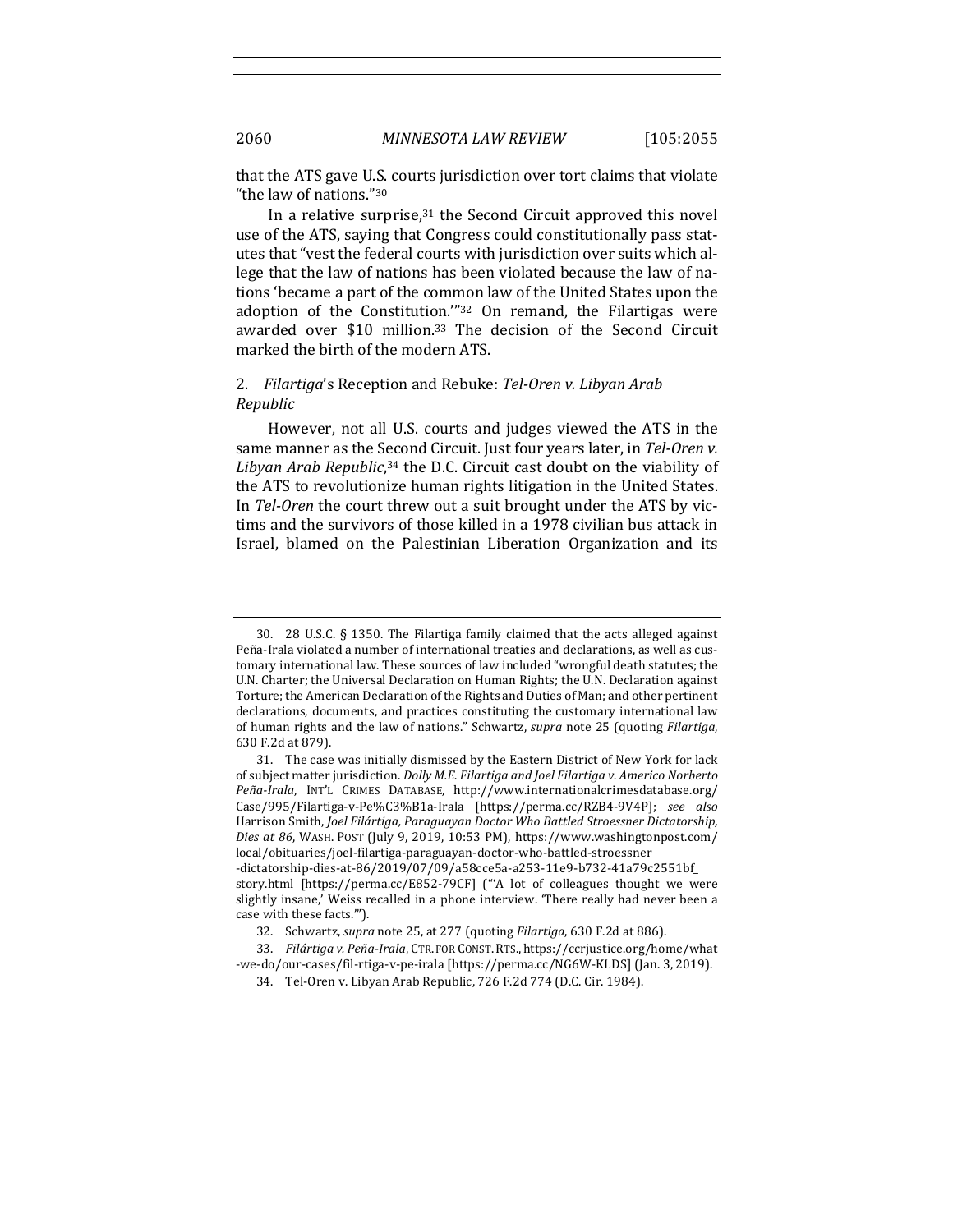allies. The fractured *Tel-Oren* opinion<sup>35</sup> most notably included a Judge Robert Bork concurrence, which aggressively critiqued the decision previously reached by the Second Circuit in *Filartiga*.<sup>36</sup> In short, Judge Bork contended that the ATS merely provided a jurisdictional grant to plaintiffs, but no cause of action could be inferred from the statute.<sup>37</sup> In other words, plaintiffs would usually need to find a separate cause of action explicitly granted in domestic or international law to be able to invoke the ATS and access a U.S. court. Simply "violat[ing] the law of nations," as written in the statute,<sup>38</sup> did not automatically create a cause of action.<sup>39</sup>

The predictable backlash to *Filartiga* left doubt regarding the viability of the ATS to facilitate human rights litigation in the United States. This doubt motivated congressional action.

#### B. THE PURPOSE OF THE TVPA

The passage of the TVPA was in direct response to the view Judge Bork expressed in *Tel-Oren*. Namely, the Act explicitly codifies a cause of action for certain human rights violations committed abroad (torture and extrajudicial killing), $40$  something Judge Bork claimed the ATS did not do.<sup>41</sup>

39. Murray, *supra* note 37, at 692 ("In Judge Bork's view, the *Filartiga* court's premise that international law itself provides a right to a private remedy is false."). Bork wrote that a cause of action could not be inferred from treaties the United States was a party to and that customary international law only provided a cause of action for acts that violated the law of nations at the time the ATS became law: "1. Violation of safe-conducts; 2. Infringement of the rights of embassadors; and 3. Piracy." *Tel-Oren*, 726 F.2d at 813 (Bork, J., concurring); see also Virginia A. Melvin, Case Comment, Tel-Oren v. Libyan Arab Republic: Redefining the Alien Tort Claims Act, 70 MINN. L. REV. 211, 218-19, 221-25 (1985) (analyzing Judge Bork's concurrence).

40. 28 U.S.C. § 1350 note; *Tel-Oren*, 726 F.2d at 799 (Bork, J., concurring).

41. *Tel-Oren*, 726 F.2d at 801 ("[T]he Second Circuit in *Filartiga* assumed, that Congress' grant of jurisdiction also created a cause of action. That seems to me fundamentally wrong and certain to produce pernicious results. For reasons I will develop,

<sup>35.</sup> The decision included three separate concurrences. *Id.* at 775 (Edwards, J., concurring), 789 (Bork, J., concurring), 823 (Robb, J., concurring).

<sup>36.</sup> *Id.* at 798-823 (Bork, J., concurring).

<sup>37.</sup> Matthew H. Murray, Note, *The Torture Victim Protection Act: Legislation To* Promote Enforcement of the Human Rights of Aliens in U.S. Courts, 25 COLUM. J. TRANSNAT'L L. 673, 691 (1987). In making this determination, Judge Bork said separation of powers principles commanded federal courts to tread lightly in matters relating to international affairs in order to respect both the executive and legislative branches. *See id.* Bork argued that a narrow judicial construction of the ATS—specifically, that an express grant of Congress was required to hear suits that could affect foreign relations—was thus mandated by separation of powers principles. See id.; S. REP. No. 102-249, at 5 (1991).

<sup>38.</sup> 28 U.S.C. § 1350.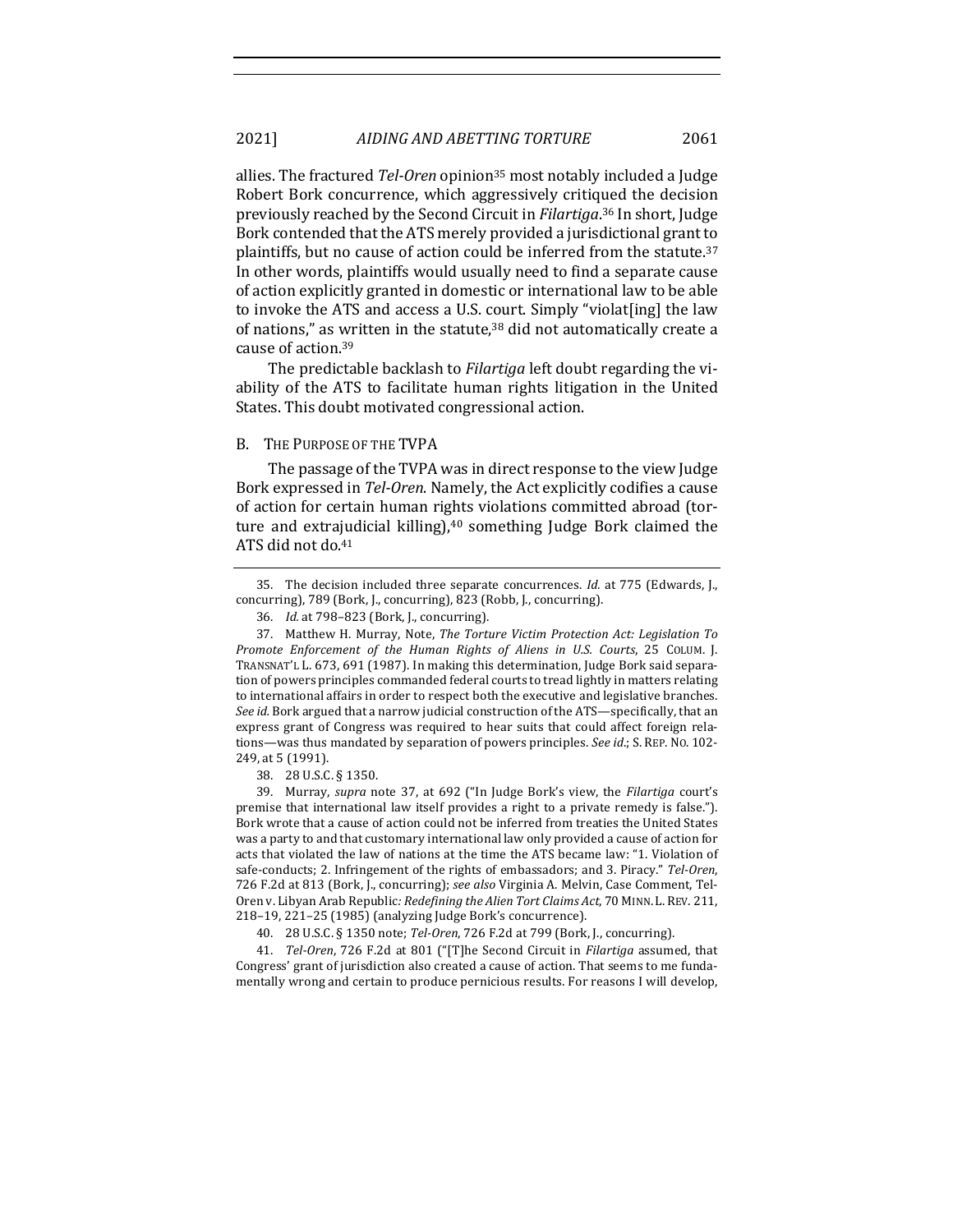Although Congress passed the Act in 1991, nearly eight years after Bork's provocative concurrence, Senator Arlen Specter introduced the first version of the bill in 1986, just two years after Bork wrote.<sup>42</sup> The TVPA Senate report explicitly remarked on Judge Bork's judicial construction of the ATS, saying that the TVPA provided the express grant of a cause of action Bork claimed was needed to bring a suit under the ATS<sup>43</sup>: "Judge Robert H. Bork questioned the existence of a private right of action under the [ATS], reasoning that separation of powers principles required an explicit grant by Congress of a private right of action for lawsuits which affect foreign relations. The TVPA would provide such a grant ...."<sup>44</sup> Congress clarified, for every federal court in the country, that acts of torture and extrajudicial killing committed abroad had a civil cause of action in U.S. courts, regardless of a court's precedent or view on the scope of the ATS.<sup>45</sup>

The Tel-Oren decision, however, was not the only motivating factor in the enactment of the TVPA. In 1988, just four years prior to the enactment of the TVPA, the United States had signed the United Nations' "Convention Against Torture and Other Cruel, Inhuman or Degrading Treatment or Punishment" (Convention Against Torture, CAT,

it is essential that there be an explicit grant of a cause of action before a private plaintiff be allowed to enforce principles of international law in a federal tribunal.").

<sup>42.</sup> S. 2528, 99th Cong. (1986). When the bill finally passed five years later, Specter was joined by fourteen Senate cosponsors. S. REP. No. 102-249, at 3 ("This legislation is now cosponsored by Senators Leahy, Kennedy, Kohn, Heflin, Adams, Akaka, Bryan, D'Amato, Inouye, Jeffords, Kerry, McCain, Wellstone, and Wirth.").

<sup>43.</sup> Interestingly, the TVPA's Senate report was a rebuke of Judge Bork's judicial construction of the ATS, saying "claims based on torture or summary executions do not exhaust the list of actions that may appropriately be covered by section 1350." S. REP. No. 102-249, at 5. And the House report on TVPA commented, "[The ATS] should remain intact to permit suits based on other norms that already existed or may ripen in the future into rules of customary international law." H.R. REP. No. 102-367, at  $4$ (1991); see also Brief for Center for Justice & Accountability & Human Rights First as Amici Curiae Supporting Respondents at 4, Nestlé USA, Inc. v. Doe, Nos. 19-416, 19-453 (Oct. 21, 2020) [hereinafter CJA Brief] ("Congress intended the TVPA to supplement, not supplant, the remedies available under the ATS.").

<sup>44.</sup> S. REP. No. 102-249, at 4-5.

<sup>45.</sup> *See* Jennifer Correale, Comment, *The Torture Victim Protection Act: A Vital Contribution to International Human Rights Enforcement or Just a Nice Gesture?*, 6 PACE INT'L L. REV. 197, 209 (1994) (citing *The Torture Victim Protection Act: Hearing and Markup* on H.R. 1417 Before the Subcomm. on Hum. Rts. & Int'l Orgs. of the H. Comm. on *Foreign Affs.,* 100th Cong. 71 (1988) (statement of Michael H. Posner, Executive Director, Lawyers Committee for Human Rights)).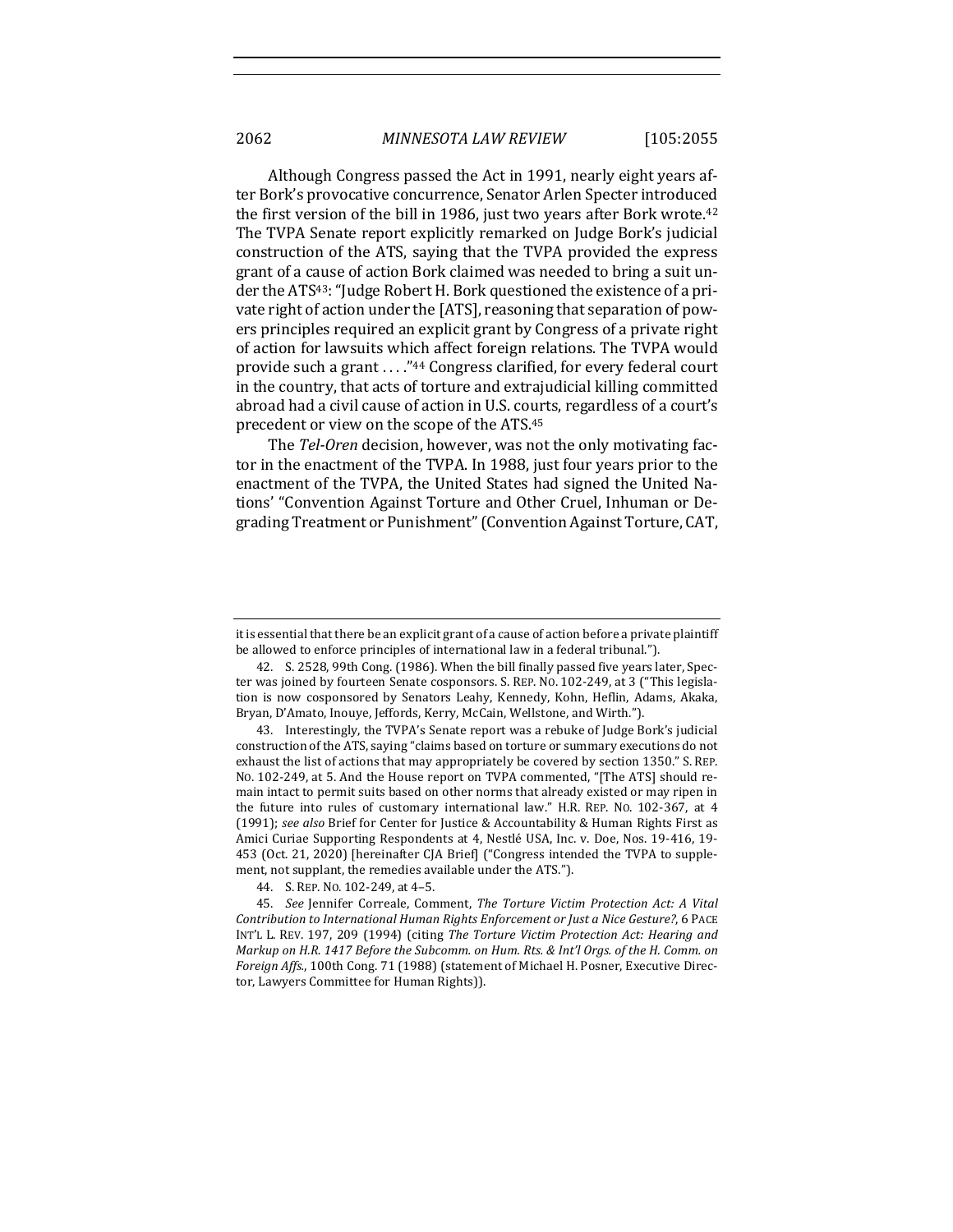or Convention).<sup>46</sup> In the TVPA's legislative history, Congress referenced its obligations under the Convention Against Torture.<sup>47</sup>

The CAT required state parties to enact various pieces of domestic legislation in order to fulfill their obligations under the treaty.<sup>48</sup> For example, the CAT mandates that "[e]ach State Party shall ensure in its legal system that the victim of an act of torture obtains redress and has an enforceable right to fair and adequate compensation, including the means for as full rehabilitation as possible." $49$  While this provision did not explicitly require states to create private rights of action for claims regarding acts committed *abroad*,<sup>50</sup> the Senate report indicates Congress viewed enacting the TVPA as a part of fulfilling U.S. CAT obligations.<sup>51</sup> For example, the report says the TVPA "will carry out the intent of the  $\lceil CAT \rceil$ , which  $\ldots$  obligates state parties to adopt measures to ensure that torturers within their territories are held legally accountable for their acts."<sup>52</sup>

Additionally, Congress suggested that allowing foreigners to sue for acts committed abroad was a practical necessity to achieving the goals of the Convention, reasoning that "[j]udicial protection against flagrant human rights violations is often least effective in those countries where such abuses are most prevalent."<sup>53</sup> And further, that "[a] state that practices torture and summary execution is not one that adheres to the rule of law."<sup>54</sup> Thus, if a CAT signatory hypocritically made a common practice of torture, the TVPA would be "designed to

50. *See* Schwartz, *supra* note 25, at 286 ("The [CAT] does not appear to demand a law, such as the TVPA, that provides a private cause of action in the United States entitling plaintiffs to obtain compensation for injuries inflicted in other countries.").

51. S. REP. No. 102-249, at 3-4; see also Torture Victim Protection Act of 1991, Pub. L. No. 102-256, 106 Stat. 73, 74 (1992) ("An Act To carry out obligations of the United States under the United Nations Charter and other international agreements pertaining to the protection of human rights by establishing a civil action for recovery of damages from an individual who engages in torture or extrajudicial killing."). But see S. REP. No. 102-249, at 13 (explaining the minority view that the TVPA "is in tension with the [CAT]").

<sup>46.</sup> *See* Convention Against Torture and Other Cruel, Inhuman or Degrading Treatment or Punishment, *opened for signature* Dec. 10, 1984, S. TREATY Doc. No. 100-20, 1465 U.N.T.S. 85 [hereinafter CAT].

<sup>47.</sup> S. REP. No. 102-249. at 3.

<sup>48.</sup> Article 4 mandated domestic criminal penalties for torturers, Article 10 mandated education on the CAT for law enforcement and military personnel, and Article 13 mandated protection for complainants and witnesses of torture. CAT, *supra* note 46, S. TREATY DOC. NO. 100-20 at 20, 22, 1465 U.N.T.S. at 114-17.

<sup>49.</sup> *Id.* S. TREATY DOC. NO. 100-20 at 13, 1465 U.N.T.S. at 116.

<sup>52.</sup> S. REP. No. 102-249, at 3.

<sup>53.</sup> *Id.* at 3–4. 

<sup>54.</sup> *Id.* at 3.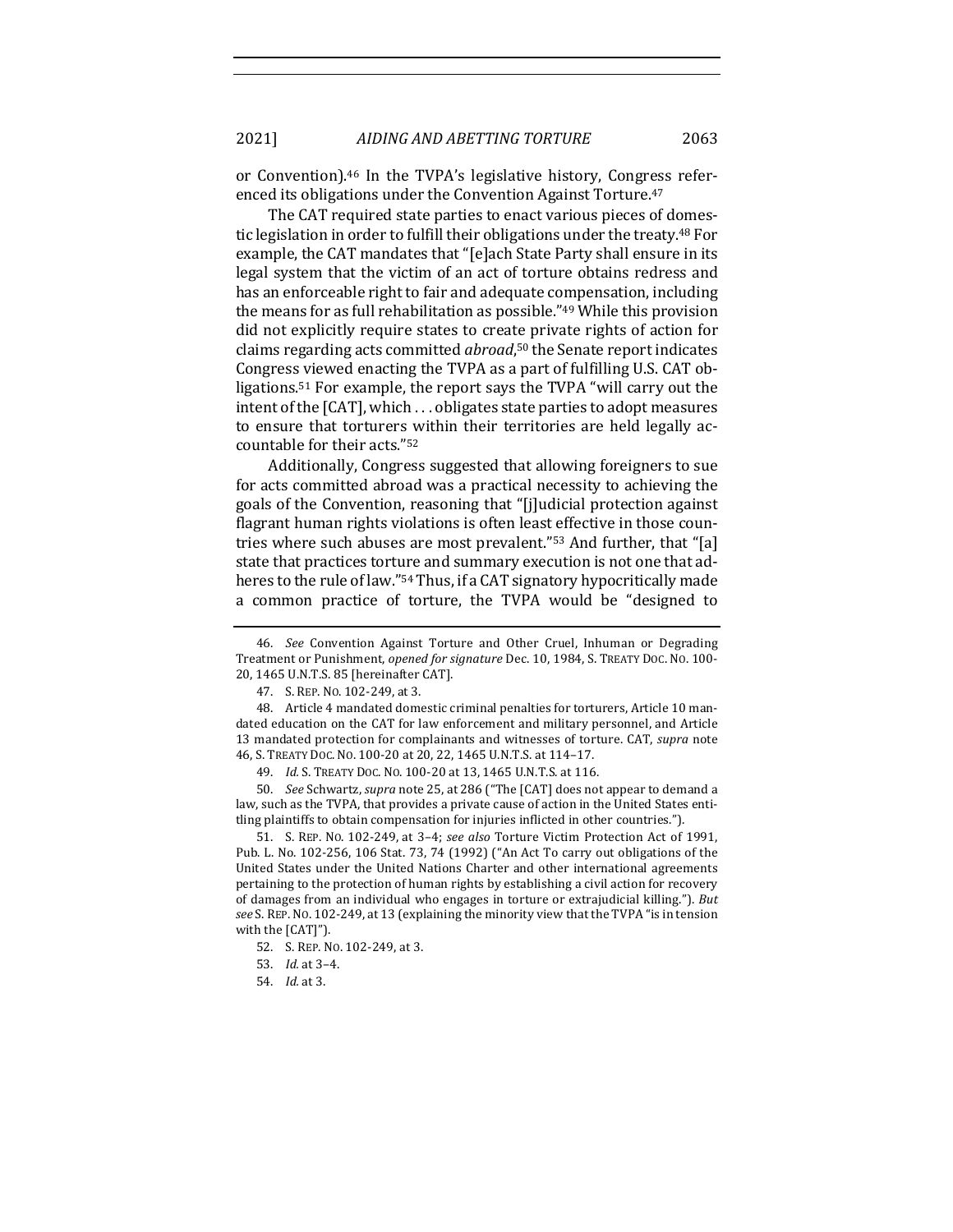respond to this situation by providing a civil cause of action in United States courts for torture committed" in that country.<sup>55</sup>

Nothing about the TVPA's legislative history suggests the Act was meant to be a toothless gesture. The Act was passed with legitimate goals in mind. Chief among these was (1) denying "safe haven" to torturers hoping to "hide out" in the United States,<sup>56</sup> (2) signaling the United States' support of victims of human rights abuses around the world,<sup>57</sup> and  $(3)$  addressing confusion regarding the ATS's ability to provide those victims a forum for redress,<sup>58</sup> by providing a "private" right of action in American courts" to victims of torture and extrajudicial killing.<sup>59</sup> Commentators called these ambitions "remarkable"<sup>60</sup> and "a serious commitment to human rights around the world and to the dream that all human beings may one day live free from torture."<sup>61</sup>

#### C. THE TEXT OF THE TVPA

The Torture Victim Protection Act is codified as a "note" to the ATS: 28 U.S.C.  $\S$  1350.<sup>62</sup> The Act's section 2 contains the core provision of the TVPA.<sup>63</sup> Specifically, section 2 creates the private right of action for torture victims—or the representatives of victims of extrajudicial killings.<sup>64</sup> The scope of liability created by section 2 has been the subject of controversy over the life of the TVPA.<sup>65</sup>

Section 2 grants both foreigners and U.S. citizens standing to sue under the TVPA for torture and extrajudicial killing committed

63. Section 1 merely titles the Act. Section 3, on the other hand, defines "torture" and "extrajudicial killing" for TVPA purposes. *Id.* These definitions are pulled from well-established definitions in international law. See CAT, supra note 46, S. TREATY DOC. No. 100-20 at 19, 1465 U.N.T.S. at 113; Geneva Convention for the Amelioration of the Wounded and Sick in Armed Forces in the Field, art. 3, Aug. 12, 1949, 6 U.S.T. 3114, 75 U.N.T.S. 31.

<sup>55.</sup> *Id.* at 3–4.

<sup>56.</sup> *Id.* at 3. 

<sup>57.</sup> *Id.* ("[U]niversal principles provide little comfort, however, to the thousands of victims of torture and summary executions around the world. Despite universal condemnation of these abuses, many of the world's governments still engage in or tolerate torture of their citizens, and state authorities have employed extrajudicial killings to execute many people.").

<sup>58.</sup> *Id.* at 4–5.

<sup>59.</sup> Correale, *supra* note 45, at 199.

<sup>60.</sup> *Id.* at 198.

<sup>61.</sup> *Id.* at 220. 

<sup>62. 28</sup> U.S.C. § 1350 note.

<sup>64. 28</sup> U.S.C. § 1350 note § 2.

<sup>65.</sup> *See infra* Part I.D.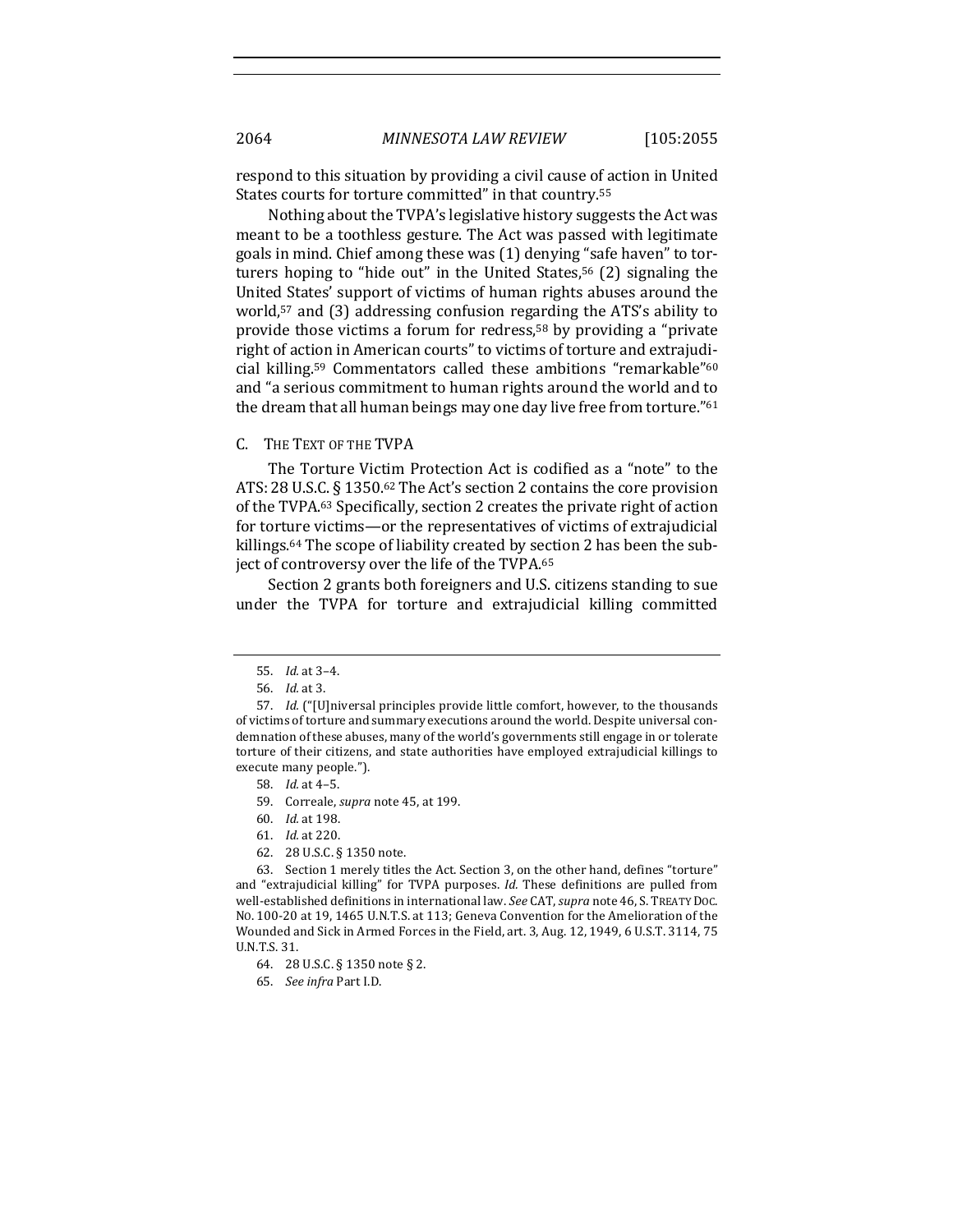abroad.<sup>66</sup> Section 2 is broken into three parts. Two of these parts are procedural, establishing a requirement to exhaust domestic remedies<sup>67</sup> and a ten-year statute of limitations.<sup>68</sup> The third part of section 2 establishes the scope of liability under the Act.<sup>69</sup>

In relevant part, the liability provision of section 2 reads:

An individual who, under actual or apparent authority, or color of **law, of any foreign nation**—(1) subjects an individual to torture shall, in a civil action, be liable for damages to that individual; or (2) subjects an individual to extrajudicial killing shall, in a civil action, be liable for damages to the individual's legal representative  $\dots$ .<sup>70</sup>

There are two terms that define the scope of liability under the TVPA: the word "individual" and the phrase "under actual or apparent authority, or color of law."<sup>71</sup> The word "individual" defines who may be sued under the Act. In other words, what "entity" may a plaintiff file a claim against? Conversely, the "authority or color of law" requirement establishes *when* the TVPA applies to a situation. That is, what context is required for actions to fall within the TVPA's orbit? These statutory terms are discussed in detail below.

1. "Individual" 

The use of the word "individual" has confused the scope of liability under the TVPA over the life of the Act. Originally drafted as "person," the word was changed to "individual" by a 1991 amendment to the bill.<sup>72</sup> The Senate report comments, "The legislation uses the term 'individual' to make crystal clear that foreign states or their entities cannot be sued under this bill  $\ldots$  only individuals may be sued."73 However, the Senate report makes no mention of non-state entities' such as multinational corporations—liability under the TVPA.74

<sup>66. 28</sup> U.S.C. § 1350 note § 2. In contrast, the ATS only grants standing to foreigners. Robert F. Drinan & Teresa T. Kuo, *Putting the World's Oppressors on Trial: The Torture Victim Protection Act*, 15 HUM. RTS. Q. 605, 611 n.45 (1993). 

<sup>67. 28</sup> U.S.C. § 1350 note § 2(b).

<sup>68.</sup> *Id.* § 2(c).

<sup>69.</sup> *Id.* § 2(a).

<sup>70.</sup> *Id.* (emphasis added).

<sup>71.</sup> *Id.*

<sup>72.</sup> Brad Emmons, *Tortured Language: Individuals, Corporate Liability, and the Torture Victim Protection Act*, 96 MINN. L. REV. 675, 685–86 (2011). 

<sup>73.</sup> S. REP. No. 102-249, at 7 (1991).

<sup>74.</sup> *Id.*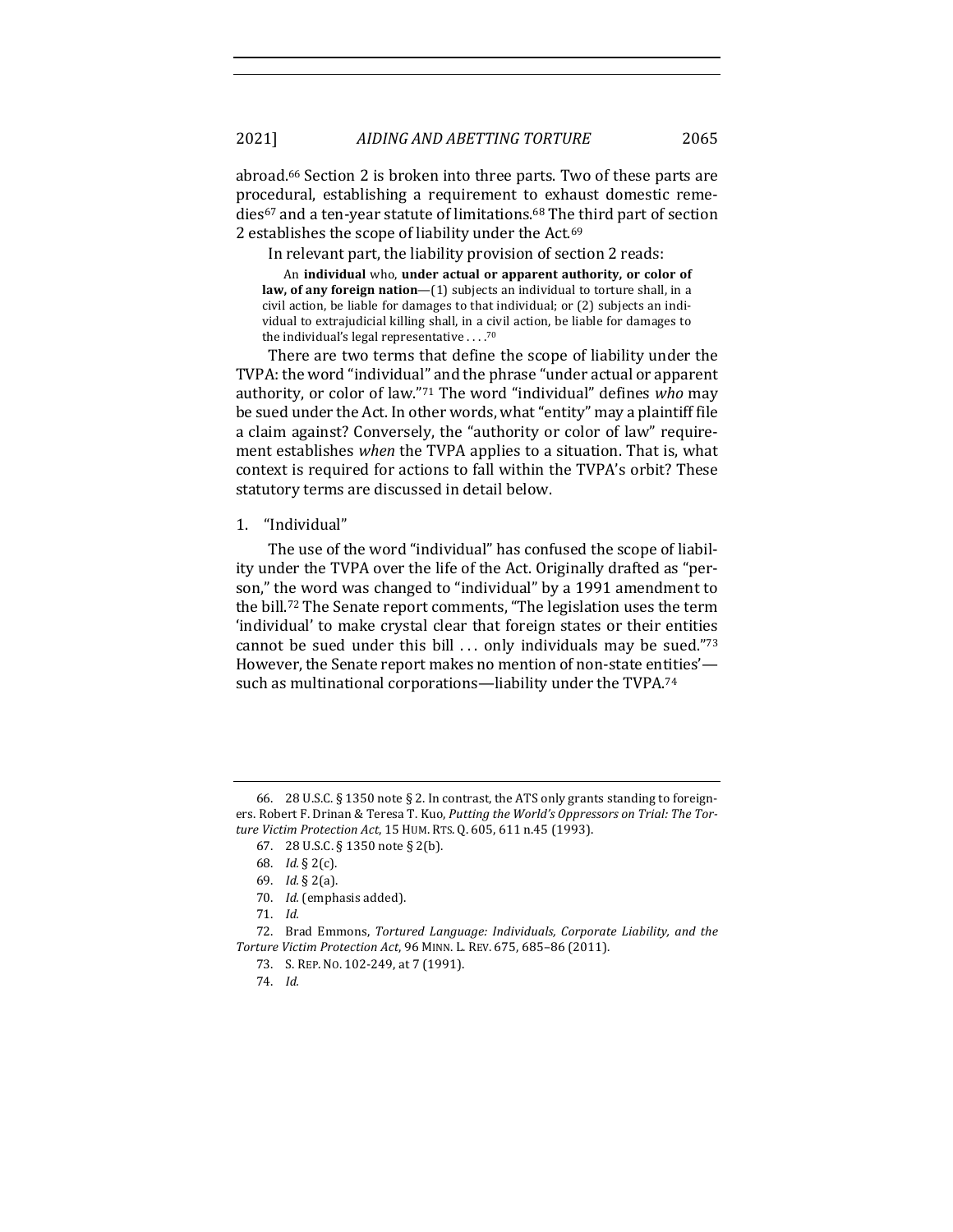2. "Actual or apparent authority, or color of law, of any foreign nation" 

The "authority or color of law" requirement limits the scope of liability to "those ... act[ing] in accordance with government sanction."<sup>75</sup> Thus, the TVPA does not apply to "purely private criminal acts by individuals or nongovernmental organizations."76 However, the phrase "actual or apparent authority, or color of law" is broader than it may first appear.<sup>77</sup> For example, the TVPA's Senate report indicates this phrase includes acts taken with some form of implicit sanction or aid by the state, regardless of official, explicit state policy.<sup>78</sup> These acts can be carried out or ordered by government officials or conducted by private persons who are acting under some sort of approval by the government or within a "symbiotic" relationship between the private individual(s) and the government.<sup>79</sup> In totality, the TVPA was drafted so that there must be some connection between a foreign government's implicit or explicit policy and those who undertook the acts in question. However, the Senate report instructs courts to use civil rights law and agency theory "in order to give the fullest coverage possible" under the Act.<sup>80</sup>

In sum, the text of TVPA creates an explicit private right of action for suits by torture victims (and the representatives of victims of extrajudicial killings) against the individuals responsible for these actions. In order for the TVPA to apply, the acts must have been carried out with some implicit or explicit approval by the state or by a state official acting in their official capacity. And when defining what constitutes the forbidden acts, the Act turns to well accepted international law to make these determinations.

\* \* \*

The following Section considers a question courts struggled with from the TVPA's inception. How does the TVPA use the word "individual," and how do different definitions impact its scope?

D. "INDIVIDUAL" AND JUDICIAL INTERPRETATION OF THE EARLY TVPA

The federal courts did not have a universal view of the TVPA upon its passing. Confusion surrounding the meaning of "individual"

<sup>75.</sup> Drinan & Kuo, *supra* note 66, at 611.

<sup>76.</sup> S. REP. No. 102-249, at 8.

<sup>77. 28</sup> U.S.C. § 1350 note § 2(a).

<sup>78.</sup> S. REP. No. 102-249, at 8. Indeed, no state has an official policy of torture.

<sup>79.</sup> *See, e.g.*, Romero v. Drummond Co., 552 F.3d 1303, 1317 (11th Cir. 2008).

<sup>80.</sup> S. REP. No. 102-249, at 8.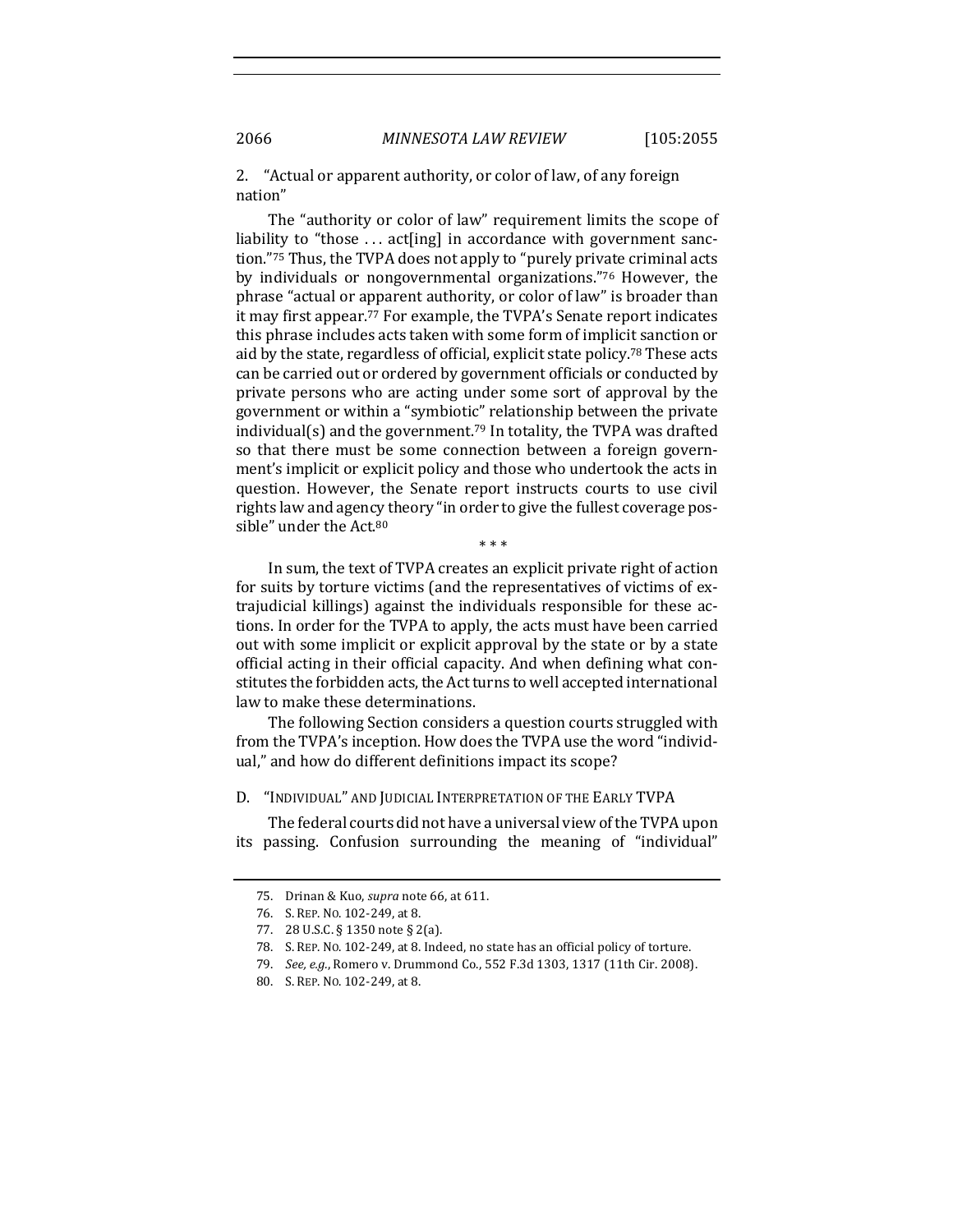quickly resulted in a circuit split. While the legislative history of the TVPA clearly ruled out suits against "foreign states or their entities,"<sup>81</sup> it was silent on suits against non-state entities such as multinational corporations that may have played a major role in orchestrating, conducting, or funding certain acts of torture.<sup>82</sup> Out of this silence, two competing views formed.

On one side of the split were courts that read "individual" broadly. This was the view of the Eleventh Circuit. From TVPA's inception, courts in the Eleventh Circuit consistently espoused the view that non-state organizations, such as corporations like Coca Cola83 and Del Monte Produce, $84$  could be sued under the TVPA as "individuals." $85$ However, the majority of courts, including the Fourth, $86$  Ninth, $87$  and D.C. Circuits<sup>88</sup> as well as district courts in the Fifth Circuit, 89 took the " narrow" view of the argument, believing that non-state organizations could not be held liable under the TVPA. The split between the two

83. Sinaltrainal v. Coca-Cola Co., 256 F. Supp. 2d 1345, 1358 (S.D. Fla. 2003) ("The [Senate] Report does not mention any exemption for private corporations, and courts have held corporations liable for violations of international law under the related [ATS]."). 

84. Aldana v. Del Monte Fresh Produce, N.A., 416 F.3d 1242 (11th Cir. 2005).

85. *See, e.g.*, Romero v. Drummond Co., 552 F.3d 1303 (11th Cir. 2008) ("Under the law of this Circuit, the Torture Act allows suits against corporate defendants. We held that ... in *Aldana v. Del Monte Fresh Produce, Inc.*, and we are bound by that precedent." (citing *Aldana*, 416 F.3d 1242)); Estate of Rodriquez v. Drummond Co., 256 F. Supp. 2d 1250, 1267 (N.D. Ala. 2003) (following the reasoning set forth in *Sinaltrainal* and finding that the plaintiff union can assert a TVPA claim against the corporate defendants). See generally Brief for Former Senator Arlen Specter et al. as Amici Curiae Supporting Petitioner, Mohamad v. Palestinian Auth., 566 U.S. 449 (2012) (No. 10-1491) (detailing the TVPA sponsor's view that the Act did not prohibit the liability of non-state organizations); Emmons, *supra* note 72, at 692-93 (explaining how the Si*naltrainal* court analyzed the word "individual").

86. Aziz v. Alcolac, Inc., 658 F.3d 388, 392 (4th Cir. 2011) ("We hold that the TVPA admits of no ambiguity and Congress's intent to exclude corporations from liability under the TVPA is readily ascertainable from a plain-text reading.").

87. Bowoto v. Chevron Corp., 621 F.3d 1116, 1126 (9th Cir. 2010) ("We ... hold that the plain language of the TVPA does not allow for suits against a corporation."); Mujica v. Occidental Petrol. Corp., 381 F. Supp. 2d 1164, 1176 (C.D. Cal. 2005) ("The Court holds that corporations are not 'individuals' under the TVPA based on its reading of the plain language of the statute.").

88. Mohamad v. Rajoub, 634 F.3d 604, 608 (D.C. Cir. 2011) ("The Congress used the word 'individual' to denote only natural persons.").

89. *See, e.g.*, Beanal v. Freeport-McMoRan, Inc., 969 F. Supp. 362, 382 (E.D. La. 1997), *aff'd*, 197 F.3d 161 (5th Cir. 1999) ("A finding that the TVPA does not apply to corporations is not at odds with congressional intent.").

<sup>81.</sup> *Id.*

<sup>82.</sup> *See infra Part III.A.*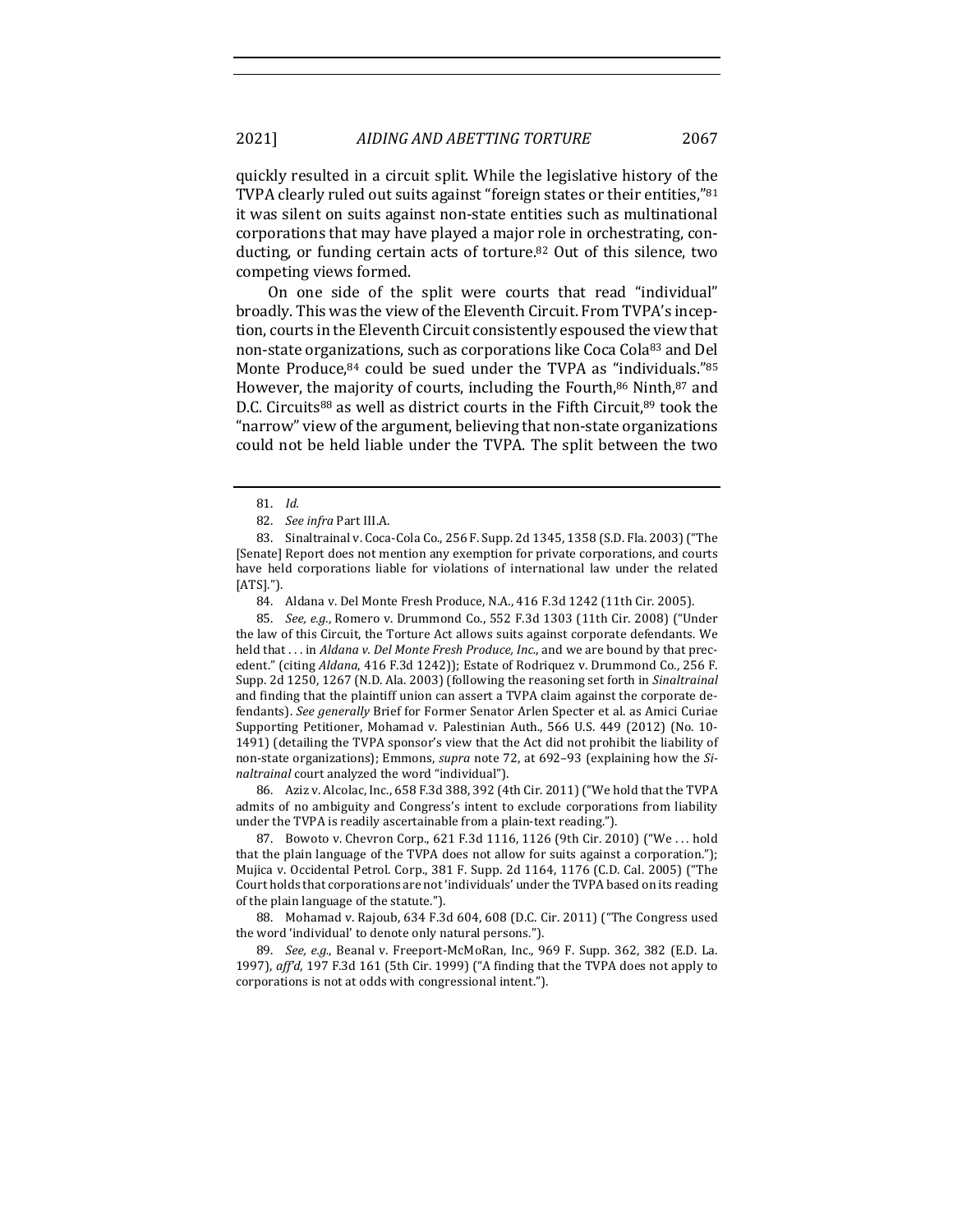constructions of "individual" lasted for nearly fifteen years. Hanging in the balance was the overall viability of the TVPA.

In 2012, the Supreme Court finally weighed in on the issue in *Mo*hamad v. Palestinian Authority.<sup>90</sup> Mohamad was brought by the relatives of Azzam Rahim, a U.S. citizen who was allegedly arrested, imprisoned, tortured, and killed by Palestinian Authority intelligence officers while visiting the West Bank in 1995.<sup>91</sup> Among other things, the plaintiffs alleged violations of the TVPA.<sup>92</sup> The case was brought only against the Palestinian Authority and the Palestinian Liberation Organization. The plaintiffs argued (1) that the PLO was not afforded sovereign immunity from the TVPA due to its non-state status in the eyes of the United States, $93$  and (2) that the word "individual" as used in the TVPA allowed for suits against "non-state organizations,"94 rather than solely "natural persons"-the Eleventh Circuit's view.

In a short and unanimous decision, however, the Court found the TVPA's plain language to be clear: "[T]he Act authorizes liability solely against natural persons."<sup>95</sup> The Court declared that the colloquial and dictionary definitions were united in the view that an "individual" was a natural person: "We say 'the individual went to the store,' 'the individual left the room,' and 'the individual took the car,"' the Court remarked, "each time referring unmistakably to a natural person."<sup>96</sup> While the Court conceded that "the word 'individual' [does not] invariably mean 'natural person' when used in a statute," it said its precedent required some indication that Congress intended this result.<sup>97</sup> The Court found the TVPA showed no such intention.<sup>98</sup>

At the end of its *Mohamad* decision, the Court noted what the ruling meant for future TVPA plaintiffs.<sup>99</sup> The Court commented on the

<sup>90.</sup> Mohamad v. Palestinian Auth., 566 U.S. 449 (2012).

<sup>91.</sup> *Id.* at 452. The U.S. State Department had confirmed Rahim died in the custody of the Palestinian Authority. *Id.* 

<sup>92.</sup> *Id.*

<sup>93.</sup> And thus, the PLO was a "non-state-organization." *Id.* at 453.

<sup>94.</sup> *Id.*

<sup>95.</sup> *Id.* at 456. Justice Breyer concurred in the judgment saying, "[T]he word 'individual' is open to multiple interpretations" but "[t]he legislative history of the statute ... makes up for ... inadequacies ... after considering language alone." *Id.* at 461 (Breyer, J., concurring).

<sup>96.</sup> *Id.* at 454 (majority opinion) ("As a noun, 'individual' ordinarily means '[a] human being, a person."" (citing 7 OXFORD ENGLISH DICTIONARY 880 (2d ed. 1989))).

<sup>97.</sup> *Id.* at 455; *see also, e.g.*, Clinton v. New York, 524 U.S. 417, 429 (1998) (holding that the statute in question required "individual" to be broadly construed because the result would otherwise be "absurd").

<sup>98.</sup> *Mohamad*, 566 U.S. at 455.

<sup>99.</sup> *Id.* at  $460-61$ .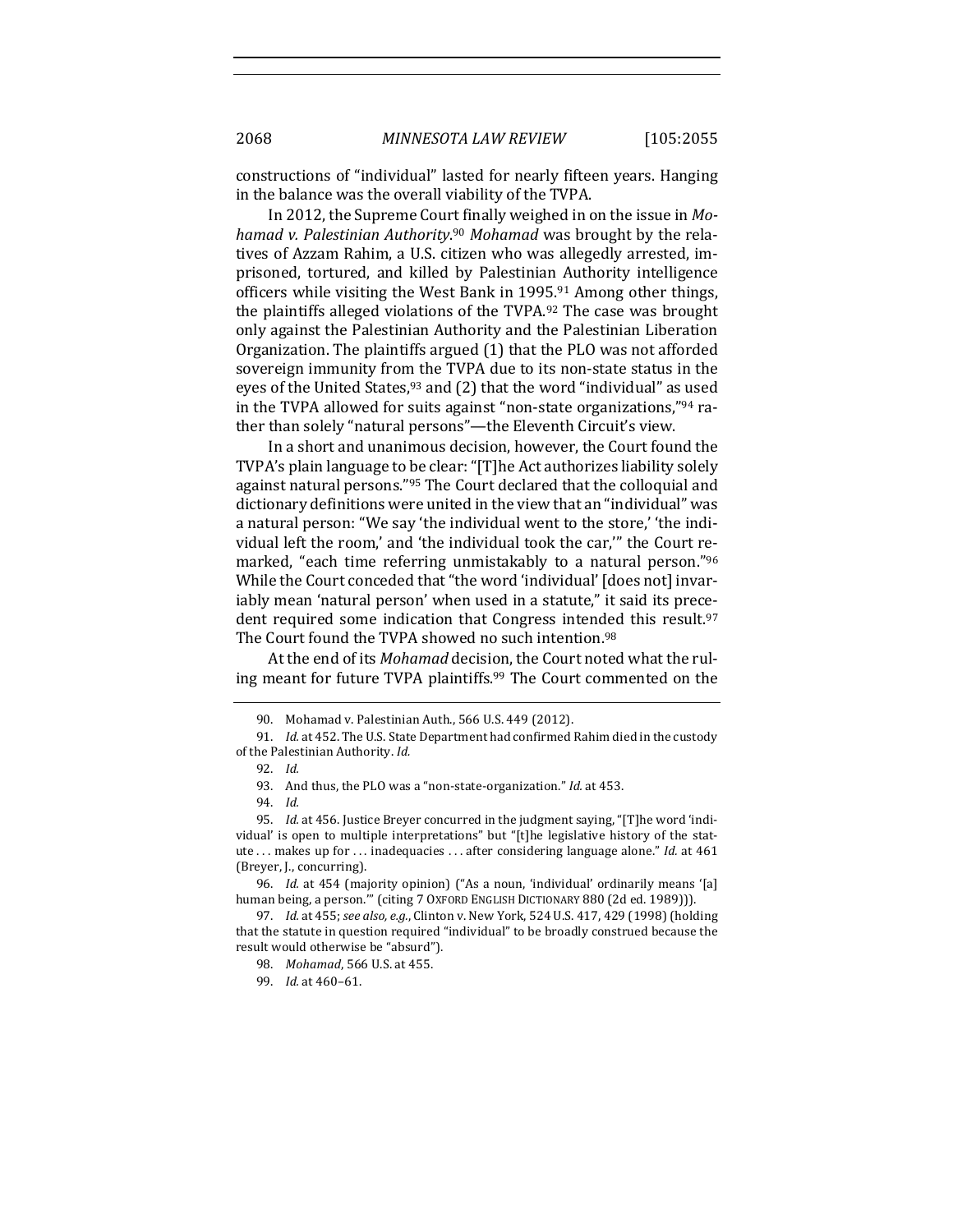challenge of identifying the "men and women who subject victims to torture," let alone establishing personal jurisdiction over them.<sup>100</sup> These challenges were easier to solve under a regime where organizations and corporations could be subject to the TVPA. The Court simply opined, however, that while creating a "toothless" statute was not the intent of Congress, the plain language of the TVPA could not be overcome.101

\* \* \*

As Part II discusses, the Supreme Court's concerns about the TVPA's future effectiveness were well founded.

## II. THE TOOTHLESS-NESS OF THE CURRENT TVPA

Regardless of Congress's original intent, after *Mohamad*, the TVPA has indeed become nearly toothless.<sup>102</sup> While never meant to be a judgment juggernaut, the limit of the TVPA's scope to solely natural persons has intensified the already uphill battle fought by TVPA plaintiffs. 

This Part fleshes out and analyzes two major problems TVPA plaintiffs face after the *Mohamad* decision. First, what this Note calls the "practical problem"—the struggle victims of torture, or the representatives of victims of summary execution, face in simply identifying the "natural person(s)" responsible for their suffering, as opposed to identifying an entity that individual was working for or in concert with.<sup>103</sup> Second, this Note describes how a successful identification may nevertheless do little to bring a defendant inside of a courtroom.<sup>104</sup> This is referred to as the "jurisdictional problem"—the challenge of establishing personal jurisdiction over a natural person who may never step foot in or have any sort of sufficient minimum contacts with a U.S. venue.

The sum of these problems is clear. While the number of persons culpable for these atrocities has gone unchanged, the subset of those

<sup>100.</sup> *Id.* ("Victims may be unable to identify the men and women who subjected them to torture, all the while knowing the organization for whom they work. Personal jurisdiction may be more easily established over corporate than human beings.").

<sup>101.</sup> *Id.* ("[N]o legislation pursues its purposes at all costs." (quoting Rodriguez v. United States, 480 U.S. 522, 525-26 (1987) (per curiam))).

<sup>102.</sup> See, e.g., Fracesco Seatzu, Speculating on the Future of the Torture Victim Pro*tection Act (TVPA) after Mohamad and Kiobel, 8 INTER-AM. & EUR. HUM. RTS. J. 23, 26* (2016) ("Some public international and human rights lawyers have claimed that Mo*hamad* and *Kiobel* lead to the end of transnational civil litigations on human rights breaches before U.S. courts.").

<sup>103.</sup> *See infra Part II.A.* 

<sup>104.</sup> *See infra Part II.B.*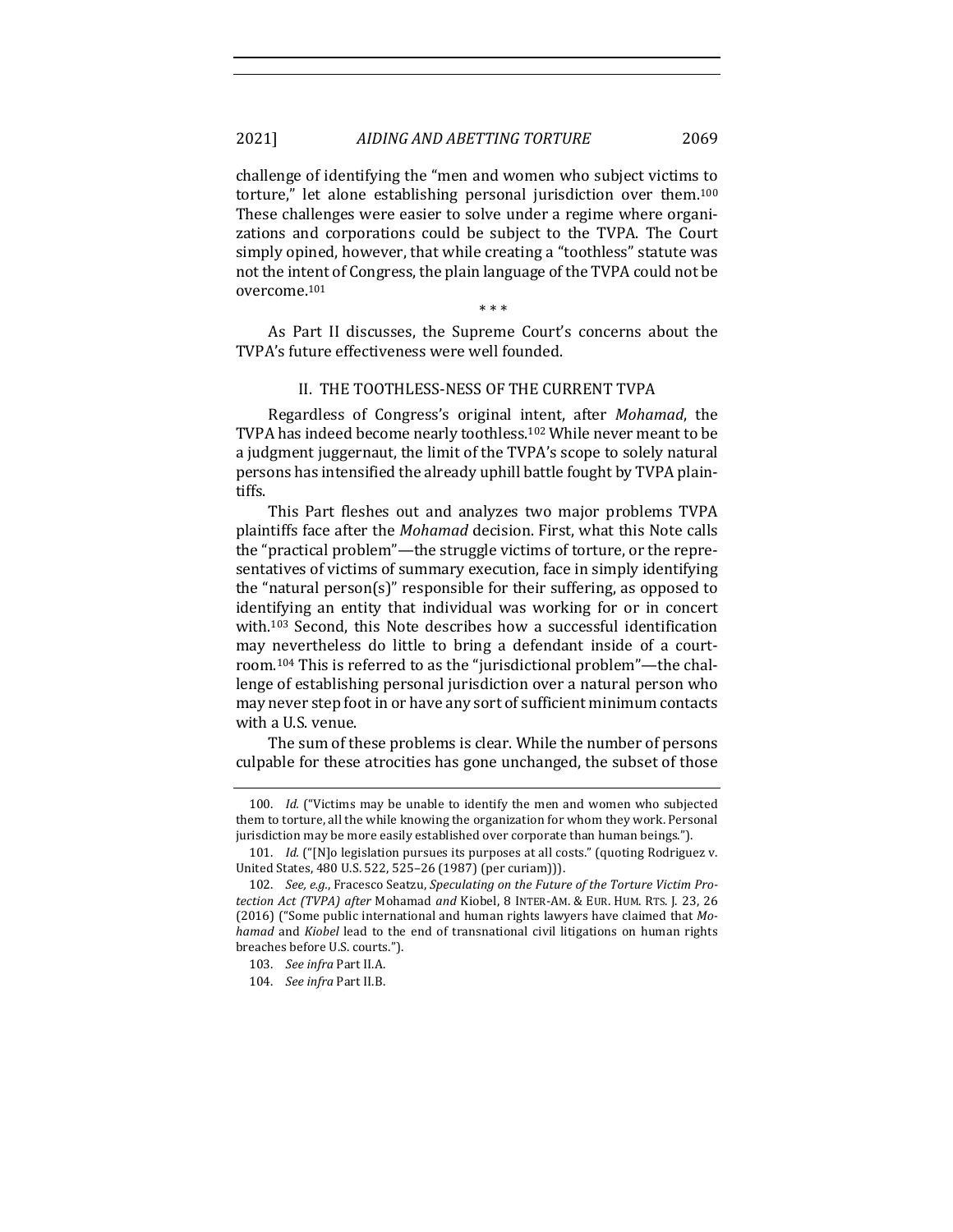who are actually realistic TVPA defendants has been shrunken to a tiny few.

#### A. THE "PRACTICAL PROBLEM": IDENTIFYING A TORTURER

The practical problem is a simple one. Those who commit crimes, especially one as heinous as torture or summary execution, will go to great lengths to conceal their identities. From the petty thief to the computer hacker, the vast majority of criminals work to maintain their anonymity. But in the case of torture or summary execution, it is especially easy for a perpetrator to remain a nameless and faceless terrorizer to their victim.<sup>105</sup>

The modus operandi of a torturer is one of confusion and power. The torturer has complete control over the victim, who is virtually powerless to effect any change in the situation or cogently understand what is happening. "That is of course by design. Those who perpetrate these types of atrocities often purposefully do so in circumstances that deny the victims the ability to identify them." $106$  For example, a torturer may "blindfold their victims or otherwise deprive them of their senses; take them to undisclosed locations in the dark of night; [or] rotate turns among those perpetrating the abuse."<sup>107</sup> Torturers take great lengths to conceal their personal identities, to confuse and disorient a victim, and to perform their acts in the shadows, away from public scrutiny.<sup>108</sup>

However, torturers do not work alone.<sup>109</sup> Their acts "are designed, orchestrated, financed, and supported by states, organizations, corporations, and other non-natural persons."<sup>110</sup> These entities are usually far more recognizable to the torture victim than the perpetrators themselves. For example, "[t]he perpetrators may announce that they are acting on behalf of a known group or organization; they may wear uniforms, insignia or logos identifying their association with a particular group; or the victims may be held in a location

<sup>105.</sup> Romagoza Arce Brief, *supra* note 17, at 5 ("As a practical matter, victims often cannot identify the natural persons who personally and directly perpetrated the human rights crimes against them or their loved ones.").

<sup>106.</sup> *Id.*

<sup>107.</sup> *Id.* at 5–6. 

<sup>108.</sup> *See id.* at 6-7 (describing the experience of amicus curiae Santos Moran who was kidnapped, blindfolded, and tortured by masked individuals in an undisclosed location). 

<sup>109.</sup> *See* CJA Brief, *supra* note 43, at 17 ("Perpetrators of gross human rights abuses do not act in a vacuum - their actions are made possible through the assistance and support of numerous others.").

<sup>110.</sup> Romagoza Arce Brief, *supra* note 17, at 2; *see infra* Part III.A.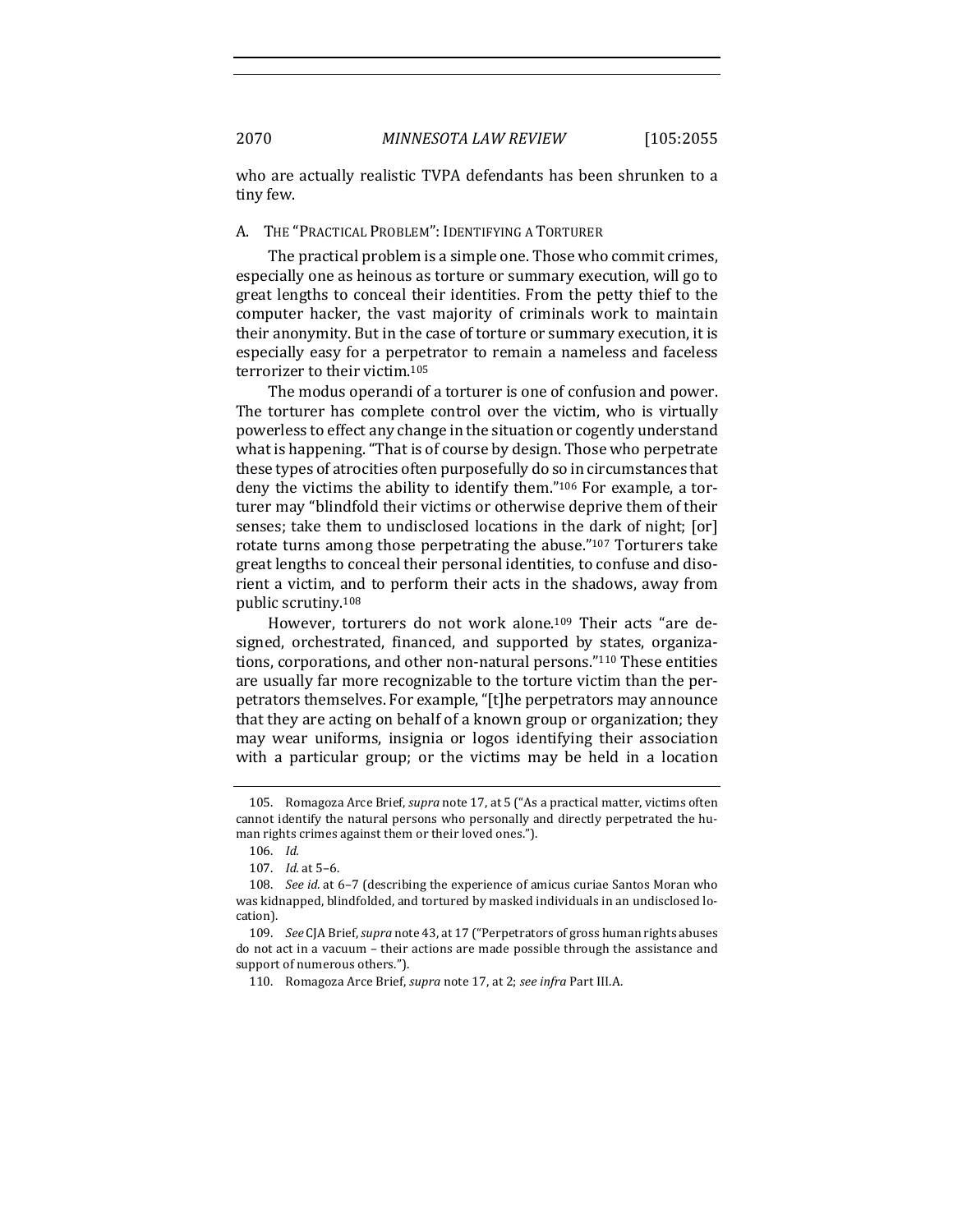controlled by a particular group or entity."<sup>111</sup> So while a victim may not know who actually caused their suffering, they may be aware who it was committed on behalf of.<sup>112</sup>

As the Center for Justice and Accountability put it, *Mohamad* created an "artificial and unjust divide among human rights victims" that being a divide between those who could identify the natural persons causing their suffering and those who could only identify the entity those natural persons were acting on behalf of  $113$  In many cases of torture or summary execution, a victim simply cannot identify the  $indivial(s)$  who carried out the crimes and thus falls on the wrong side of this arbitrary divide.

B. THE "JURISDICTIONAL PROBLEM": ESTABLISHING PERSONAL JURISDICTION OVER A TORTURER

Even if a plaintiff is successful in identifying their torturer, they may be nevertheless powerless to bring the perpetrator inside of a courtroom. *Mohamad* took an already difficult proposition—establishing personal jurisdiction over orchestrators of foreign torture and exacerbated it.<sup>114</sup> While the ability of TVPA plaintiffs to establish the subject matter jurisdiction of U.S. federal courts has never faced intense scrutiny, $115$  plaintiffs must still adhere to the requirements of U.S. civil procedure and constitutional due process in order to establish personal jurisdiction over a specific defendant.<sup>116</sup>

In order to establish personal jurisdiction, plaintiffs must do one of three things. First, the plaintiff can establish a court's "general" jurisdiction over the defendant by establishing that the defendant's contacts with the forum sufficiently render the defendant "at home"

<sup>111.</sup> Romagoza Arce Brief, *supra* note 17, at 5.

<sup>112.</sup> *Id.* at 5-7 (describing the experience of Moran, who did not know the identity of her torturers, but recognized their distinctive khaki uniforms as belonging to the Salvadorian National Police).

<sup>113.</sup> *Id.*

<sup>114.</sup> Mohamad v. Palestinian Auth., 566 U.S. 449 (2012); *see* Romagoza Arce Brief, *supra* note 17, at 12 ("[M]ost perpetrators of human rights crimes never come to, or have any connection with, the United States, thus remaining completely beyond the reach of U.S. courts.").

<sup>115.</sup> The vast majority of courts that have addressed the issue have argued that subject matter jurisdiction for TVPA claims is conferred by the general federal question jurisdiction statute. See 28 U.S.C. § 1331 ("The district courts shall have original jurisdiction of all civil actions arising under the Constitution, laws, or treaties of the United States."); see, e.g., Kadic v. Karadzic, 70 F.3d 232, 246 (2d Cir. 1995) ("The [TVPA] permits the appellants to pursue their claims of official torture under the jurisdiction conferred by ... the general federal question jurisdiction of section 1331.").

<sup>116.</sup> *See* S. REP. No. 102-249, at 7 (1991); U.S. CONST. amend. V.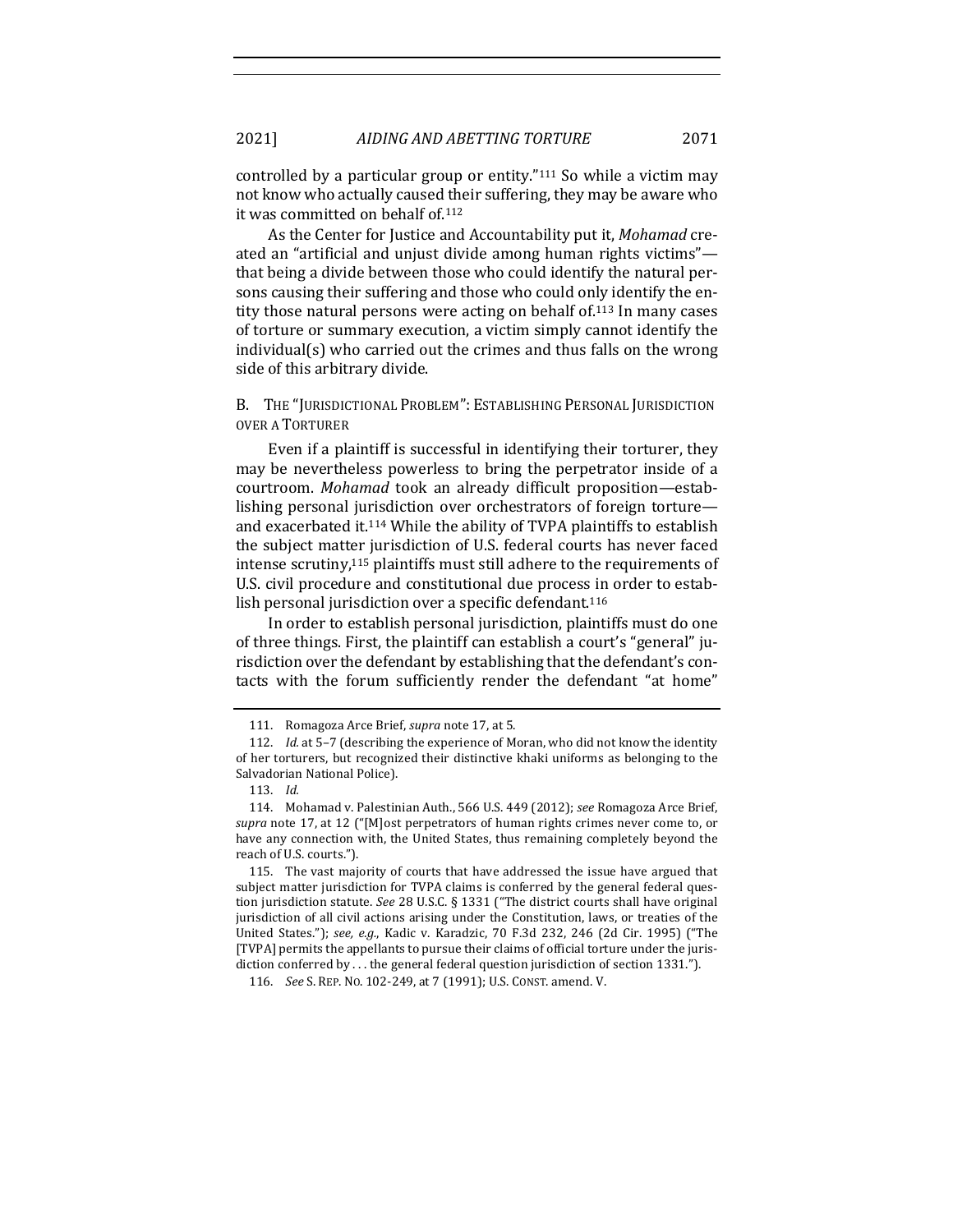there.<sup>117</sup> If a court is able to establish general personal jurisdiction over a defendant, the court may "hear any claim against that defendant," regardless of the claim's factual relation to the jurisdiction in question.118

Second, the plaintiff may establish a court's personal jurisdiction over the defendant by serving them while they are within the forum in question, regardless of that defendant's relation to the forum.<sup>119</sup>

Finally, the plaintiff can establish a court's "specific" jurisdiction over the defendant by establishing that the acts in question have some sufficient connection to the forum.<sup>120</sup> That is, that "the defendant could anticipate being haled into court in the forum" based on a claim such as the one at issue.<sup>121</sup> Even pre-*Mohamad*, however, specific jurisdiction was only of limited use to TVPA plaintiffs. This is simply due to the nature of a TVPA claim. In the large majority of TVPA cases, claims are made by foreigners, against foreigners, for acts taken in foreign lands. Thus, there are not any sufficient minimum contacts between the defendant and the forum to establish specific personal jurisdiction. 

However, *Mohamad* was indeed a blow to TVPA plaintiffs' ability to establish personal jurisdiction over defendants through general jurisdiction or service of process. As the Center for Justice and Accountability said in its amicus brief,

[M]ost perpetrators of human rights crimes never come to, or have any connection with, the United States, thus remaining completely beyond the reach of U.S. courts. . . .

By contrast, organizations and corporations often choose to do business in the United States. In so doing, they can subject themselves to the jurisdiction of U.S. courts.<sup>122</sup>

117. General jurisdiction is commonly found using "domicile" or "continuous and systematic contacts" tests. See Milliken v. Meyer, 311 U.S. 457, 464 (1940); Goodyear Dunlop Tires Operations, S.A. v. Brown, 564 U.S. 915, 924 (2011).

<sup>118.</sup> Stephan, *supra* note 18, at 1368.

<sup>119.</sup> *See* Burnham v. Superior Ct., 495 U.S. 604, 610-11 (1990) ("[E]ach State [has] the power to hale before its courts any individual who [can] be found within its bor $ders...$  by properly serving him with process ... no matter how fleeting his visit.").

<sup>120.</sup> This is commonly known as the "minimum contacts" test. Stephan, *supra* note 18, at 1370; Stephen E. Arthur, *The International Shoe Case—Minimum Contacts*, *in* 21 INDIANA PRACTICE SERIES, CIVIL TRIAL PRACTICE § 4.7 (2d ed. 2020) (quoting Int'l Shoe Co. v. Washington, 326 U.S. 310, 316 (1945)).

<sup>121.</sup> Stephan, *supra* note 18, at 1370.

<sup>122.</sup> Romagoza Arce Brief, *supra* note 17, at 12.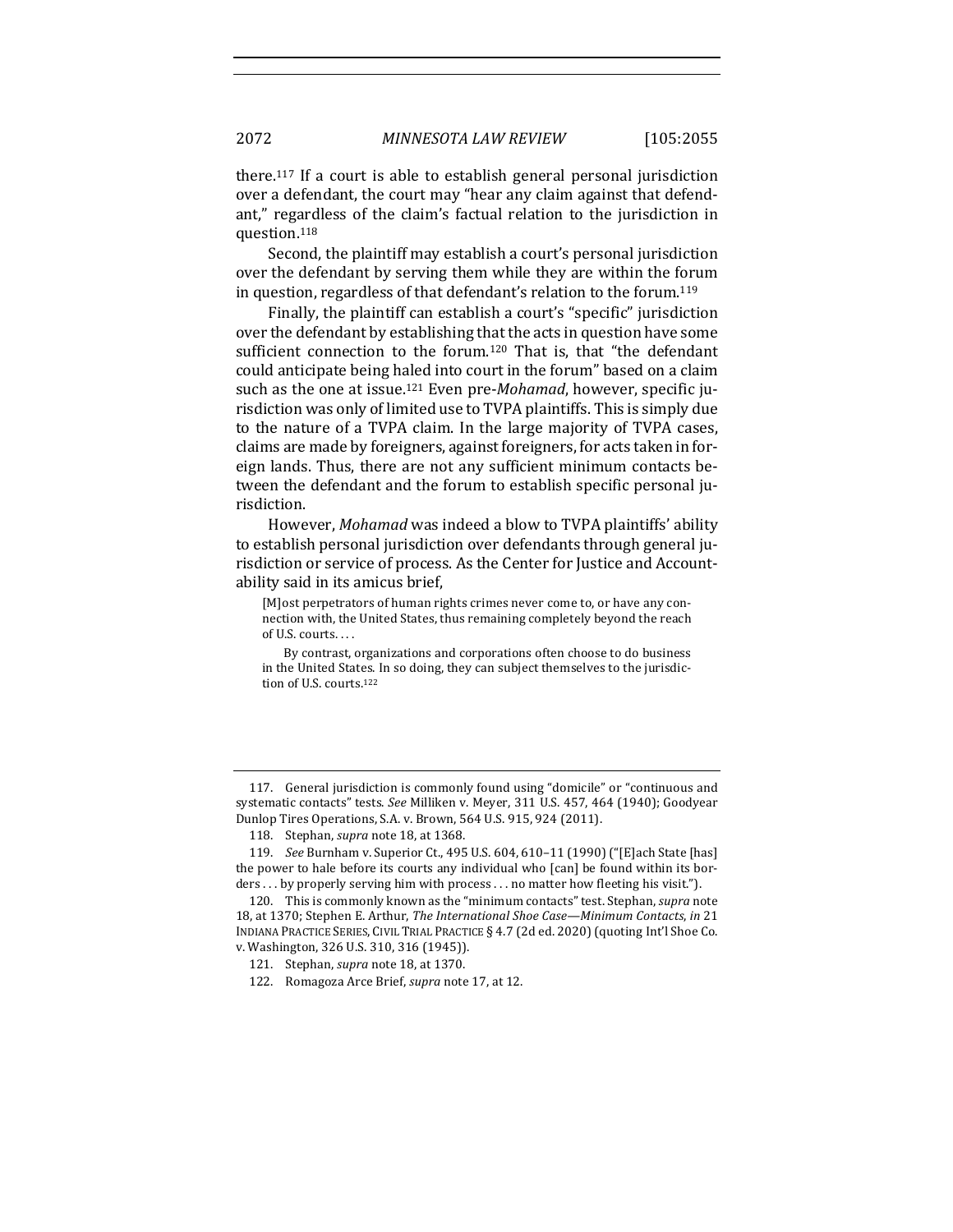As for general jurisdiction, prior to *Mohamad*, in cases where liability could factually be tied to a *non-natural* person,<sup>123</sup> it was often easier to show a defendant was "at home" in the United States. For example, as a hub for global commerce, multinational corporations often have substantial contacts with, or even corporate offices in, the United States. These contacts could be substantial enough to lead courts to "conclude<sup>[]</sup> that the defendant<sup>[]</sup> had sufficient ties with the United States to establish personal jurisdiction."<sup>124</sup> Post-*Mohamad*, however, when TVPA suits may only be brought against natural persons, general personal jurisdiction is far more difficult to find. Such jurisdiction requires that *the torturer themselves* is "at home" in the United States. From a practical standpoint, it is unlikely that a torturer, acting on behalf or in concert with a foreign government, would ever make their domicile in the United States.<sup>125</sup> At the broadest level, it is simply rare for a person to move to a foreign country and establish domicile there. Additionally, persons linked to abusive regimes may be legally unable to establish such domicile in the United States.<sup>126</sup>

In the end, TVPA plaintiffs are left nearly exclusively with in-forum service as the sole means to establish personal jurisdiction. In fact, in-forum service commenced the vast majority of TVPA cases that discuss personal jurisdiction.<sup>127</sup> It is true that in a pre-*Mohamad* world, when organizations could be sued under the TVPA, the reliance on in-forum service was also heavy. However, *Mohamad* made in-forum service much more difficult.

126. *See* Romagoza Arce Brief, *supra* note 17, at 12 ("According to government officials, since fiscal year 2004, Immigration and Customs Enforcement has removed over 400 human rights violators, and is currently pursuing over 1,900 leads and removal cases involving individuals suspected of engaging in human rights crimes from approximately 95 countries." (citing *Human Rights Violators and War Crimes Unit*, U.S. IMMIGR. & CUSTOMS ENF'T, http://www.ice.gov/human-rights-violators [https://perma .cc/JC2V-YEPS] (Dec. 11, 2020))).

127. *See, e.g.*, Doe v. Constant, 354 F. App'x 543, 546 (2d Cir. 2009); Kadic v. Karadzic, 70 F.3d 232, 246 (2d Cir. 1995); Chiminya Tachiona v. Mugabe, 216 F. Supp. 2d 262, 265 (S.D.N.Y. 2002); Cabiri v. Assasie-Gyimah, 921 F. Supp. 1189, 1193 (S.D.N.Y. 1996); Xuncax v. Gramajo, 886 F. Supp. 162, 169 (D. Mass. 1995).

<sup>123.</sup> This was of course, however, subject to the interpretation of jurisdiction in question. 

<sup>124.</sup> *Id.* at 12-13 (citing Wiwa v. Royal Dutch Petrol. Co., 226 F.3d 88, 98-99 (2d Cir. 2000)).

<sup>125.</sup> *See* Stephan, *supra* note 18, at 1369 ("In the TVPA context, it is unlikely that a plaintiff will ever be able to rely on general jurisdiction via the domicile method because torturers who conduct their illegal activities outside of the United States are unlikely to move to the United States and establish a domicile there."). But see Chavez v. Carranza, 407 F. Supp. 2d 925, 927 (W.D. Tenn. 2004) ("Defendant has resided in the United States since 1984, and is currently a resident of Memphis, Tennessee.").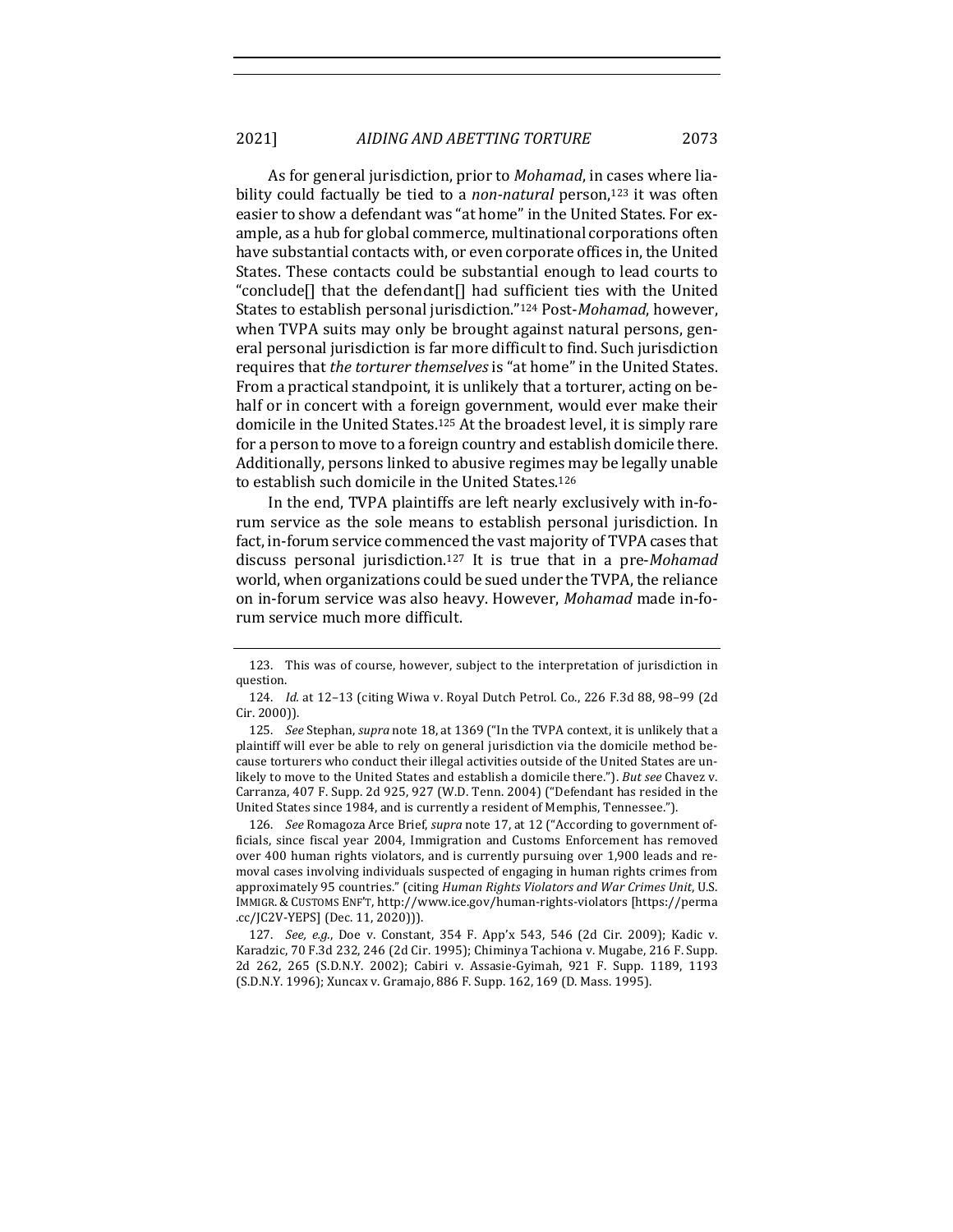Previously, the officers of an organization that was engaged in TVPA-related abuses were open to in-forum service, which could thus bind the organization itself.<sup>128</sup> Thus, even a corporation which was not " at home" in the United States could be subject to a TVPA suit if one of its officers traveled to the United States for business or pleasure. After *Mohamad* ended organizational liability under the Act, this is no longer the case. Today, only very specific individuals may be served to assert direct liability. Most commonly, the torturers themselves must travel to the United States.<sup>129</sup> The logical conclusion is that successfully completing personal service against a possible defendant is far more difficult than it previously was. In many cases this person is likely a low-level and unimportant individual with very little reason to come to the United States,<sup>130</sup> not to mention the fact that it is difficult to track the movements of unrecognizable henchmen and be prepared to serve them in what could be a short window of time.<sup>131</sup>

In totality, *Mohamad* made the difficult task of establishing personal jurisdiction in a TVPA case that much more difficult. While a specific personal jurisdiction "minimum contact" rationale was already an unlikely and difficult method in establishing jurisdiction, Mohamad almost completely removed the possibility of using a general personal jurisdiction "at home" rationale. And while in-forum service was, and remains, the dominant method of establishing personal jurisdiction over these claims, *Mohamad* made it a more difficult task to complete by ending the ability to gain personal jurisdiction over an organization through its officers. In short, even if a torturer is identifiable, they will likely never see the inside of a U.S. courtroom.

\* \* \*

The consequences of the practical and jurisdictional problems go as follows: while torture and extrajudicial killing remain widespread practices, the pool of realistic, TVPA-accessible defendants remains far below the actual number of culpable parties. Plaintiffs are often left with the frustrating reality of not being able to identify their actual

<sup>128.</sup> *Serving Court Papers on a Business*, NOLO, https://www.nolo.com/legal -encyclopedia/free-books/small-claims-book/chapter11-5.html [https://perma.cc/ 3YNH-DLS7]. 

<sup>129.</sup> Or a direct superior who ordered or allowed the torture. See Steve Vladeck, *MBS* and the Torture Victims Protection Act—His Travel to the United States May No *Longer Be an Option*, JUST SEC. (Oct. 12, 2018), https://www.justsecurity.org/61111/ mbs-torture-victims-protection-act-1991 [https://perma.cc/M82F-4CED](describing that Saudi Crown Prince Mohammad bin Salman could be served with a TVPA suit during a U.S. visit after the Jamal Khashoggi killing).

<sup>130.</sup> Romagoza Arce Brief, *supra* note 17.

<sup>131.</sup> *Id.*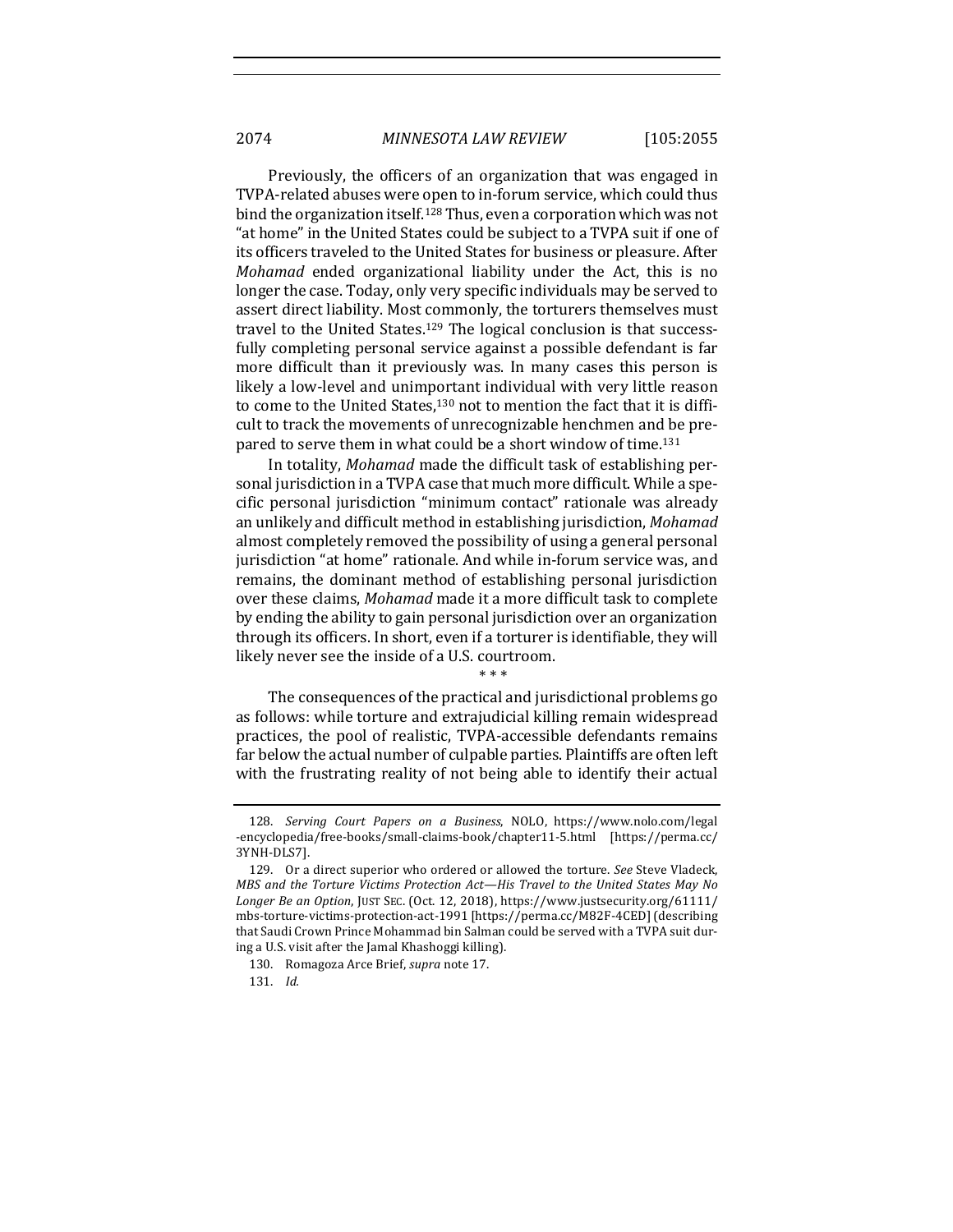attacker or having no legal authority to hale the attacker into court. The question becomes, in order to achieve some modicum of redress for potential TVPA plaintiffs, by what means could the pool of accessible defendants be expanded to better match the spiderweb of parties culpable in these heinous acts?

## III. RESTORING SOME EFFICACY TO THE TVPA: AIDING AND ABETTING CLAIMS AGAINST THE EMPLOYEES AND AGENTS OF MULTINATIONAL CORPORATIONS

This Note argues for broad recourse to secondary liability claims to expand the TVPA-accessible defendant pool, specifically, using the aiding and abetting theory to hold liable corporate executives, employees, and agents who encourage, fund, facilitate, and approve acts of torture and killing conducted under the color of law abroad.<sup>132</sup> Part III first comments on the efficacy of these domestic secondary liability claims in addressing the practical and jurisdictional problems of the TVPA. Section A defines aiding and abetting liability in the civil law context and highlights cases of international torture and killings where involvement by key corporate actors was pivotal to their accomplishment. Section B then demonstrates that the use of aiding and abetting liability would be consistent with the text, legislative history, and relevant Supreme Court precedent. Finally, Section C acknowledges the difficult questions that would remain even in the face of judicial acceptance of aiding and abetting liability under the TVPA.

A. AIDING AND ABETTING LIABILITY: THE FEDERAL COMMON LAW DEFINED AND RELEVANT EXAMPLES ADDRESSED

An aiding and abetting secondary liability claim made via the TVPA would focus on actors who engage or make explicit agreements with those who commit heinous acts abroad. Those who would assist such acts vary, but as this Note posits, multinational corporate interests have been repeat offenders in facilitating, funding, and supporting torture or killing when it was economically advantageous.

Corporations are nothing more than an amalgamation of individuals. Every corporate decision must be undertaken or approved by a corporate executive, employee, or agent, including unsavory ones. Individual aiding and abetting liability could hold such individuals liable for violent business decisions.

<sup>132.</sup> *See* CJA Brief, *supra* note 43, at 17 ("Aiding and abetting liability ensures that participants in atrocity crimes are held accountable and condemns all conduct that significantly contributes to such events.").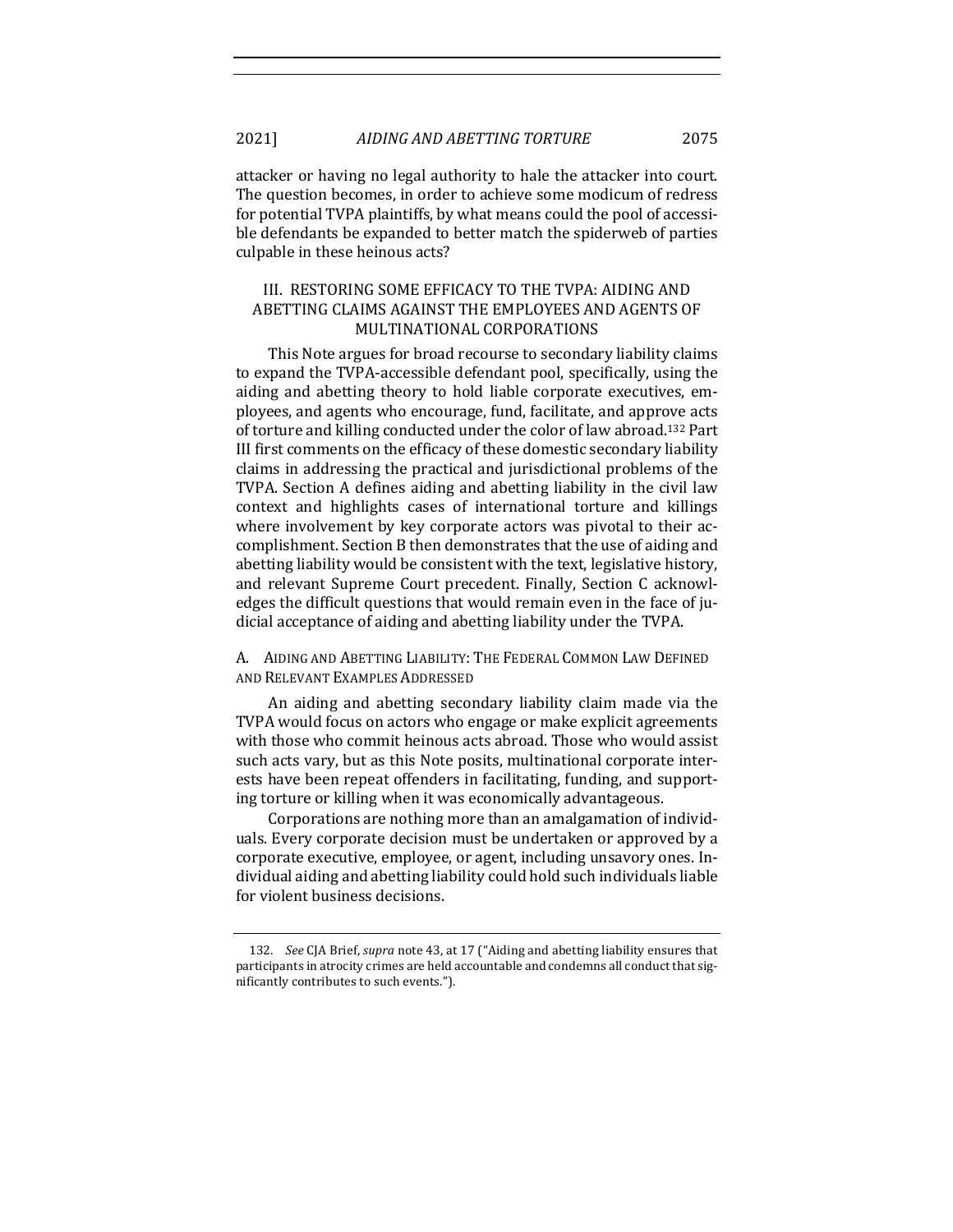" $T$ ]he principle underlying [aiding and abetting] is deceptively simple: helping someone commit a wrong is wrong."<sup>133</sup> The Second Restatement of Torts is often referred to as the "federal common law" on the issue of civil aiding and abetting.<sup>134</sup> Under this federal common law, civil aiding and abetting liability is defined as liability "[f]or harm resulting to a third person from the tortious conduct of another[.] [O]ne is subject to [such] liability if he ... *knows* that the other's conduct constitutes a breach of duty and gives *substantial assistance* or encouragement to the other so to conduct himself ...."<sup>135</sup> Thus, federal aiding and abetting requires a mens rea of knowledge and an *ac*tus reus of "substantial assistance." While courts may implement their own tests for defining "substantial assistance," "ultimately ... 'the question of liability is a normative one,' concerning 'whether a person is sufficiently involved in the primary wrong  $\ldots$  such that it is appropriate to hold him or her liable for the primary wrong of the primary wrongdoer.'"136

There are a number of examples of corporate conduct in which substantial assistance was knowingly given to facilitate human rights abuses. A common form of corporation-involved human rights abuses has been committed in relation to resource extraction practices or labor disputes. These disputes pit large corporations against local populations protesting labor practices, environmental concerns, or other related issues. The general through line of each allegation is that the corporation, hoping to maintain revenues, directs, funds, or somehow encourages a foreign government body, such as a military or police unit, $137$  to undertake a campaign of terror in order to put down the protests or organizing. 

Sometimes, as in the case of *Mujica v. Occidental Petroleum*,<sup>138</sup> facilitation of torture and killing can take multiple forms. In *Mujica*, 

<sup>133.</sup> Sarah L. Swan, *Aiding and Abetting Matters*, 12 J. TORT L. 255, 259 (2019).

<sup>134.</sup> *See, e.g., id.* at 263 n.53; *see also* Doe v. Drummond Co., 782 F.3d 576, 608 (11th Cir. 2015).

<sup>135.</sup> RESTATEMENT (SECOND) OF TORTS § 876 (AM. L. INST. 1979) (emphasis added).

<sup>136.</sup> Swan, *supra* note 133, at 257 (quoting JOACHIM DIETRICH & PAULINE RIDGE, ACCESSORIES IN PRIVATE LAW 4 (2016)). Factors in answering this question include: "the nature of the act encouraged, the amount of assistance given by the defendant, his presence or absence at time of tort, his relation to the other [tortfeasor] and his state of mind." *Id.* (quoting RESTATEMENT (SECOND) OF TORTS § 876). In the context of a TVPA case, one court has likened "substantial assistance" to "active participation" in the acts leading to the suit. See Cabello v. Fernandez-Larios, 402 F.3d 1148, 1158 (11th Cir. 2005).

<sup>137.</sup> Or a foreign government-adjacent body, such as a paramilitary.

<sup>138.</sup> Mujica v. Occidental Petrol. Corp., 381 F. Supp. 2d 1164 (C.D. Cal. 2005).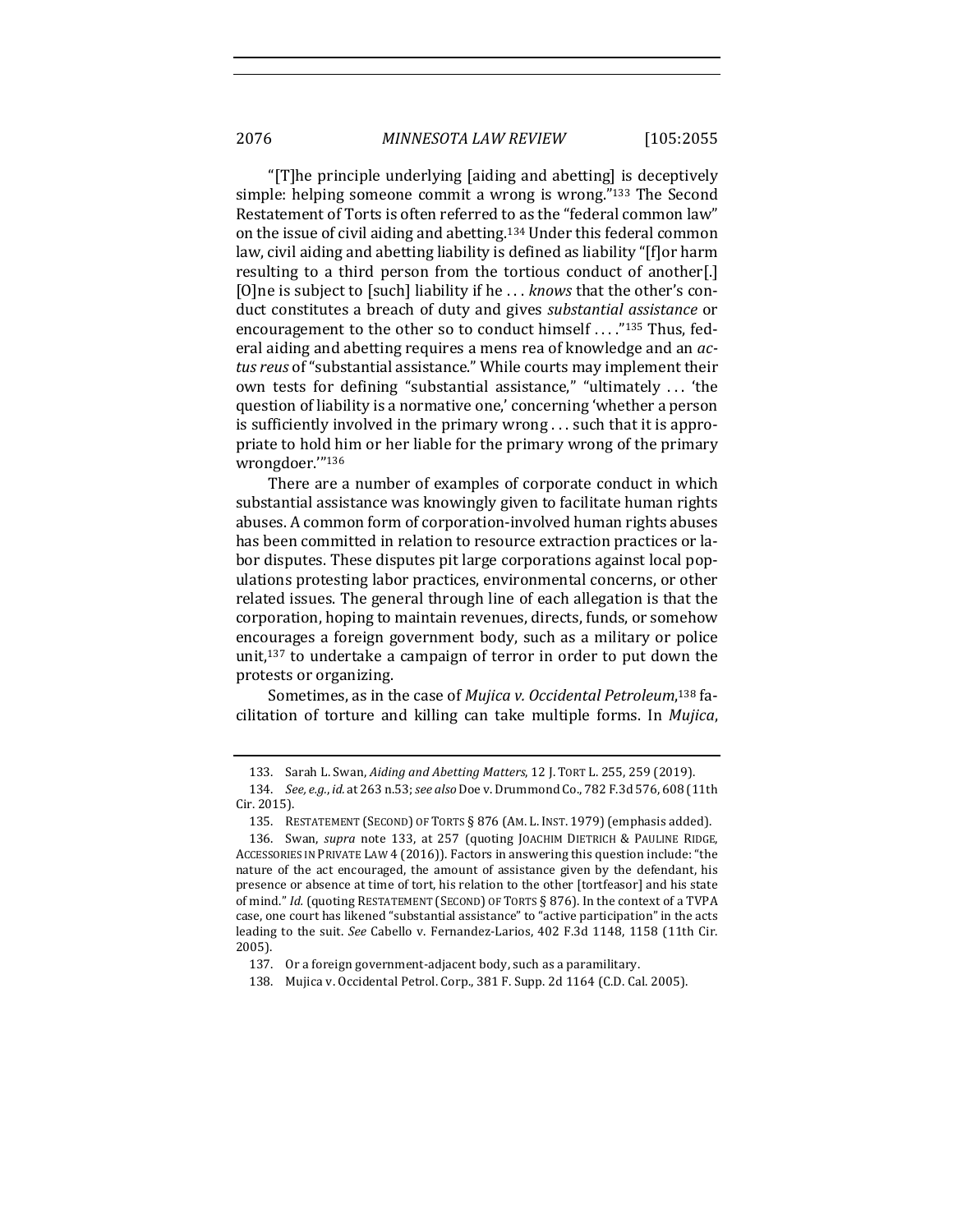employees of Occidental Petroleum, a California-based fossil fuels corporation,<sup>139</sup> allegedly worked "in concert" with the Colombian Air Force (CAF) by knowingly "provid[ing] significant financial support, supplies, intelligence, logistical support, and other substantial assistance"<sup>140</sup> to the CAF. In return, Occidental received protection of its "oil production facility and pipeline" in Cano Limon, Colombia.<sup>141</sup> This partnership resulted in a 1998 "indiscriminate" cluster bombing of local villages by the CAF.<sup>142</sup> Corporate employees and Colombian military officials allegedly used Occidental conferences to plan the bombing, Occidental provided aerial surveillance of the bombing, and identifiable employees of Occidental's security service<sup>143</sup> directed the CAF helicopters during the bombing. $144$ 

Similarly, in *Bowoto v. Chevron*, Chevron agents, working in concert with Nigerian military and police and "with the knowledge, direction and approval of Chevron management both in Nigeria and in California," allegedly requested and funded the torture and killing of environmental protesters of Chevron's operations in the Niger Delta.<sup>145</sup> To carry out multiple "terror campaigns," Chevron employees allegedly met regularly with military and police forces to plan and coordinate.<sup>146</sup> Chevron employees also allegedly provided funding, transportation, attack helicopters, intelligence information, and actual manpower to oversee the attacks.<sup>147</sup>

And in *Cardona v. Chiquita* it was alleged that Chiquita, a producer and distributor of agricultural products, paid and armed multiple Colombian paramilitary groups through a secret slush fund.<sup>148</sup> These funds were allegedly distributed in order to conduct "the systematic intimidation and murder of individuals living in the banana growing regions near the Gulf of Uraba and in the banana zone of Magdalena in

<sup>139.</sup> Complaint at 4, *Mujica*, 381 F. Supp. 2d 1164 (No. CV 03-2860).

<sup>140.</sup> *Id.* at 14.

<sup>141.</sup> *Id.* at 2.

<sup>142.</sup> *Id.* at 6-12. The defendants claimed that the bombing was done to protect Occidental's pipeline from left-wing insurgents. *Id.* at 9.

<sup>143.</sup> The three employees were named "Joe Orta, Charley Denny, and Dan McClintock." *Id.* at 8.

<sup>144.</sup> *Id.* at 2-3, 7-8.

<sup>145.</sup> Complaint | 82, Bowoto v. Chevron Corp., 312 F. Supp. 2d 1229 (N.D. Cal. 2004) (No. C 99-2506 SI).

<sup>146.</sup> *Id.* ¶ 99(d).

<sup>147.</sup> *Id.* 182.

<sup>148.</sup> Third Amended Complaint ¶ 4, *In re* Chiquita Brands Int'l, Inc. Alien Tort Statute & S'holder Derivative Litig., 792 F. Supp. 2d 1301 (S.D. Fla. 2011) (No. 08-01916).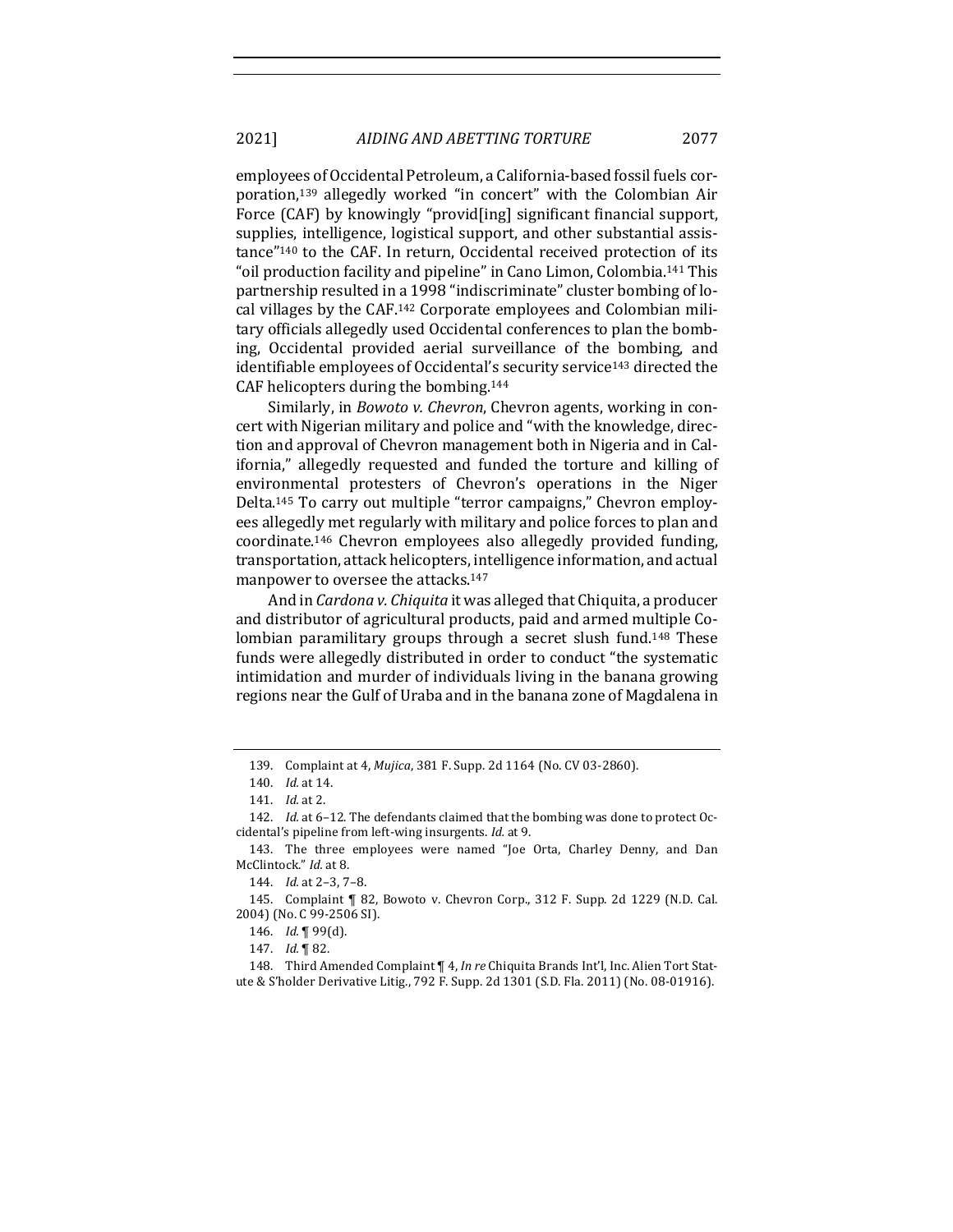Colombia."<sup>149</sup> The plaintiffs produced evidence that prior CEOs, a member of Chiquita's board of directors, and multiple other high ranking executives helped review, approve, and organize the payments to these violent groups.<sup>150</sup> The result was the killing and torture of thousands of left-wing "union leaders, and others voicing opposition to the paramilitaries' violent control over these regions" or anyone simply with the misfortune of "residing in the path of Defendants' paramilitary forces."151

\* \* \*

Of course, many acts of torture and extrajudicial killings around the world have no corporate involvement. However, many stomachturning allegations indeed involve corporate facilitation, including actions by *readily identifiable corporate executives and employees*. Aiding and abetting claims would, in part, act as a remedy to the general practical and jurisdictional problems by expanding the pool of realistic defendants to corporate executives and employees who may be far more recognizable than the average torturer and have many more U.S. contacts.

In each of these examples, multinational corporations and their actors facilitated the torture and extrajudicial killing of local individuals who were perceived as threats to a revenue stream. Plaintiffs, with the help of attorneys and investigators, ostensibly reviewed corporate records and other available information to identify the corporate actors directly involved.<sup>152</sup> With regards to the aforementioned "practical problem," these examples make clear that the discrete and identifiable participation of employees, executives, or agents are often discernable for litigants. Certainly, these higher-profile actors are more visible than the henchmen who carry out the acts.

As for the jurisdictional problem, many corporations or organizations that conduct business in or are headquartered in the United States and are alleged to have assisted or benefited from foreign torture or summary execution may have personnel at their U.S. locations who took part in coordinating with and aiding the torturers or killers. This, of course, leaves them open to personal jurisdiction through domicile or in-forum service of a secondary liability claim under the TVPA. Additionally, "aiding and abetting executives" who do not live

<sup>149.</sup> *Id.* 1 3.

<sup>150.</sup> *Id.* 1 2048.

<sup>151.</sup> *Id.* 14.

<sup>152.</sup> *See* Complaint, *supra* note 139; Complaint, *supra* note 145; Third Amended Complaint, *supra* note 148.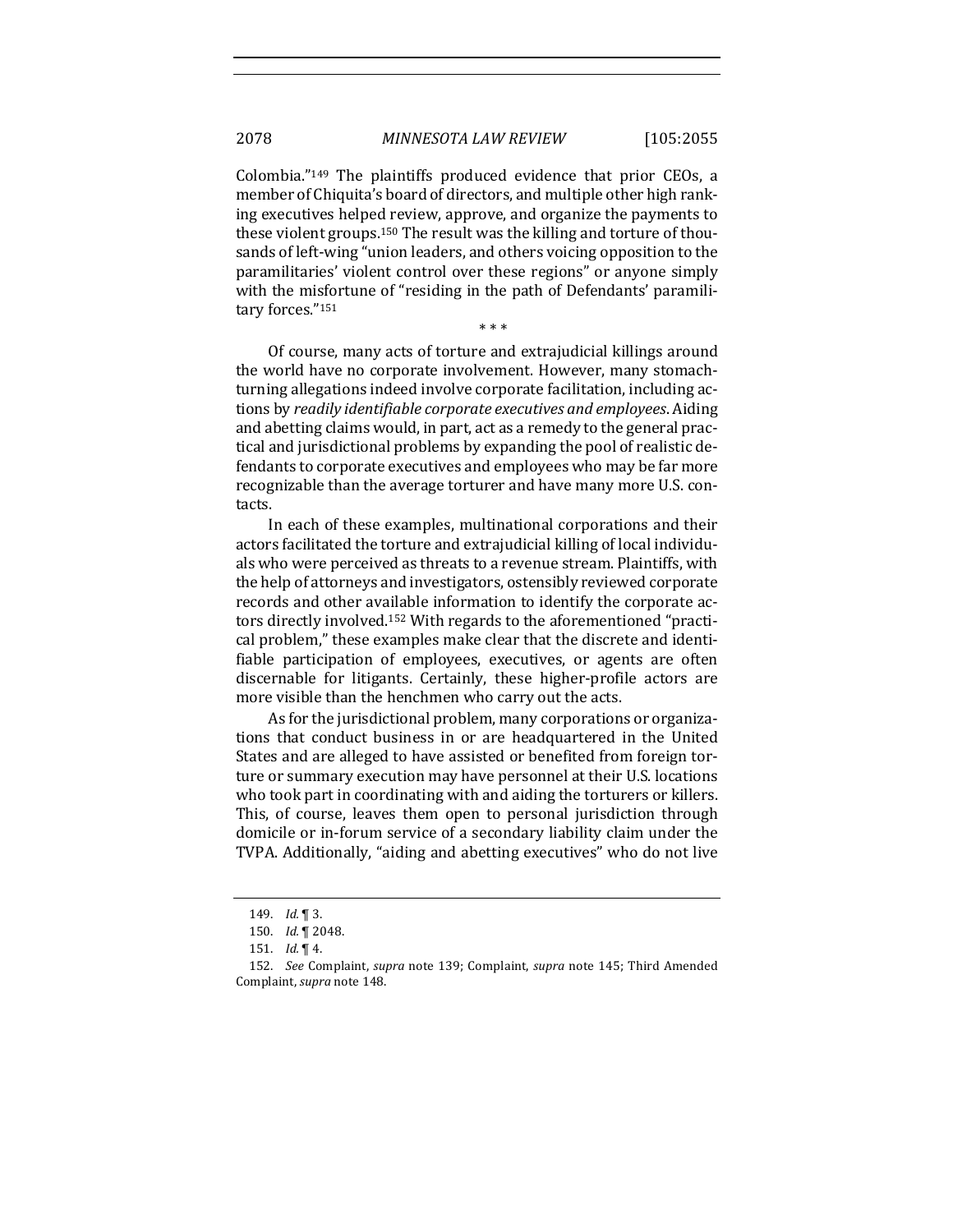in the United States are far more likely to travel here on business, vacation, or otherwise than their torturing henchmen.

To hold accountable those who make these torturous acts possible, claims of aiding and abetting liability against corporate actors could prove useful. These claims could hold accountable the "approving" CEO, the "directing" board member, the "funding" operations executive, or the "coordinating" security director.

## B. JUDICIAL HOSTILITY TO AIDING AND ABETTING LIABILITY: A MISINTERPRETATION OF THE TVPA AND SUPREME COURT PRECEDENT

While secondary liability claims such as aiding and abetting could buoy the post-*Mohamad* TVPA, courts have been hesitant to recognize these claims or are inconsistent in their application. Aiding and abetting *criminal culpability* is deeply rooted in criminal codes around the world, but aiding and abetting *civil liability* has been infrequently used in U.S. litigation, often only in niche areas such as business torts, and yes, human rights litigation.<sup>153</sup> The lack of established usage for civil aiding and abetting claims has led to widely varying judicial acceptance and application of the doctrine, including in TVPA cases.<sup>154</sup>

As this Section notes, whether or not the Act properly allows for aiding and abetting liability has been a subject of debate in the courts. Generally, there are two layers of examination when analyzing the validity of aiding and abetting liability under the TVPA. First, a court must determine whether the TVPA should be interpreted using principles of international or domestic law. As this Section details, even though the TVPA relates to the general sphere of *international* human rights, as a formal matter, the Act is properly interpreted as a standard *domestic* statute, no different than any one of thousands of laws enacted by Congress.

Next, a court must then analyze the Act's text and history, Supreme Court precedent, and general principles of American law to determine the applicability of aiding and abetting under the TVPA. Counter to the position taken by various courts, these factors strongly suggest that the TVPA incorporates aiding and abetting secondary liability.

<sup>153.</sup> *See, e.g., supra* note 152.

<sup>154.</sup> *See* Swan, *supra* note 133, at 258 (noting the lack of "doctrinal coherence" for civil aiding and abetting liability).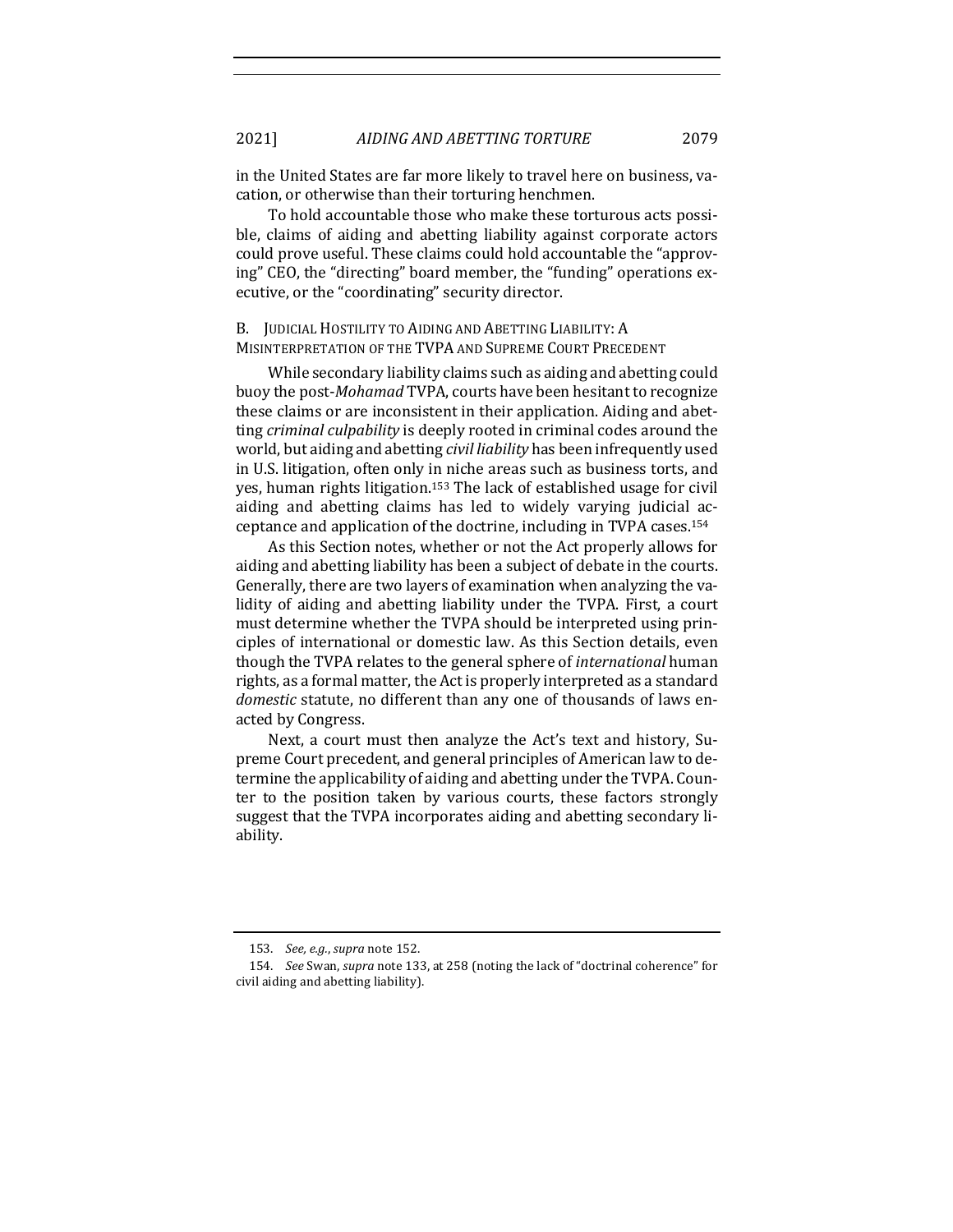1. The TVPA Should Be Interpreted Based on Domestic Principles of U.S. Law

In the context of international human rights litigation, a court analyzing the viability of an aiding and abetting claim must first choose whether general principles of international or domestic law inform its examination. In cases involving the TVPA, many courts have—as this Note posits, incorrectly—chosen to analyze the TVPA using principles of international law.

Courts that analyze the TVPA as a question of international law often inappropriately conflate Alien Tort Statute analysis with TVPA analysis. However, TVPA analysis contains fundamentally different considerations as compared to the ATS. On the one hand, ATS analysis *properly* evokes international law because, as the Supreme Court held in *Sosa v. Alvarez-Machain*, the ATS "is a jurisdictional statute creating no new causes of action,"<sup>155</sup> and the ATS only provides for civil liability for acts taken "*in violation of the law of nations*."<sup>156</sup> In other words, the ATS provides civil liability in the United States for certain violations of *international* law. Thus, "international law is crucial to the ATS analysis."<sup>157</sup> When defining secondary theories of liability under the ATS, it is appropriate and necessary to look to international law.<sup>158</sup>

The TVPA is fundamentally different, both in structure and in substance, from the ATS. While the TVPA's contextual history is necessarily linked to the ATS, $159$  the TVPA is not dependent on international law to define violations of the Act. Like any other "standard" federal statutory scheme, "the TVPA sets forth the prohibited behavior within the Act itself."<sup>160</sup> Additionally, the text of the TVPA does not in any way invoke international law as the ATS does. The TVPA is rather a simple federal civil cause of action like any number of other federal statutes that are interpreted using general principles of domestic law.161

160. *Doe*, 782 F.3d at 606 n.41.

161. *See* Kiobel v. Royal Dutch Petrol. Co., 569 U.S. 108, 125 (2013) (Kennedy, J., concurring) ("[TVPA] cases will be determined in the future according to the detailed statutory scheme Congress has enacted."). A good example of ATS-TVPA conflation

<sup>155.</sup> Sosa v. Alvarez-Machain, 542 U.S. 692, 694 (2004).

<sup>156. 28</sup> U.S.C. § 1350 (emphasis added).

<sup>157.</sup> Doe v. Drummond Co., 782 F.3d 576, 606 n.41 (11th Cir. 2015).

<sup>158.</sup> *See* Presbyterian Church of Sudan v. Talisman Energy, Inc., 582 F.3d 244, 258 (2d Cir. 2009) ("[T]his Court has repeatedly emphasized that the scope of the [ATS's] jurisdictional grant should be determined by reference to international law.... [W]hile domestic law might provide guidance on whether to recognize a violation of international norms, it cannot render conduct actionable under the ATS.").

<sup>159.</sup> *See supra* Parts I.A–B.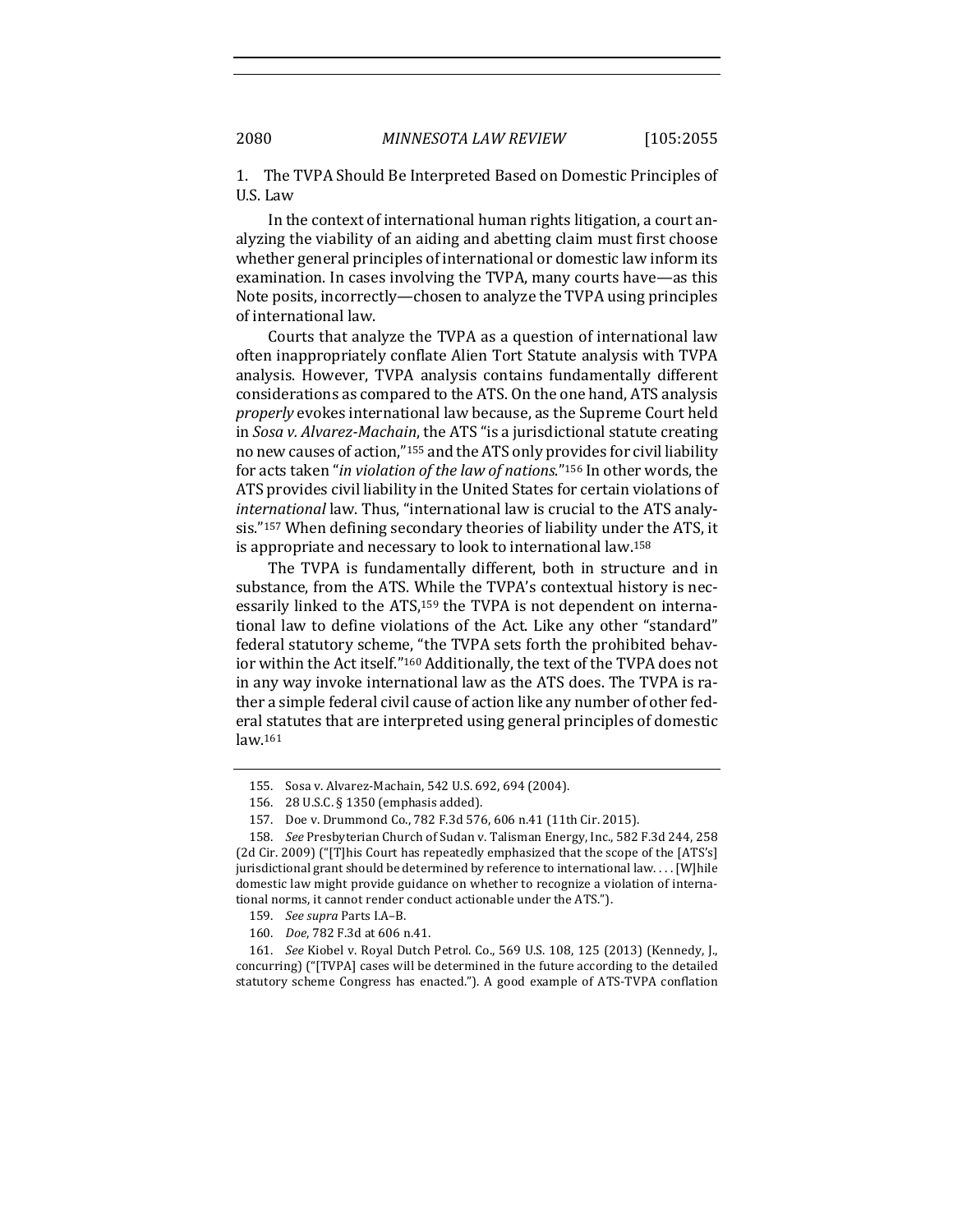Of course, beyond a statute's text, persuasive legislative history could dictate the use of international law principles in certain instances<sup>162</sup>—for example, the TVPA's Senate report directly and clearly approves the use of "command responsibility," a doctrine of international law, to find secondary liability in TVPA claims.<sup>163</sup> However, the legislative history has no analogous mention of aiding and abetting and international law. Even while approving "lawsuits against persons who  $\dots$  abetted, or assisted in the torture,"<sup>164</sup> the TVPA's legislative history makes no explicit mention of aiding and abetting and international law principles.

In short, within the context of a standard statutory scheme, where both text and legislative history are silent on whether domestic or international law should be used to interpret the Act, it is most natural that "the TVPA should be interpreted through ... general principles of domestic law,"<sup>165</sup> rather than looking to international law interpretations. 

2. Supreme Court Precedent, the TVPA's Legislative History, and Principles of U.S. Tort Law Support Aiding and Abetting Liability Under the TVPA

Assuming that the issue of secondary liability ought to be decided as a question of U.S. federal common law, the next question is whether the existence of secondary liability can be implied from the statutory text. Here, courts skeptical of aiding and abetting claims point to

took place in a Northern District of Alabama case. There the court cited a Second Circuit case, Presbyterian Church of Sudan, 582 F.3d at 258, to support is conclusion that aiding and abetting claims under the TVPA were controlled by international law. The only problem? Presbyterian Church of Sudan only involved an ATS claim, and not a TVPA claim. Giraldo v. Drummond Co., No. 09-CV-1041, 2013 WL 3873938, at \*5 (N.D. Ala. July 25, 2013).

<sup>162.</sup> *Doe*, 782 F.3d at 606 ("[W]hen we *do* look to general principles of international law for guidance ... we do so *only* because the TVPA itself implicitly or explicitly incorporated those principles from international law.").

<sup>163.</sup> S. REP. No. 102-249, at 9 (1991) ("Under international law, responsibility for torture ... extends beyond the person or persons who actually committed those acts anyone with higher authority who authorized ... those acts is liable for them."). In short, "command responsibility" is the concept that commanders are responsible for the actions of their subordinates. *Id.* This involves a litigant showing three elements: "(a) the commander had a superior-subordinate relationship with the troops that committed the human rights abuses; (b) the commander knew, or should have known, that these troops were committing such offenses; and  $(c)$  the commander failed to prevent or repress the abuses." *Contemporary Practice of the United States Relating to International Law*, 96 AM. J. INT'L L. 706, 719–21 (2002).

<sup>164.</sup> S. REP. No. 102-249, at 8.

<sup>165.</sup> *Doe*, 782 F.3d at 607.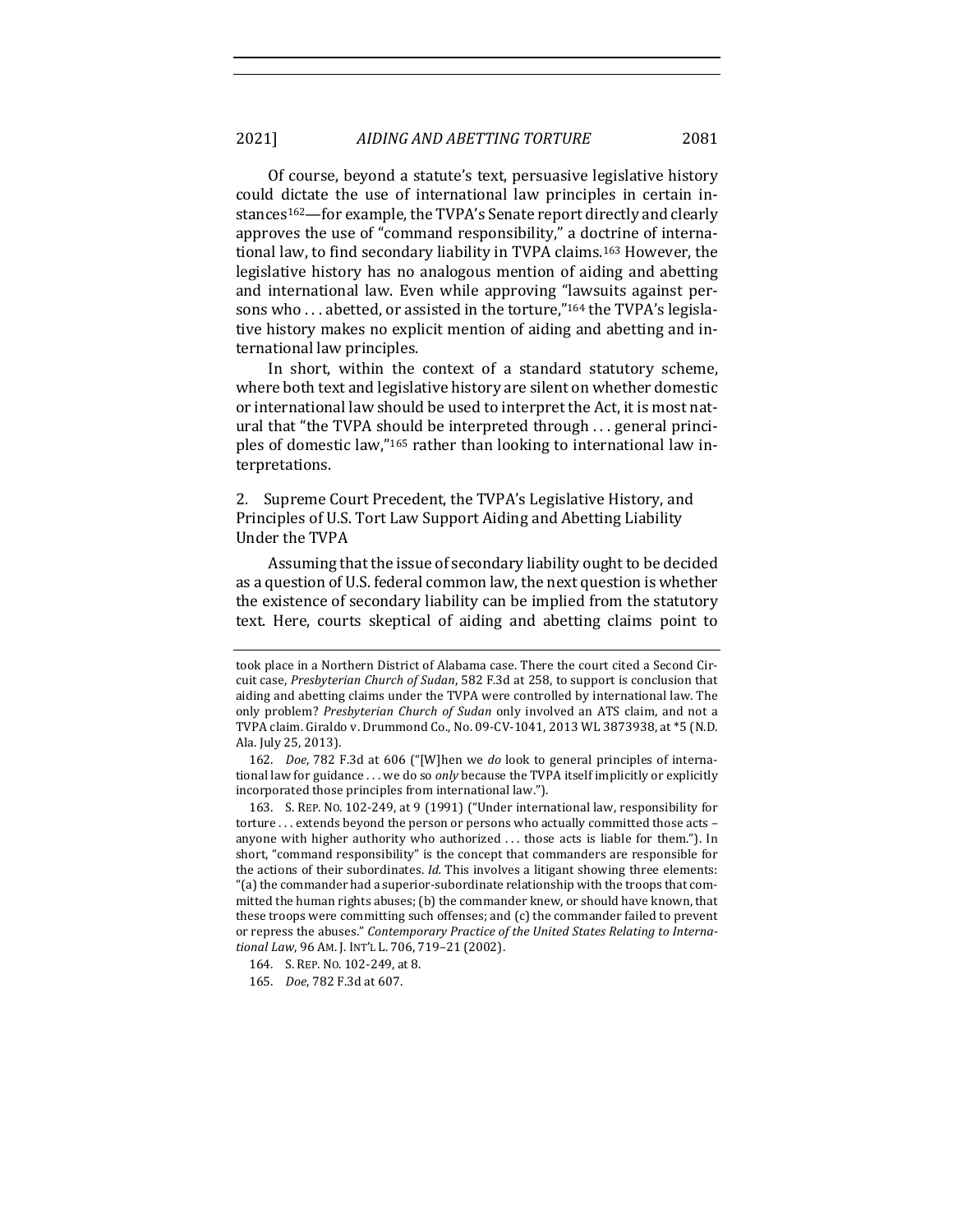*Central Bank of Denver, N.A. v. First Interstate Bank of Denver, N.A.*, a "watershed" 1994 Supreme Court decision on the issue of implied secondary liability in the face of a "silent" statute.<sup>166</sup> As this Subsection makes clear, however, courts' reading of *Central Bank* has exceeded the scope of the Supreme Court's holding in that case, causing many to misapply *Central Bank's* precedent. Additionally, some courts have inappropriately ignored the TVPA's legislative history as well as later Supreme Court precedent on civil secondary liability.<sup>167</sup> After analyzing *Central Bank*, this Subsection reviews the larger picture, showing that aiding and abetting liability properly attaches to the TVPA and complies with the *Mohamad* decision.

### *a. Central Bank*

The complainants in *Central Bank* were purchasers of 2.1 million dollars' worth of debt bonds, which quickly became worthless after the Colorado Springs-Stetson Hills Public Building Authority, which issued the bonds, defaulted.<sup>168</sup> The bond holders alleged that the Authority committed securities fraud under the Securities Act of 1934 and that the Central Bank of Denver aided and abetted this fraud as the appraiser and indenture trustee of the bond issues.<sup>169</sup> However, in a 5-4 decision, the Supreme Court held that aiding and abetting liability was inconsistent with the Securities Act of 1934, and thus Central Bank could not be held liable for facilitating the fraud.<sup>170</sup>

The Court based its analysis on the plain language of  $\S$  10(b), the section of the Securities Act that provided for the claim at issue.<sup>171</sup> Section 10(b) was silent on aiding and abetting liability, and the Court refused to infer congressional approval of such liability.<sup>172</sup> "Congress" knew how to impose aiding and abetting liability when it chose to do so.... If ... Congress intended to impose aiding and abetting liability ... it would have used the words 'aid' and 'abet' in the statutory text. But it did not."<sup>173</sup> However, conspicuously, the Supreme Court stopped short of holding that civil aiding and abetting liability was only applicable if explicitly provided for in a statute. Instead, the Court

<sup>166.</sup> Cent. Bank of Denver, N.A. v. First Interstate Bank of Denver, N.A., 511 U.S. 164 (1994); Swan, *supra* note 133, at 261, 268.

<sup>167.</sup> *See infra* Parts III.B.2.b–c.

<sup>168.</sup> *Cent. Bank of Denver*, 511 U.S. at 167–68. 

<sup>169.</sup> *Id.*

<sup>170.</sup> *Id.* at 191.

<sup>171.</sup> *Id.* at 168.

<sup>172.</sup> *Id.* at 191.

<sup>173.</sup> *Id.* at 176-77.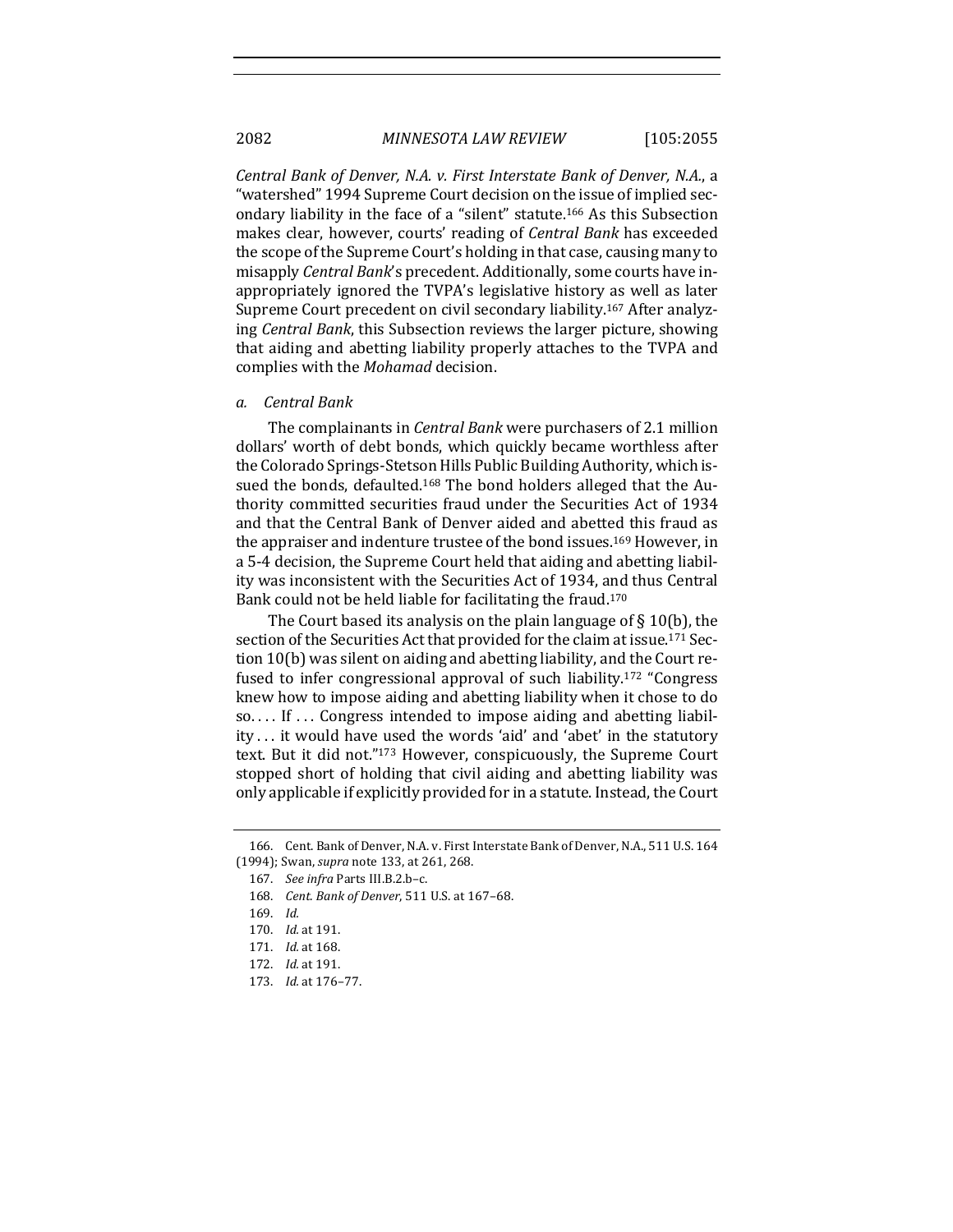seemed to cabin the holding of *Central Bank* within the facts of the case itself—finding the text and history of the provision at issue insufficient to support aiding and abetting liability.<sup>174</sup> As for a future interpretive principle, the Court only went as far as to say that silence did not create a "general presumption that the plaintiff may also sue aiders and abettors."<sup>175</sup> Presumably, however, a silent statute may clear this lack of presumption in certain circumstances.

## *b. Expansive View of* Central Bank *in TVPA Cases*

To find aiding and abetting liability prohibited under the TVPA, a number of courts have cited the Supreme Court's opinion in *Central Bank*. Predominantly, these courts have correctly noted that *Central Bank* did not create a requirement of explicit statutory approval for secondary liability to properly attach under an act.<sup>176</sup> However, these courts have found the TVPA providing insufficient congressional intent to get over *Central Bank*'s rule that "there is no general presumption that the plaintiff may also sue aiders and abettors."<sup>177</sup> In other words, these courts have said there is no presumption of aiding and abetting liability under *Central Bank*, and the TVPA's history and context do not overcome that lack of presumption.

Most notably, the Southern District of New York (S.D.N.Y.), often venue to human rights litigation, has recently read *Central Bank* to preclude such liability.<sup>178</sup> For example, in *Mastafa v. Chevron Corp.*, the court said the "TVPA does not permit aiding-and-abetting liability.... The plaintiffs argue that  $\dots$  such a theory of liability should be presumed. However, the Supreme Court has adopted a default rule that is

<sup>174.</sup> For example, the Court pointed out that a civil securities fraud claim was not a "usual" tort claim and that the Securities Act of 1934 had explicitly mentioned aiding and abetting liability in other sections, showing specific congressional consideration of the issue in that particular act. *Id.* at 194. Likewise, the Court's conclusion of its *Central Bank* opinion speaks strictly to the facts of the case. *See id.* at 191 ("Because the text of  $\S$  10(b) does not prohibit aiding and abetting, we hold that a private plaintiff may not maintain an aiding and abetting suit under  $\S 10(b)$ .").

<sup>175.</sup> *Id.* at 182.

<sup>176.</sup> *But see* Boim v. Holy Land Found. for Relief & Dev., 549 F.3d 685, 689 (7th Cir. 2008) (en banc) ("[S]tatutory silence on the subject of secondary liability means there is none.").

<sup>177.</sup> Mastafa v. Chevron Corp., 759 F. Supp. 2d 297, 300 (S.D.N.Y. 2010) (quoting *Cent. Bank of Denver*, 511 U.S. at 182).

<sup>178.</sup> *Id.*; see also Sikhs for Just. v. Nath, 893 F. Supp. 2d 598, 618 (S.D.N.Y. 2012)  $("Additionally, some courts have ... found that the TVPA does not permit liability for$ aiding and abetting."); *In re* S. African Apartheid Litig., 346 F. Supp. 2d 538 (S.D.N.Y. 2004) ("[T]his Court finds that creating aider and abettor liability . . . [is] precluded by *Central Bank*.").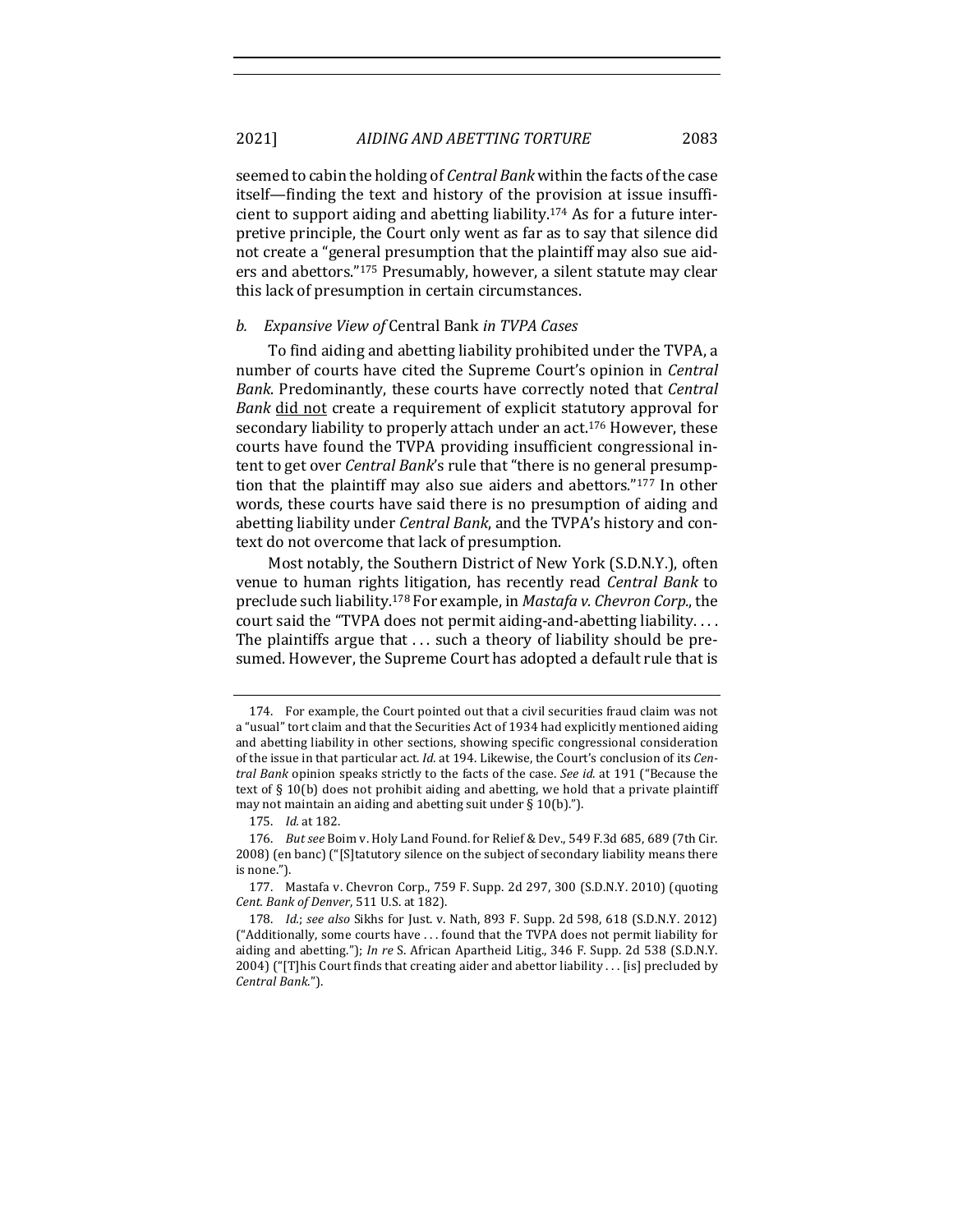exactly opposite to the plaintiffs' suggestion."<sup>179</sup> In the 2012 case *Sikhs for Justice v. Nath*, the S.D.N.Y. seemed to reaffirm this position: "The text of the TVPA is silent as to aiding and abetting, and such silence should not be interpreted as granting and authorizing that liability."<sup>180</sup>

Additionally, the Second Circuit has cast doubt on secondary liability claims under the TVPA. In a footnote in 2014's *Chowdhury v. Worldtel Bangladesh Holding, Ltd., the Second Circuit called aiding and* abetting liability "an 'ancient criminal law doctrine' that is generally presumed not to apply in civil suits."<sup>181</sup> In other proceedings, both the Ninth<sup>182</sup> and District of Columbia<sup>183</sup> Circuits also cast doubt on the applicability of aiding and abetting liability to the TVPA, without ultimately answering the question.<sup>184</sup>

181. Chowdhury v. Worldtel Bangl. Holding, Ltd.,746 F.3d 42, 53 n.10 (2d Cir. 2014) (citing *Cent. Bank of Denver*, 511 U.S. at 181-82). The Second Circuit did not have to ultimately answer the question of TVPA and aiding and abetting liability. See *id.* ("The District Court dismissed the aiding-and-abetting claim against Khan, and therefore we need not address whether the TVPA recognizes that theory of liability . . . .").

182. Bowoto v. Chevron Corp., 621 F.3d 1116, 1128 (9th Cir. 2010) (saying the TVPA did not "contemplate [corporate aiding and abetting] liability," but stopping short of precluding aiding and abetting liability against natural persons). However, the Northern District of California decided that "[i]n light of the Ninth Circuit's wording in [*Bowoto*] . . . this Court finds that the Ninth Circuit intended that claims for vicarious liability, including aiding and abetting, cannot be brought under the TVPA." Doe I v. Cisco Sys., Inc., 66 F. Supp. 3d 1239, 1247 (N.D. Cal. 2014).

183. Doe v. Exxon Mobil Corp., 654 F.3d 11, 58 (D.C. Cir. 2011) (stating it could not support "the inference that Congress so provided [for aiding and abetting liability] in the TVPA," and "[e]ven assuming *arguendo* that aiding and abetting liability is available under the TVPA, the court's precedent would limit such liability to natural persons").

184. A handful of other district courts also found *Central Bank* to preclude TVPA aiding and abetting liability, although on somewhat different theories. Chiefly, these courts have leaned on the TVPA requirement that the torturer or killer must have acted "under color of law" to violate the TVPA. An aider and abettor, the analysis goes, must act under color of law as well. Courts have been unclear, however, whether the "color of law" requirement precludes *all* aiding and abetting liability against corporate employees and executives, or only such liability under certain fact patterns. For example, the Western District of Washington said simply, "an aiding and abetting claim is inconsistent with the TVPA's explicit requirement that a defendant must have acted under 'color of law,"' without explaining if it was referring to the facts of that case or TVPA claims generally. Corrie v. Caterpillar, Inc., 403 F. Supp. 2d 1019, 1027 (W.D. Wash. 2005),  $affd$ , 503 F.3d 974 (9th Cir. 2007). There is good reason to believe that this holding may have only applied to the facts of that case. In *Corrie*, the plaintiffs were suing Caterpillar over its *sale* of machines to Israel. Israel then used those machines in the destruction of the West Bank and Gaza Strip, rather than encouraging or facilitating

<sup>179.</sup> *Mastafa*, 759 F. Supp. 2d at 300.

<sup>180.</sup> *Sikhs for Just.*, 893 F. Supp. 2d at 618. However, because *Sikhs for Justice* was brought after *Mohamad* and was a suit against an organization, the court threw out the TVPA claim without ultimately and finally addressing the overall viability of aiding and abetting under the TVPA.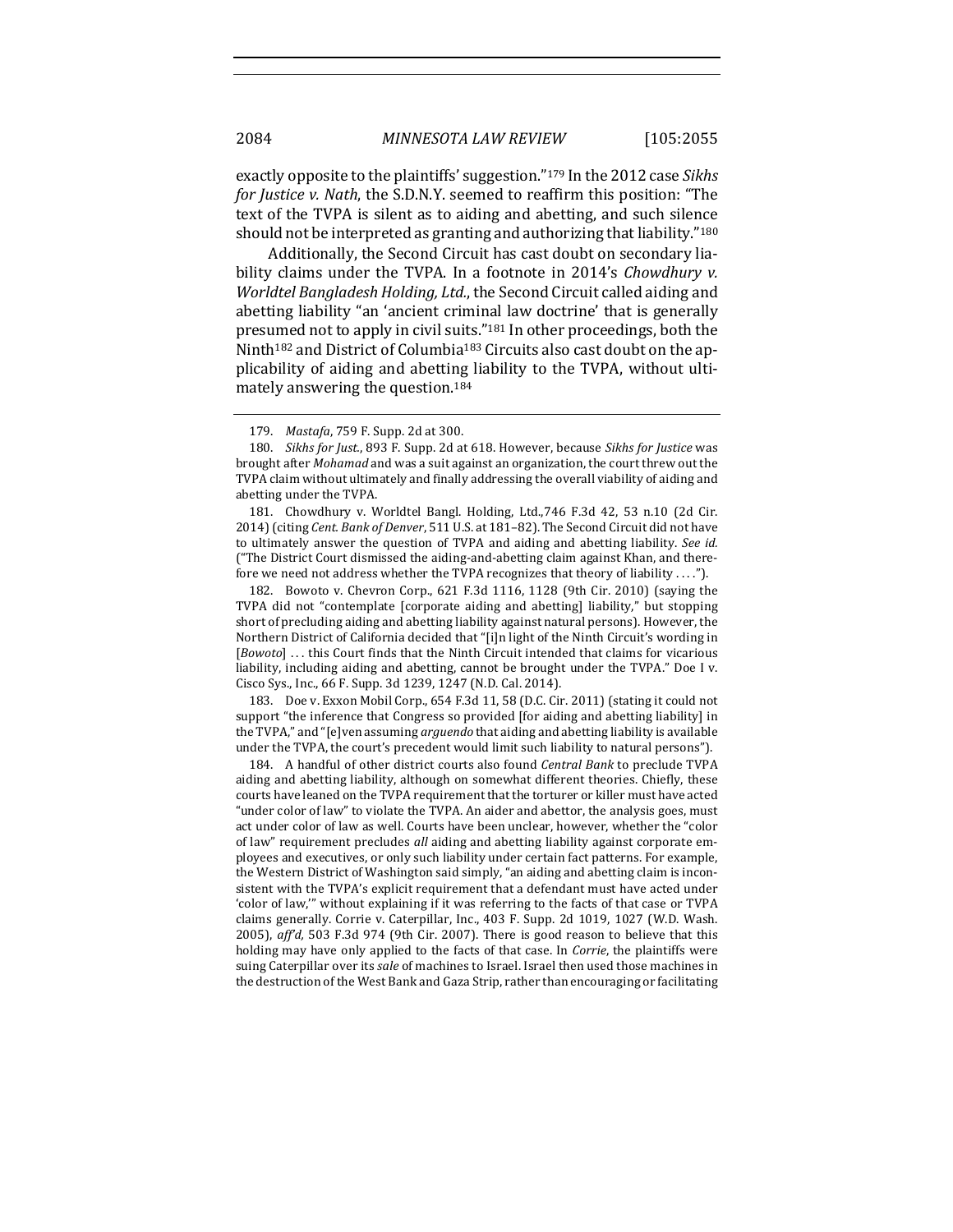Though *Central Bank*'s text does not require aiding and abetting liability to be explicitly approved in a statute, courts have used its "general presumption" against secondary liability to throw out such claims under the TVPA, seemingly without conducting a deep analysis of the issue.<sup>185</sup> But as is detailed below, in light of the TVPA's legislative history and later Supreme Court precedent, courts that preclude aiding and abetting liability after a domestic law analysis are missing the whole picture.

#### *c. TVPA Legislative History Endorses Aiding and Abetting Liability*

As the Central District of California succinctly put it, "*Central Bank* stands for the proposition that 'when Congress enacts a statute under which a person may sue and recover damages from a private defendant for the defendant's violation of some statutory norm, there is *no general presumption* that the plaintiff may also sue for aiders and abettors."<sup>186</sup> But how far does this lack of "general presumption" go? Seemingly, there is some gray area—between a statute silent on secondary liability and a statute that explicitly provides for such liability—in which certain "silent statutes" can hurdle over the "general presumption" against secondary liability.<sup>187</sup> But what factors contribute to such a hurdle?

185. *See, e.g., Exxon Mobil Corp.*, 654 F.3d at 58 (making the conclusory statement, "[e]ven assuming arguendo that aiding and abetting liability is available under the TVPA, the court's precedent would limit such liability to natural persons," without elaborating); *accord Doe I*, 66 F. Supp. 3d at 124 (stating, "[T]his Court finds that the Ninth Circuit intended that claims for vicarious liability, including aiding and abetting, cannot be brought under the TVPA," after the Ninth Circuit had only commented on *corporate* secondary liability); *Mastafa*, 759 F. Supp. 2d at 300 (citing *Central Bank* for the proposition that a silent statute cannot incorporate aiding abetting liability without reviewing the TVPA's legislative history).

186. Mujica v. Occidental Petrol. Corp., 381 F. Supp. 2d 1164, 1177-78 (C.D. Cal. 2005) (emphasis added) (quoting *Cent. Bank of Denver*, 511 U.S. at 182).

187. *Id.* ("[T]his proposition is different than a rule which *precludes* aiding and abetting liability *unless expressly provided* for via the language of the statute."); see Wiwa v. Royal Dutch Petrol. Co., No. 96 CIV. 8386, 2002 WL 319887, at \*16 (S.D.N.Y. Feb. 28, 2002) ("*Central Bank* [does not] hold[] that a statute must explicitly allow for

Israeli torture to benefit a specific Caterpillar business interest—such as protecting a plant or supply chain. The court then held that "where a seller merely acts as a seller, he cannot be an aider and abettor." *Id.* Meanwhile, some courts have used the kitchen sink approach to preclude aiding and abetting liability from the TVPA. For example, the Southern District of Texas used multiple anti-aiding and abetting analyses citing both *Corrie* and *Mastafa*, which took different routes to get to what the Southern District of Texas believed was the same outcome: "[The TVPA] does not permit liability for aiding and abetting a primary violator." Weisskopf v. United Jewish Appeal-Fed'n of Jewish Philanthropies of N.Y., Inc., 889 F. Supp. 2d 912, 924 (S.D. Tex. 2012) (citing *Mastafa*, 759 F. Supp. 2d at 300; and then citing *Corrie*, 403 F. Supp. 2d at 1027).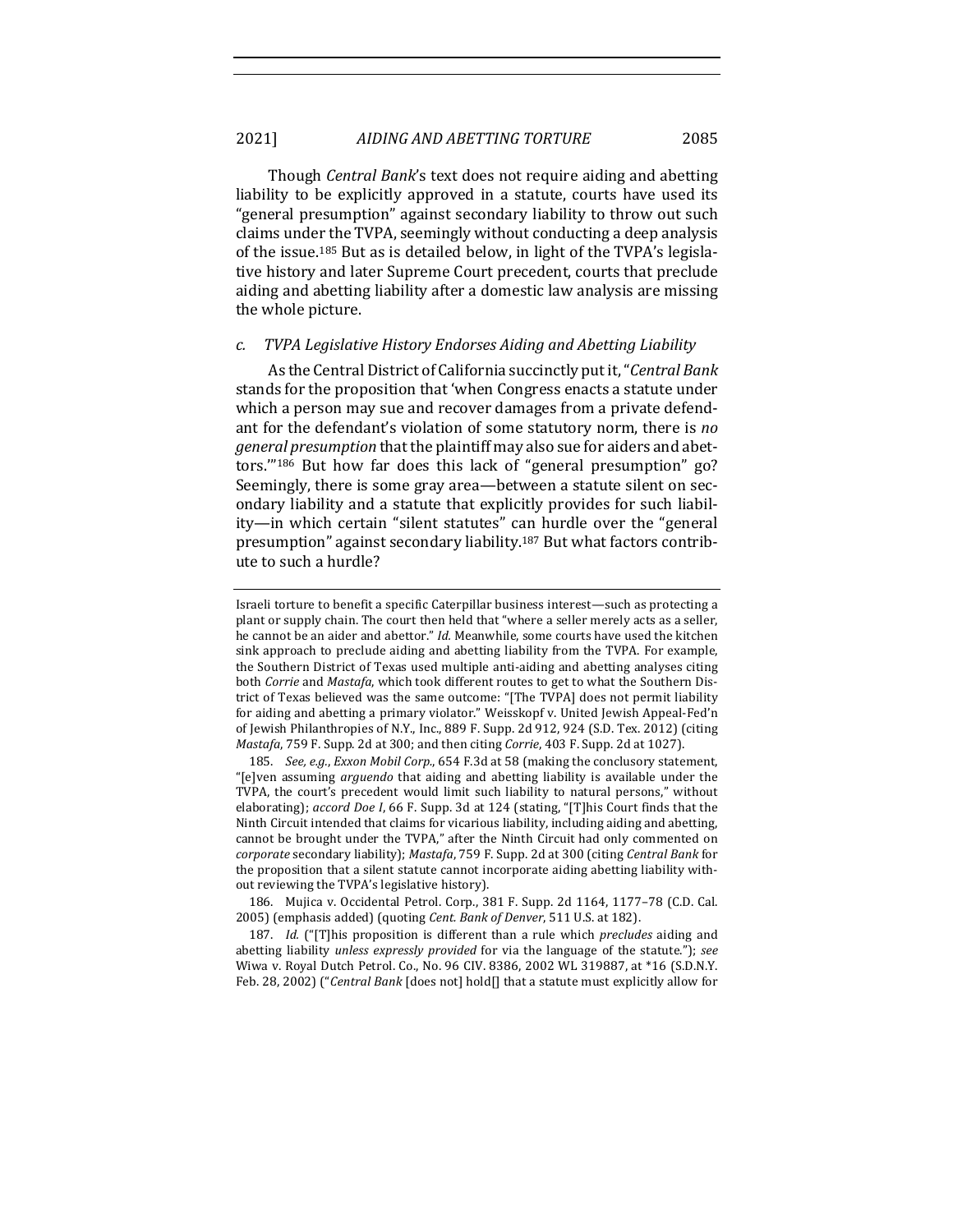First and foremost, a statute's legislative history can fill the gaps and ambiguities left by its text. While the TVPA's text makes no express mention of secondary liability claims,<sup>188</sup> this does not mean Congress refused to manifest approval of such claims. Indeed, the *Central Bank* Court acknowledged that legislative history could be used to "impl[y] that [secondary liability is] covered by" a statute.<sup>189</sup> Though often left unaddressed by courts undertaking this analysis, the TVPA's legislative history in fact noddingly approves of aiding and abetting liability.<sup>190</sup> One need not look deeply into the TVPA's legislative history to find that the TVPA was intended to reach beyond the torturers or killers themselves.

First, the Senate report includes the sentence, "[t]he legislation is limited to lawsuits against persons who ... *abetted or assisted* in the torture."<sup>191</sup> While this phrase is admittedly not *dispositive* of congressional intent, it is undoubtedly a strong starting block from which to form a pro-aiding and abetting argument. Courts that have found secondary liability inapplicable under the TVPA have seemingly "failed to notice" or ignored the phrase, while those accepting of such liability have highlighted it.<sup>192</sup>

secondary liability in order for a court to hold aiders and abetters [sic] or co-conspirators liable."). *But see* Note, *Central Bank and Intellectual Property*, 123 HARV. L. REV. 730, 730 (2010) ("*Central Bank* involved a securities statute. Yet its reasoning is of such breadth that courts have extracted from it a general rule: '[S]tatutory silence on the subject of secondary liability means there is none."" (alteration in original)).

<sup>188. 28</sup> U.S.C. § 1350 note; *see supra* Part I.C. *But see* CJA Brief, *supra* note 43, at 12-13 (arguing that the use of the word "subjects" in the TVPA's text shows explicit evidence the Act was intended to reach aiders and abettors).

<sup>189.</sup> *Cent. Bank of Denver*, 511 U.S. at 183.

<sup>190.</sup> *See* CJA Brief, *supra* note 43, at 6 ("A plain reading of the TVPA and an examination of its legislative history make clear that Congress intended the statute to encompass liability for individuals who aided and abetted torture and extrajudicial killing abroad.").

<sup>191.</sup> S. REP. NO. 102-249, at 8 (1991) (emphasis added); *see* CJA Brief, *supra* note 43, at 13 ("This extension of liability to all responsible parties reflects Congress' abhorrence of torture.").

<sup>192.</sup> Cora Lee Allen, Note, *Aiding and Abetting in Torture: Can the Orchestrators of* Torture Be Held Liable?, 44 N. Ky. L. REV. 149, 163 (2017). Indeed, all found cases that reject aiding and abetting liability against individuals decline to reference the sentence. *Compare* Sikhs for Just. v. Nath, 893 F. Supp. 2d 598, 618 (S.D.N.Y. 2012), Mastafa v. Chevron Corp., 759 F. Supp. 2d 297, 300 (S.D.N.Y. 2010), *and* Corrie v. Caterpillar, Inc., 403 F. Supp. 2d 1019, 1027 (W.D. Wash. 2005), *aff'd*, 503 F.3d 974 (9th Cir. 2007), with Doe v. Drummond Co., 782 F.3d 576, 607-08 (11th Cir. 2015), Mujica v. Occidental Petrol. Corp., 381 F. Supp. 2d 1164, 1177-78 (C.D. Cal. 2005), and Wiwa, 2002 WL 319887, at \*15-16.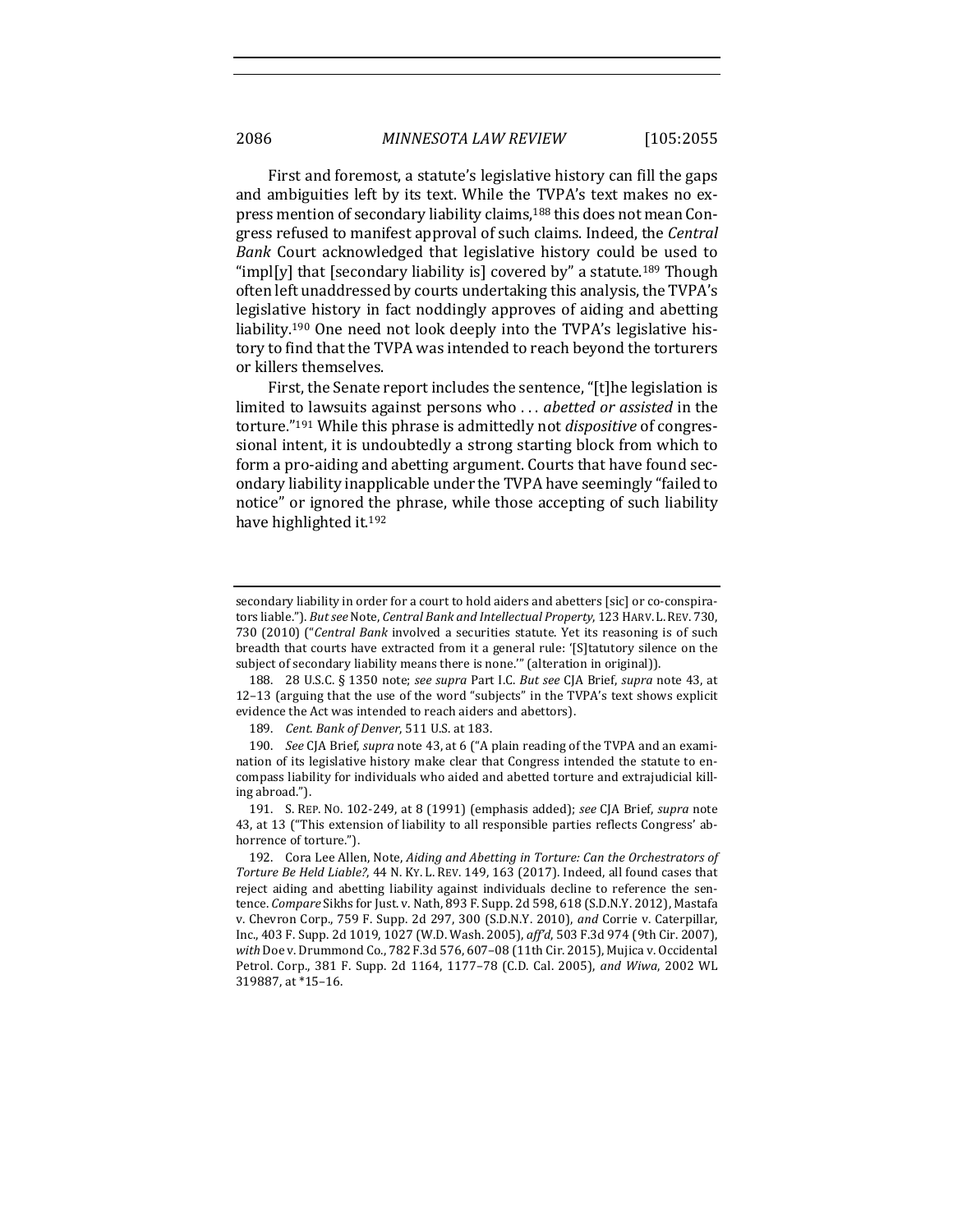Additionally, footnote 16 in the TVPA's Senate report shows approval of secondary liability in TVPA claims.<sup>193</sup> The footnote, cited to affirm the Senate's assertion that "responsibility for torture . . . *extends beyond the person or persons who actually committed those acts*,"<sup>194</sup> references two international agreements, each of which conclude that liability extends beyond the torturer himself.<sup>195</sup> Those agreements are the CAT,<sup>196</sup> which says a person who merely "*participat[es]* in torture" must be subject to penalty,<sup>197</sup> and the Inter-American Convention to Prevent and Punish Torture,<sup>198</sup> which says that a person who "*instigates* or *induces* the use of torture" is guilty of a crime.<sup>199</sup> By citing these international agreements, which support the proposition that individuals beyond the torturer must face penalties for acts they help to facilitate, Congress further indicated its support for secondary liability under the TVPA.

Some courts analyzing the issue have indeed found the TVPA's legislative history sufficient to overcome *Central Bank's* holding. The Eleventh Circuit, ostensibly the only appellate court to definitively answer the question, has articulated this multiple times. For example, in *Doe v. Drummond Co.* the court said,

[T]he *legislative history endorses an expansive view of liability under the TVPA*: "[R]esponsibility for torture ... extends beyond the person ... who actually committed those acts ...." Thus, theories of liability under domestic law are available to support TVPA claims by providing a theory of tort liability when the defendant did not personally commit the underlying act.<sup>200</sup>

Likewise, in *Cabello v. Fernandez-Larios*, the Eleventh Circuit said, "An examination of legislative history indicates that the TVPA was intended to reach beyond the person who actually committed the acts, to those ordering, abetting, or assisting in the violation."<sup>201</sup>

198. Organization of American States, Inter-American Convention To Prevent and Punish Torture, Dec. 9, 1985, O.A.S.T.S. No. 67 (emphasis added).

199. *Id.*

201. 402 F.3d 1148, 1157 (11th Cir. 2005) (citing S. REP. No. 102-249, at 8-9 (1991)). 

<sup>193.</sup> S. REP. No. 102-249, at 9 n.16.

<sup>194.</sup> *Id.* at 9 (emphasis added).

<sup>195.</sup> *Id.* at 9 n.16; see CJA Brief, *supra* note 43, at 14 ("[T]he existence of aiding and abetting liability and other forms of secondary liability under the law of nations had been well-established by the time of the TVPA's enactment.").

<sup>196.</sup> CAT, *supra* note 46, at art. 4.

<sup>197.</sup> *Id.*

<sup>200.</sup> Doe v. Drummond Co., 782 F.3d 576, 607-08 (11th Cir. 2015) (first alteration in original) (emphasis added) (citation omitted); see also Mamani v. Sánchez Bustamante, 968 F.3d 1216, 1220 (11th Cir. 2020) ("We have previously held that the TVPA is not restricted to claims based on direct liability and that legal representatives can recover based on theories of indirect liability, including aiding and abetting ....").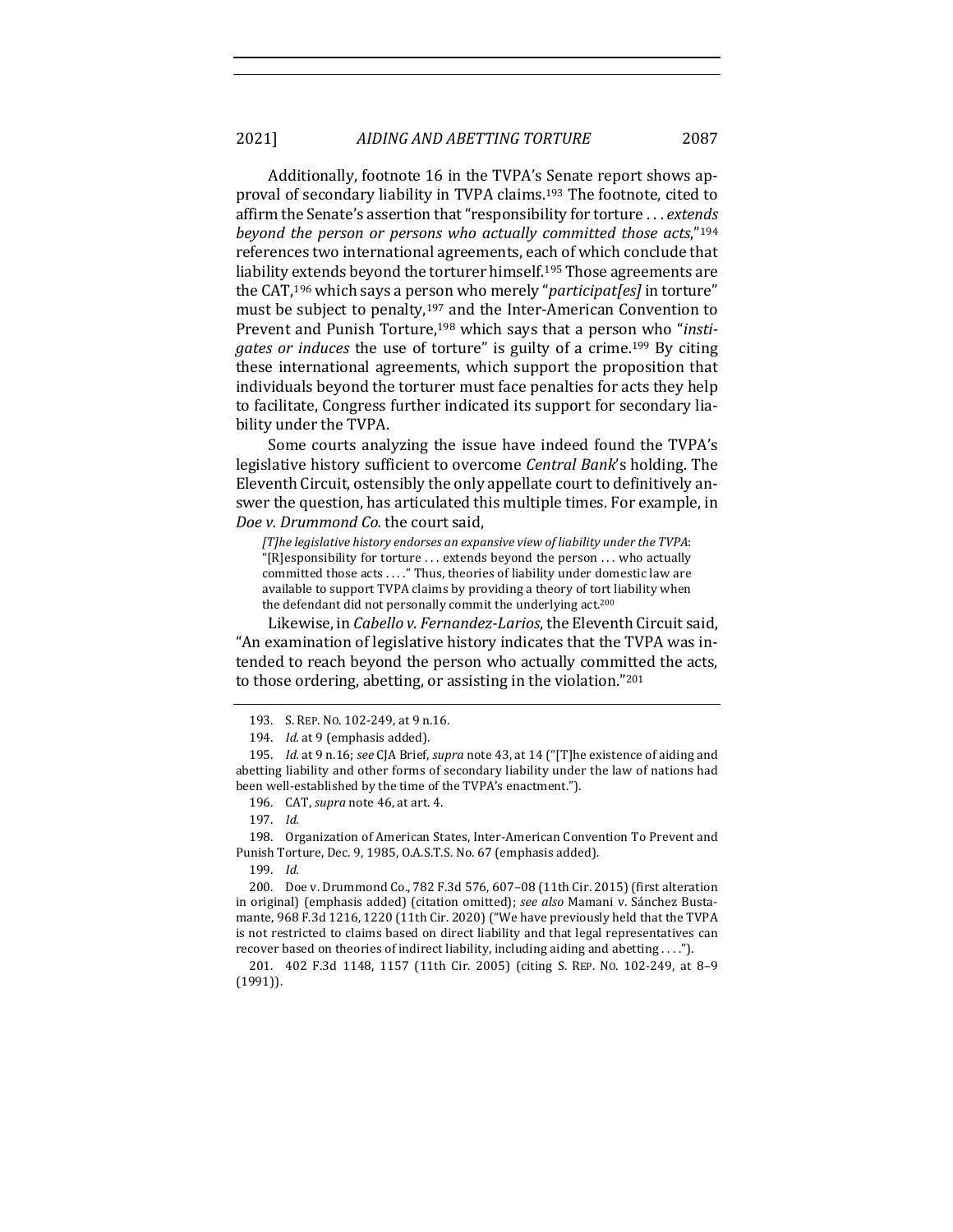Outside of the Eleventh Circuit, a handful of other courts have come to a similar conclusion. In *Mujica*, the Central District of California said, "[T]he legislative history of the TVPA rather *unequivocally* states that the statute encompasses aiding and abetting theories of liability," while pointing to the Senate report's use of the phrase "ordered, *abetted, or assisted* in the torture" when defining the Act's scope.<sup>202</sup> Additionally the Northern District of California called aiding and abetting liability "presumably" attached to the TVPA, and the Eastern District of Virginia cited *Mohamad* as supporting aiding and abetting liability under the TVPA.<sup>203</sup>

Furthermore, though in later cases it has since ruled differently, an early S.D.N.Y. case to answer this question found aiding and abetting to properly attach to the TVPA in *Wiwa v. Royal Dutch Petroleum* Co.<sup>204</sup> There, pointing to the same Senate report language as *Mujica*, the S.D.N.Y. said,

*Central Bank* . . . support[s] the proposition that the scope of liability under a statute should be determined based on a reading of the text of the specific statute.... [T]he Court finds that the language and legislative history of the TVPA supports liability for aiders and abettors of torture and extrajudicial killings.205

*Central Bank*'s holding does not leave aiding and abetting claims inapplicable to all statutes silent on the issue. A silent statute is not an outright ban on such claims. On the contrary, in *Central Bank*, the Supreme Court acknowledged that congressional intent, and thus a statute's legislative history, was relevant in these determinations.<sup>206</sup> This Note argues that the TVPA's legislative history is quite clear on this point. A number of federal courts have agreed, finding the presumptive congressional intent to overcome *Central Bank's* refusal to presume aiding and abetting liability in federal statutes.

<sup>202.</sup> Mujica v. Occidental Petrol. Corp., 381 F. Supp. 2d 1164, 1174 (C.D. Cal. 2005) (emphasis added) ("Under 'Scope of liability', the Senate Judiciary Committee Report states that the 'legislation is limited to lawsuits against persons who ordered, abetted, *or assisted* in the torture.' Thus, the legislative history with respect to the TVPA indicates that the statute provides for aiding and abetting liability." (footnote omitted) (citing S. REP. No. 102-249, at 8)).

<sup>203.</sup> Doe I v. Qi, 349 F. Supp. 2d 1258, 1332 (N.D. Cal. 2004); Yousuf v. Samantar, No. 1:04cv1360, 2012 WL 3730617, at \*10-13 (E.D. Va. Aug. 28, 2012).

<sup>204.</sup> Wiwa v. Royal Dutch Petrol. Co., No. 96 CIV. 8386, 2002 WL 319887, at \*15-16 (S.D.N.Y. Feb. 28, 2002) ("In the Committee Report, the Senate Judiciary Committee explained that the Act would permit suits 'against persons who ordered, abetted, or assisted in torture."" (citing S. REP. No. 102-249, at 8)).

<sup>205.</sup> *Id.*

<sup>206.</sup> *See* Cent. Bank of Denver, N.A. v. First Interstate Bank of Denver, N.A., 511 U.S. 164, 183 (1994) (noting that the "history" of a federal statute may imply "that aiding and abetting was covered by the statutory prohibition").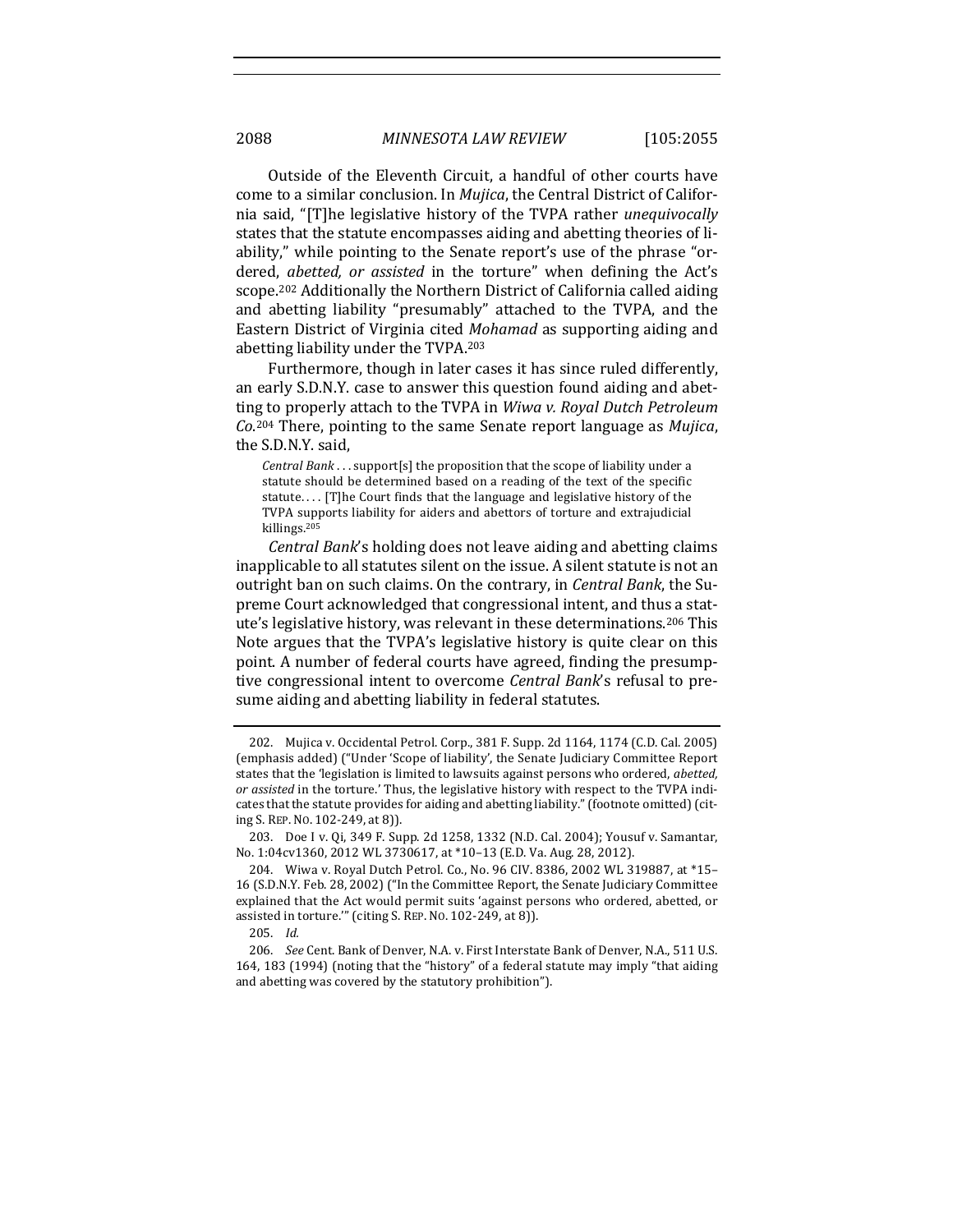2021] *AIDING AND ABETTING TORTURE* 2089

#### *d.* Meyer v. Holley *and Ordinary Principles of Tort Law*

Beyond legislative history, the Supreme Court has counseled that "ordinary background . . . principles [of law]" can support an inference of congressional intent to provide for certain forms of secondary liability.<sup>207</sup> In other words, when Congress legislates in the context of certain fields of law, common principles of that field can support the imposition of secondary liability even in the face of a silent statute. In *Meyer v. Holley*, the Supreme Court commented on one of these fields, the field of tort law.<sup>208</sup>

*Meyer* was brought in 2003 by an interracial couple claiming discrimination in housing violating the Fair Housing Act. Though the Fair Housing Act is silent on any forms of secondary liability, the Court found certain secondary liability "well established,"<sup>209</sup> allowing the couple to sue the corporate broker who employed the allegedly discriminatory real estate agent under a theory of vicarious liability.<sup>210</sup> Its rationale for this position was simple. First, the Court noted "an action brought for compensation by a victim of housing discrimination is, in effect, a tort action."<sup>211</sup> And second, "the Court . . . assume[s] that, when Congress creates a tort action, it legislates against a legal background of ordinary tort-related vicarious liability rules and consequently intends its legislation to incorporate those rules."<sup>212</sup> In other words, the Court said that when Congress legislates in the field of torts, it does so understanding that *vicarious liability* is a general principle in tort law.

The TVPA is unquestionably within the realm of tort law.<sup>213</sup> However, most courts addressing the question of aiding and abetting liability under the TVPA have made no mention of Meyer in their

<sup>207.</sup> Meyer v. Holley, 537 U.S. 280, 286 (2003).

<sup>208.</sup> *Id.* at 285; *cf.* Note, *supra* note 186 ("[I]n *Inwood Laboratories, Inc. v. Ives Laboratories, Inc.*, the Court endorsed secondary liability for trademark infringement without locating a basis for it in the trademark statute." (citing Inwood Lab'ys, Inc. v. Ives Lab'ys, Inc., 456 U.S. 844 (1982))).

<sup>209.</sup> Meyer, 537 U.S. at 285.

<sup>210.</sup> *Id.* at 283. Vicarious liability is "a form of strict secondary liability that arises under the common law doctrine of agency." Scott J. Shackelford, *From Nuclear War to Net War: Analogizing Cyber Attacks in International Law, 27 BERKELEY J. INT'L L. 192,* 224 (2009).

<sup>211.</sup> *Meyer*, 537 U.S. at 285.

<sup>212.</sup> *Id.* (citing Monterey v. Del Monte Dunes at Monterey, Ltd., 526 U.S. 687, 709 (1999)). 

<sup>213.</sup> Dictionary.com defines "tort" as "a wrongful act ... that results in injury to another's person." *Tort*, DICTIONARY.COM, https://www.dictionary.com/browse/tort [https://perma.cc/EK7Q-4MLP].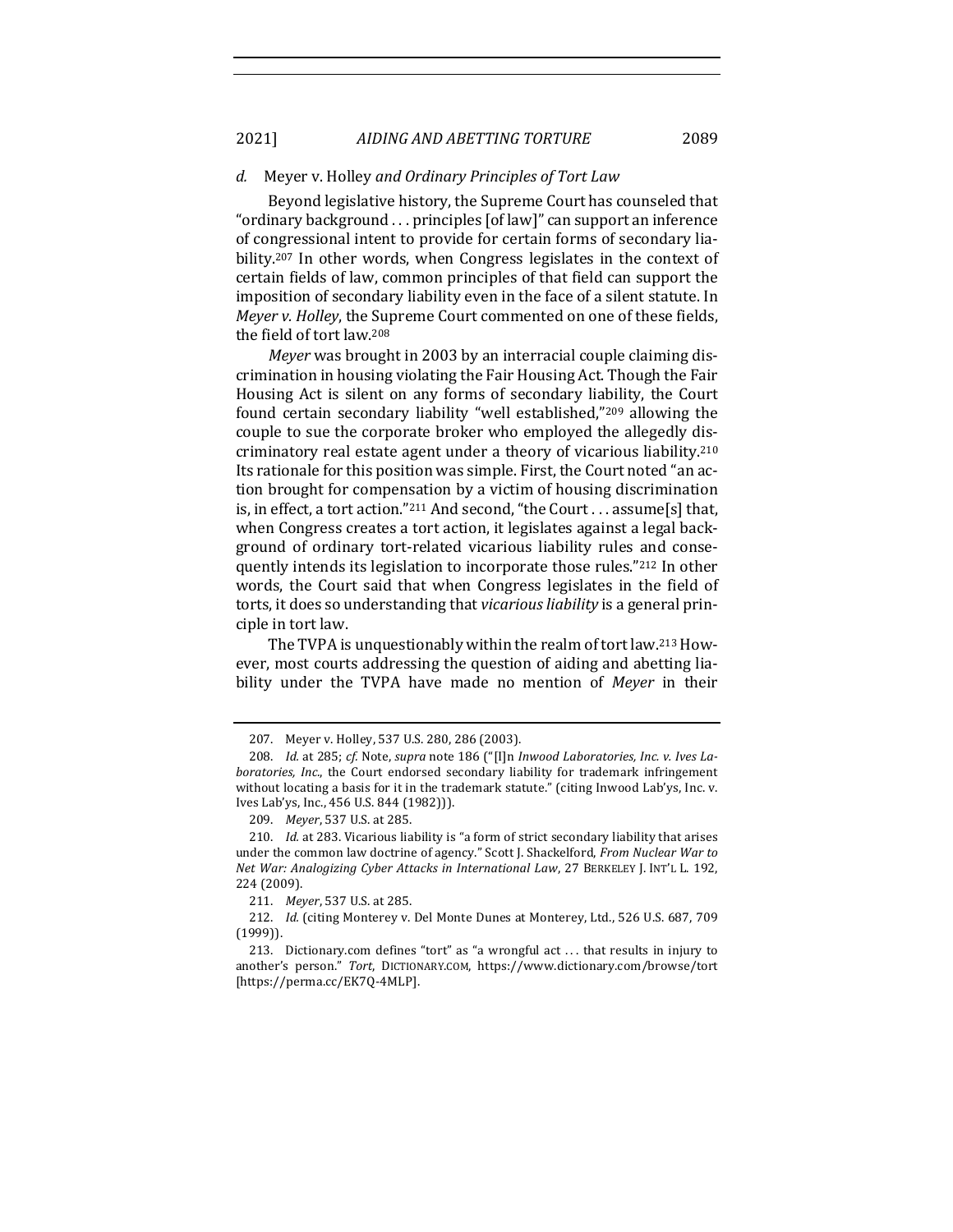analysis.<sup>214</sup> To this end, some commentators have argued that the Supreme Court implicitly distinguished *Meyer* from *Central Bank* by limiting its *Meyer* holding to vicarious liability, without commenting on other forms of secondary liability.<sup>215</sup> In other words, it held that vicarious liability is an ordinary principle in tort law, but forms of "contributory liability," such as aiding and abetting are not. This may truly be the case. Indeed, it's difficult to square the Court's unanimous holding in *Meyer* with its *Central Bank* holding without coming to the conclusion that the Court was doing implicit line drawing between vicarious liability and other forms of secondary liability.<sup>216</sup>

However, at least one court has cited the *Meyer* case to support the proposition that aiding and abetting is a general principle in tort law. This again was the Eleventh Circuit in *Drummond*. There, the court annunciated that, under *Meyer*, unless the TVPA's text or legislative history "disavow reliance on traditional theories of tort liability for secondary actors," aiding and abetting liability should be presumptively attached to the  $Act^{217}$  After finding no such disapproval, the court concluded that the TVPA allowed for aiding and abetting claims made against individuals under the TVPA.<sup>218</sup>

While the position taken in *Drummond* is ostensibly a minority one, the *Meyer* holding and its articulation of the relevance of "*ordinary* background ... principles [of law]"<sup>219</sup> in finding secondary liability under a provision is worth mentioning. What's more, the four-Justice *Central Bank* dissent quoted early decisions that called "aiding" and abetting theory, grounded in 'general principles of tort law.'"<sup>220</sup> This Note suggests that future courts may be able to leverage Meyer, the *Central Bank* dissent, and the Court's general emphasis on principles of law in its statutory interpretations to find further support for aiding and abetting liability under the TVPA.

<sup>214.</sup> In some ways, however, this is understandable, as the majority of claims including aiding and abetting liability have been simply thrown out because they were made against corporate entities, leaving courts no reason to conduct a deep and substantive analysis of the TVPA and aiding and abetting liability. See, e.g., Doe v. Exxon Mobil Corp., 654 F.3d 11, 58 (D.C. Cir. 2011).

<sup>215.</sup> *See, e.g.*, Note, *supra* note 185, at 731 n.12 ("[T]wo unanimous Supreme Court decisions post-*Central Bank* . . . endorsed implied vicarious liability without raising a *Central Bank* objection."). 

<sup>216.</sup> For one thing, the Meyer case came just nine years after *Central Bank*.

<sup>217.</sup> Doe v. Drummond Co., 782 F.3d 576, 607 (11th Cir. 2015) (citing Meyer, 537 U.S. at 287). 

<sup>218.</sup> *Id.*

<sup>219.</sup> *Meyer*, 537 U.S. at 286.

<sup>220.</sup> Cent. Bank of Denver, N.A. v. First Interstate Bank of Denver, N.A., 511 U.S. 164 (1994) (Stevens, J., dissenting).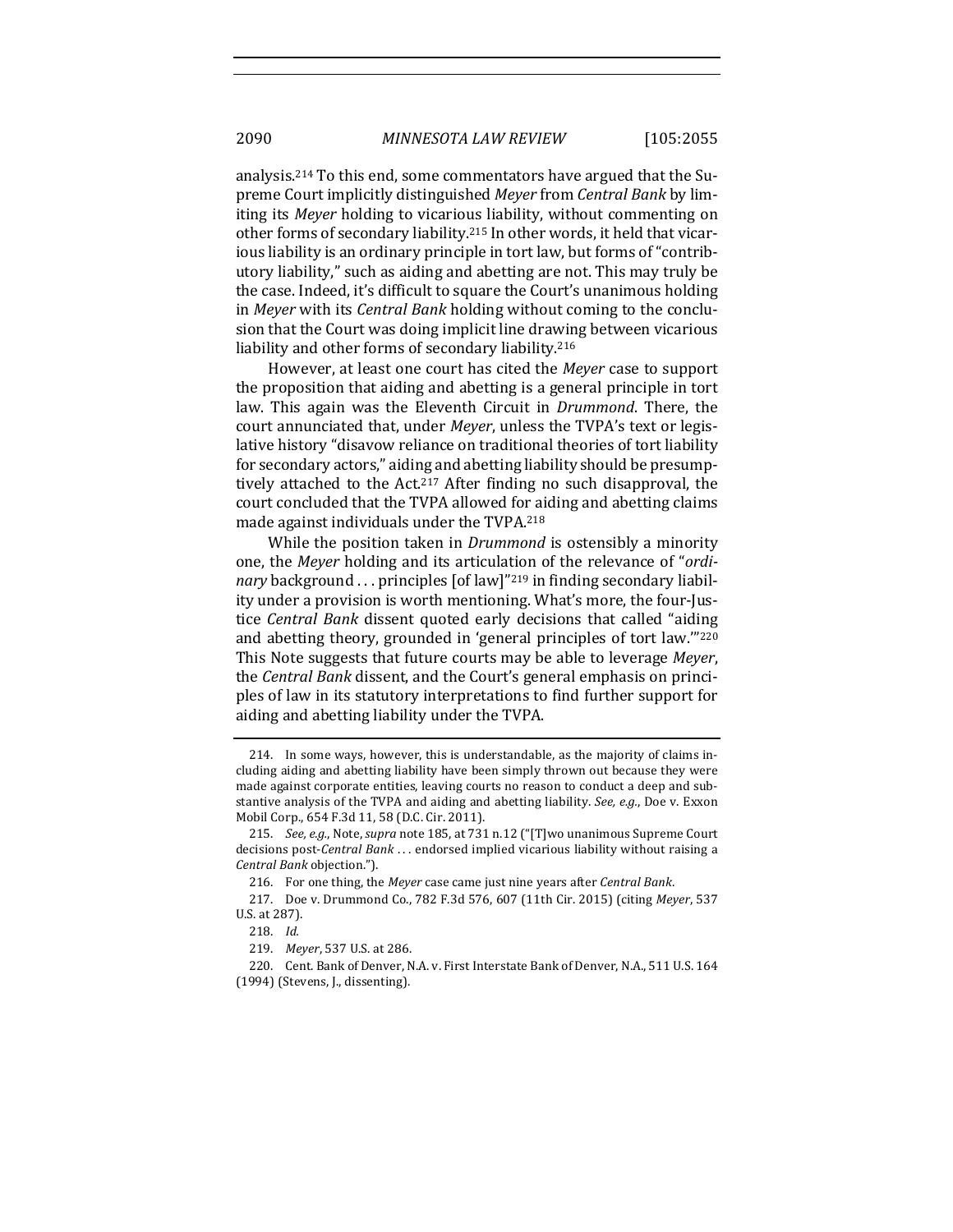\* \* \*

Secondary liability claims are perfectly consistent with the TVPA. *Central Bank*'s precedent *does not* stand for the proposition that a silent statute may not provide for secondary liability. Thus, a court should not deny the use of secondary liability under the TVPA based on that case alone. The legislative history of an act may fill the gaps left by a silent statute. Indeed, the legislative history of the TVPA unambiguously shows congressional intent to allow for all forms of secondary liability claims, in a manner that likely reaches the *Central Bank* general presumption hurdle.<sup>221</sup> Additionally, the Court's holding in *Meyer* regarding the "ordinary" principles of tort law gives a court flexibility to make an argument that aiding and abetting liability is or has become a general principle with regard to certain torts. A court's decision to allow secondary liability under the TVPA is well supported. 

#### *e. Compliance with* Mohamad

Finally, allowance for TVPA aiding and abetting liability against individuals complies with the Supreme Court's holding in *Mohamad*. *Mohamad* limited the scope of liability provided by the TVPA to the "natural person."<sup>222</sup> Thus, claims under the TVPA cannot be brought against organizations or other entities.<sup>223</sup>

However, the decision does nothing to indicate that liability under the TVPA cannot extend beyond the torturer(s) themselves. In fact, the Court did just the opposite, saying, "the TVPA contemplates liability against officers who do not personally execute the torture or extrajudicial killing  $\ldots$ ."224 While the use of "officer" is a clear reference to the command responsibility doctrine, nowhere in the decision did the Court indicate command responsibility was the *only* applicable form of secondary liability.<sup>225</sup> Indeed, when secondary liability was raised in *Mohamad* the Court said that just because the "*petitioners rightly note* that the TVPA contemplates liability against officers" it "does not follow ... that the Act embraces liability against *non-sover*eign organizations."<sup>226</sup> But the Court never goes further than striking

<sup>221.</sup> *See supra Parts III.B.2.b-c. See generally Mohamad v. Palestinian Auth.,* 566 U.S. 449, 551-57 (2012) (discussing the rationale of the implicit limitation of liability to natural persons).

<sup>222.</sup> *Mohamad*, 566 U.S. at 451; *see supra* Part I.D. 

<sup>223.</sup> *See supra* Part I.D.

<sup>224.</sup> *Mohamad*, 566 U.S. at 458.

<sup>225.</sup> See supra note 164 (discussing "command responsibility").

<sup>226.</sup> *Id.* (emphasis added).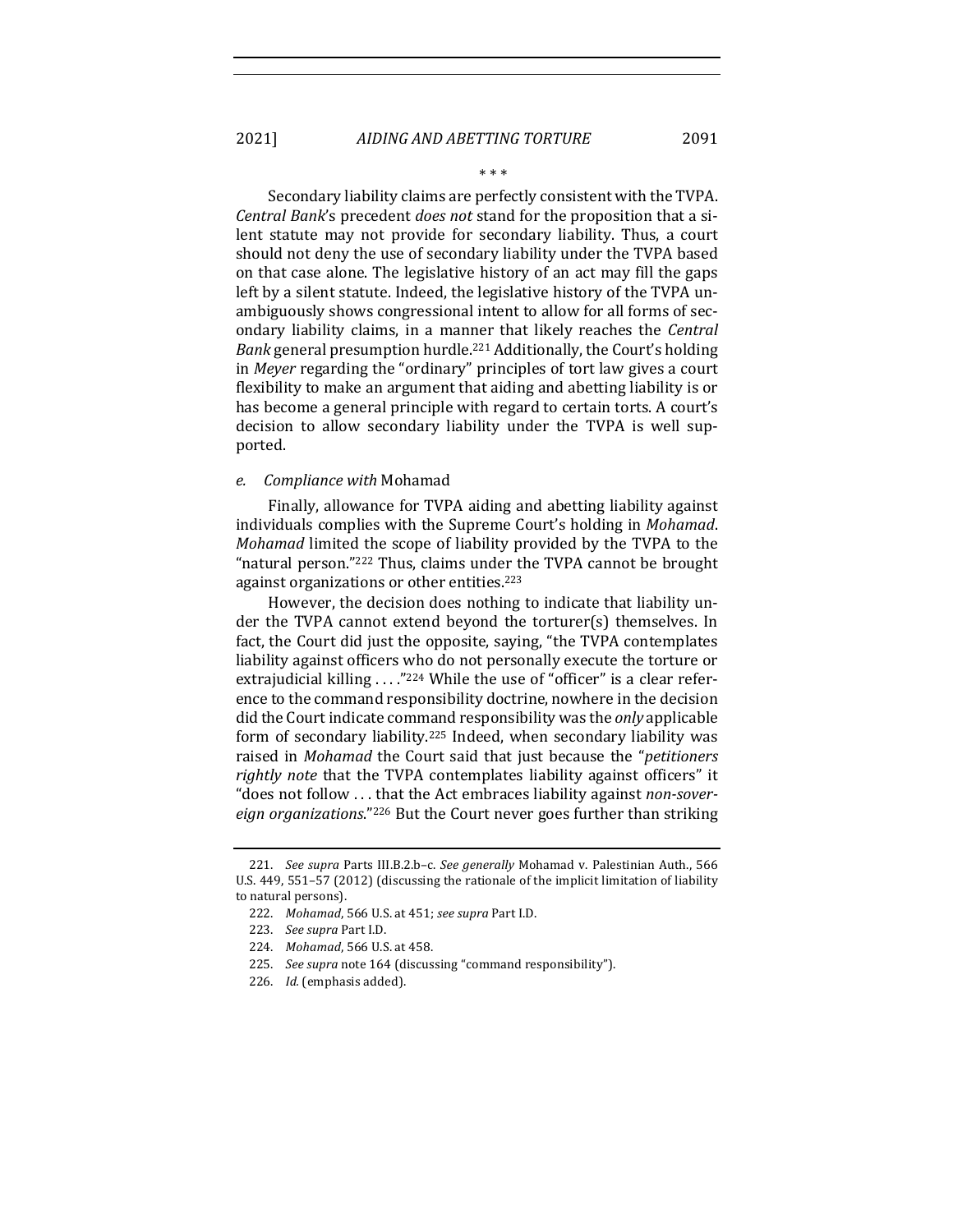down the petitioners' assertion that secondary liability can be levied against organizations, and it never indicates that there is any limitation on the use of secondary liability against individuals.<sup>227</sup>

Whether intentional or not, the text of *Mohamad* does nothing to limit the scope of liability *individuals* can face under TVPA theories of secondary liability. This gives a lower court plenty of daylight to find aiding and abetting liability as consistent with *Mohamad*.

## C. THE ATTACHMENT OF AIDING AND ABETTING LIABILITY UNDER THE **TVPA IS A LIMITED SOLUTION**

It is necessary to conclude by conceding that the solution proposed by this Note is a limited one. Its limitation is true with regard to the viability of the TVPA itself, and certainly with regard to the broader context of U.S. deterrence and adjudication of human rights abuses abroad.

Most directly, while aiding and abetting liability could be valuable in expanding the pool of individuals who are both TVPA-reachable and culpable for human rights abuses, it would not return the Act to its pre-*Mohamad* standing. Organizations will always be more identifiable and more easily hauled into court than individual actors in the context of human rights abuses. What's more, organizations will usually have far bigger funds to pay compensatory and punitive damages to a successful plaintiff than an individual ever would. However, outside of a legislative amendment to the TVPA, the era of organizational liability under the Act is over.

Additionally, questions will remain about the efficacy of aiding and abetting liability itself, specifically against corporate actors. Indeed, logic tells us that the majority of extrajudicial killings and acts of torture have no corporate involvement at all. And as the Eleventh Circuit commented in *Drummond*, properly pleading those that do may be difficult under "heightened federal pleading standards."<sup>228</sup> Thus,

<sup>227.</sup> It would not be hard to imagine the Court to have said something to the effect of: "While the TVPA considers liability beyond a torturer, this liability only extends to those in the actor's chain of command, and not to the entire world of people who may have assisted the torture." However, when addressing this issue, the Court merely says that organizations could not be liable based on a theory of secondary liability and makes no reference to secondary liability's application in totality. *Id.* 

<sup>228.</sup> Doe v. Drummond Co., 782 F.3d 576, 608 n.43 (11th Cir. 2015); *see also* Roger P. Alford, *The Future of Human Rights Litigation after Kiobel*, 89 NOTRE DAME L. REV. 1749, 1756  $(2014)$  (claiming that "pleading ... a plausible occurrence" of corporate executive aiding and abetting "will be extraordinarily difficult in light of heightened federal pleading standards" (citing Ashcroft v. Iqbal, 556 U.S. 662, 687 (2009); and then citing Bell Atl. Corp. v. Twombly, 550 U.S. 544, 570 (2007))).